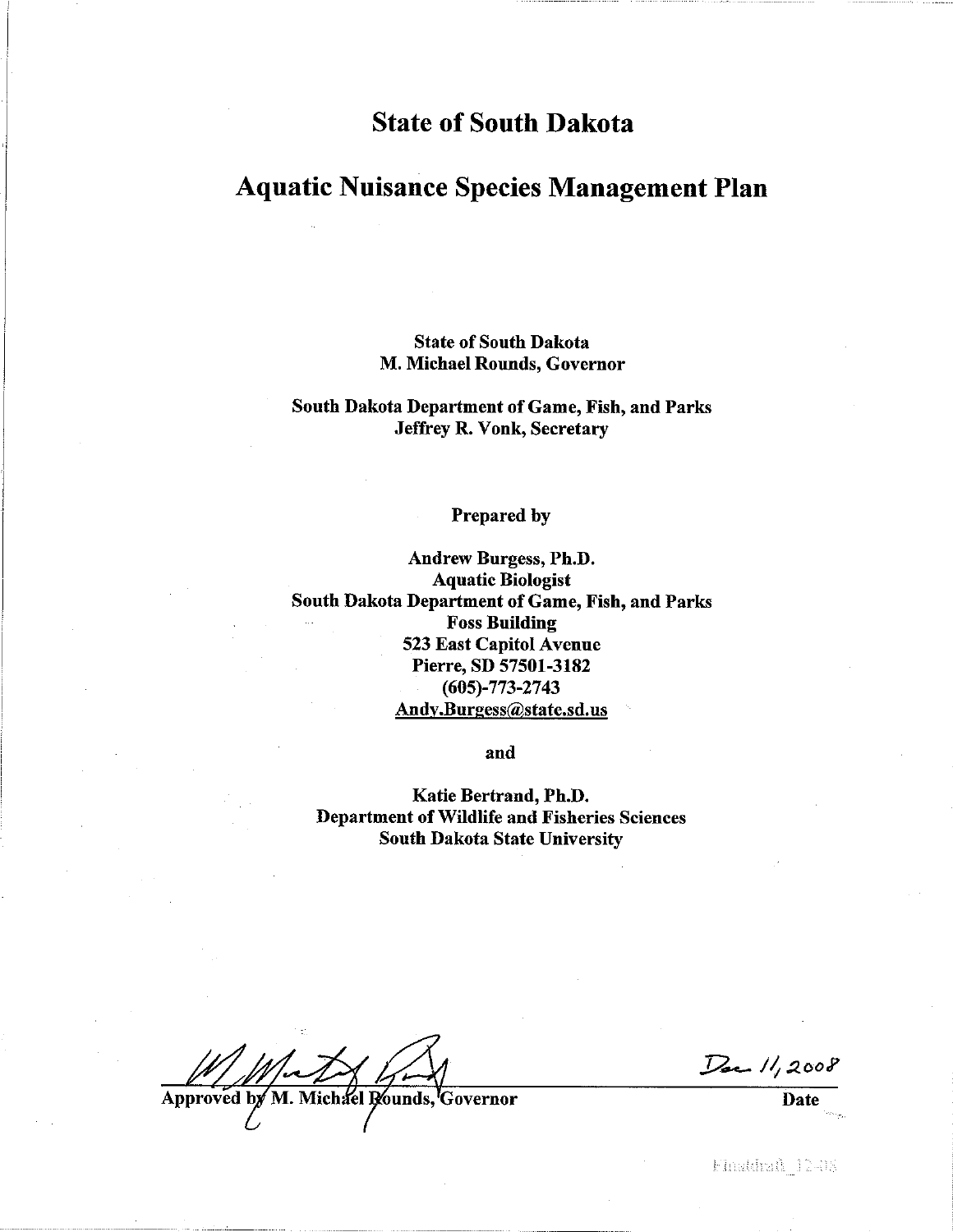# **Page**

| <b>Existing Authorities and programs</b>                                                                                                                                                                               |
|------------------------------------------------------------------------------------------------------------------------------------------------------------------------------------------------------------------------|
| Definition and Ranking of South Dakota's Aquatic Nuisance Species Risks<br>Aquatic Nuisance Species of Primary Concern for South Dakota 15<br>Biological Descriptions of Species of Primary Concern for South Dakota16 |
| <b>Status of Aquatic Nuisance Species in South Dakota</b>                                                                                                                                                              |
| Management Actions and Objectives, Strategies, Actions and Cost Estimates                                                                                                                                              |
|                                                                                                                                                                                                                        |
|                                                                                                                                                                                                                        |
|                                                                                                                                                                                                                        |
| Figures                                                                                                                                                                                                                |
| Appendices                                                                                                                                                                                                             |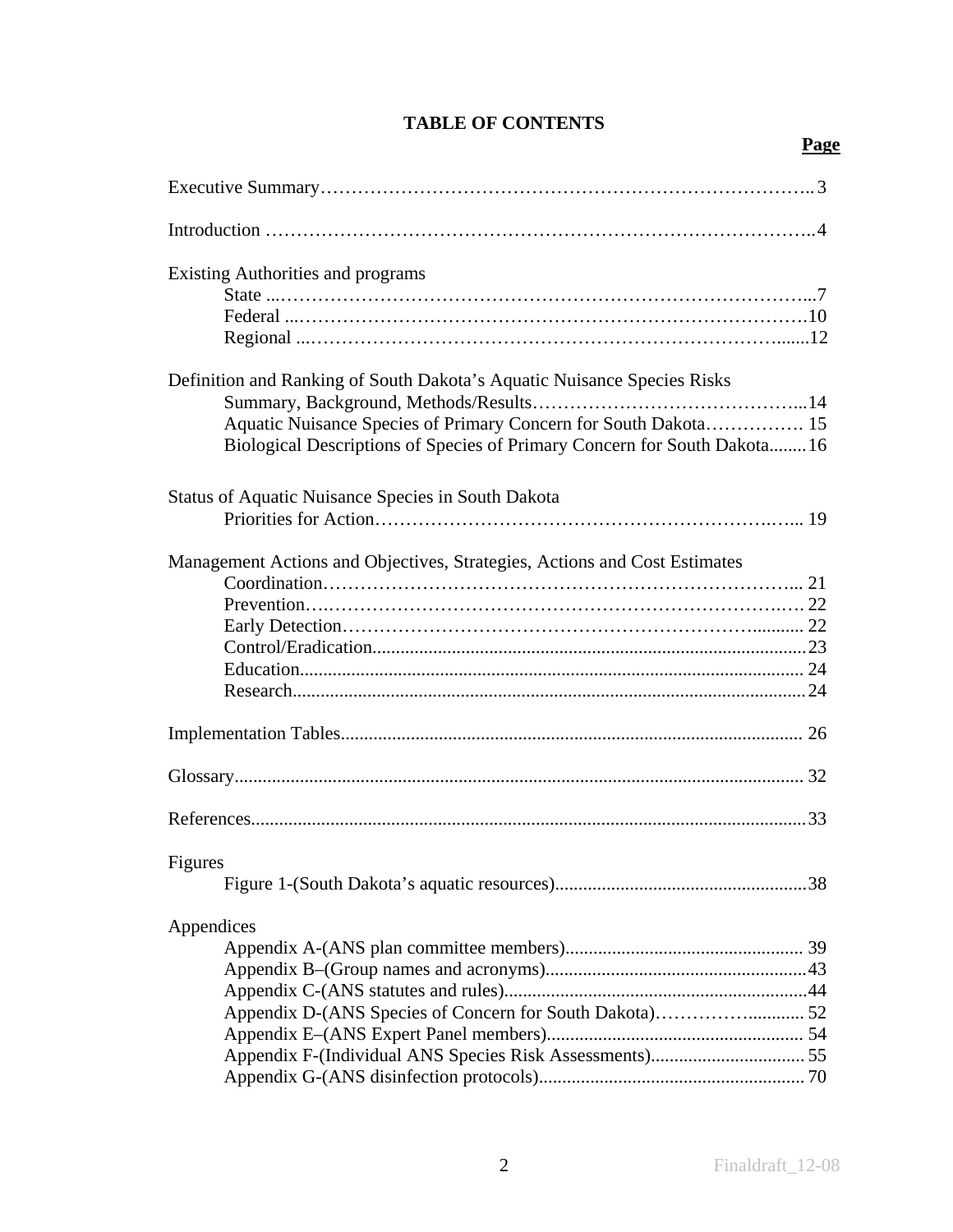### **EXECUTIVE SUMMARY**

Aquatic Nuisance Species (ANS) are a source of significant ecological and socioeconomic problems throughout North America. South Dakota's aquatic ecosystems (Figure 1) have already been invaded by ANS such as Eurasian water milfoil, Asian carp, and purple loosestrife. While their initial impacts have been limited and localized, there is little doubt that these and other ANS pose a serious threat to South Dakota's water resources. The importance of South Dakota's aquatic resources requires a coherent response to the threat posed by ANS. Using guidance from the National ANS Task Force and completed plans from other states, this management plan was developed to address the prevention, control, and effects of Aquatic Nuisance Species (ANS) that have invaded or may invade South Dakota's waters. The South Dakota aquatic nuisance species management plan serves as the initial step in establishing a program to specifically address ANS issues in South Dakota.

The development of a state ANS management plan, as called for in Section 1204 of the Nonindigenous Aquatic Nuisance Prevention and Control Act (NANPCA) of 1990, provides an opportunity for federal cost-share support for implementation of the plan. NANPCA, reauthorized in 1996 as the National Invasive Species Act (NISA), specifies that state plans identify feasible, cost-effective management practices and measures that can be implemented by the state to prevent and control ANS infestations in an environmentally sound manner.

### **The goals of this ANS management plan are:**

- 1. To prevent new introductions of ANS to South Dakota.
- 2. To educate all aquatic users of ANS risks and how to reduce the harmful impacts.
- 3. To prevent dispersal of established populations of ANS into uninfested waters in South Dakota.
- 4. To eradicate or control ANS to minimize the adverse ecological, economic, social, and public health effects of ANS in an environmentally sound manner.
- 5. To support research on ANS in South Dakota, and develop systems to disseminate information.

Included in this plan are: discussions of existing ANS problems; a summary of federal, regional, and state policy concerning ANS; a list of non-indigenous species known to exist in South Dakota; a list of State and regional ANS of priority concern along with a description of their vectors and pathways of introduction and relative levels of risk to South Dakota's aquatic ecosystems.

To ensure that the goals of this plan are being effectively addressed a procedure for monitoring and evaluating the implementation of strategies and tasks will be initiated.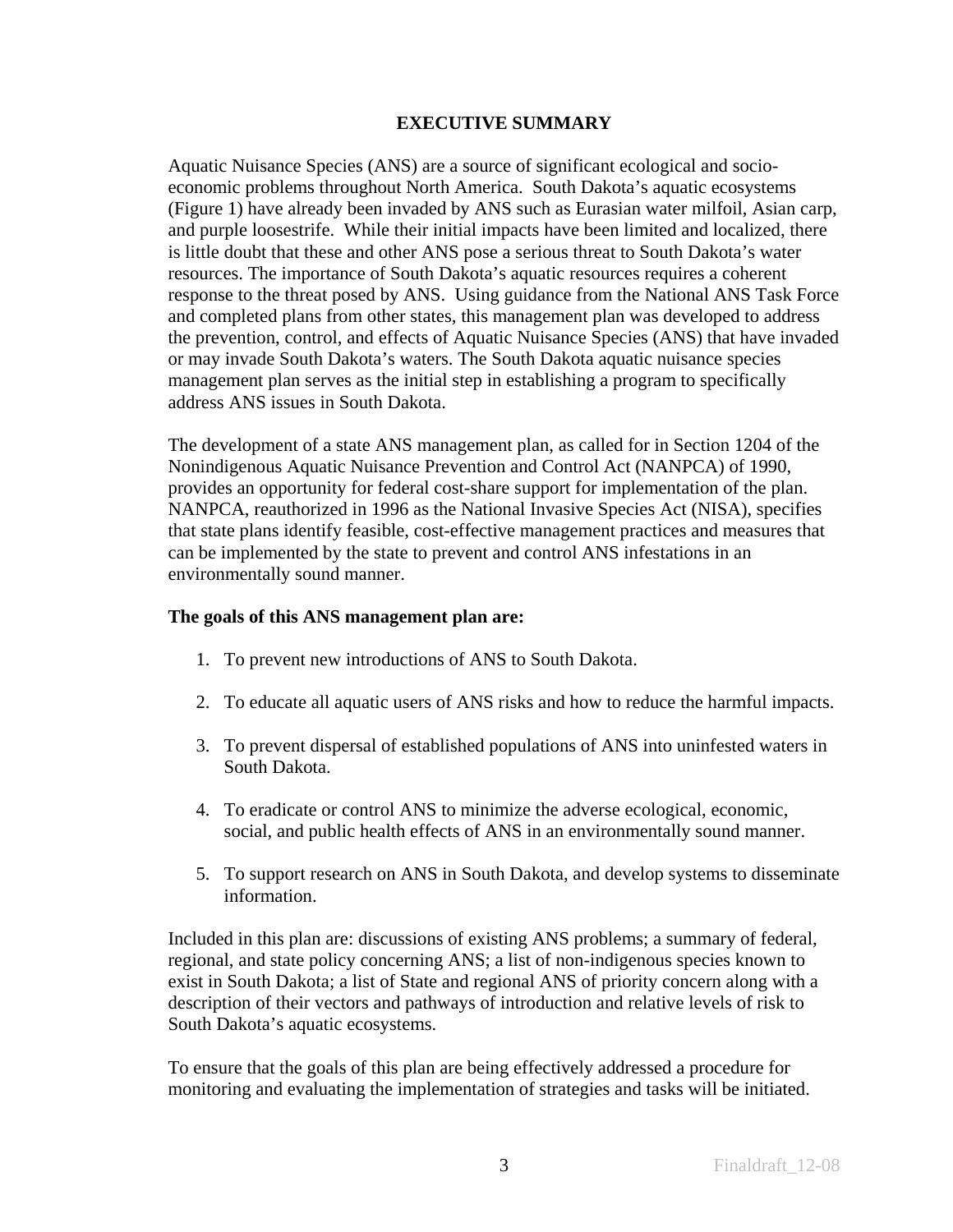This evaluation will focus on the feasibility and cost-effectiveness of management activities. The plan is a working document and will be periodically updated and expanded based upon the experience gained from implementation, scientific research, and the use of new tools as they become available.

The effort to develop a state ANS management plan for South Dakota was led by the Department of Game, Fish and Parks, Wildlife Division in collaboration with South Dakota State University and members of the Aquatic Nuisance Species Plan Advisory Committee, representing state, federal and tribal agencies and organizations (Appendix A).

## **INTRODUCTION**

Non-indigenous aquatic nuisance species (ANS) are the cause of significant ecological and socio-economic problems for water users in North America. ANS have spread beyond historic ranges and have adversely affected infested waters by threatening the integrity of the water resources. Since non-indigenous ANS have few natural controls in their new habitats, they spread rapidly, destroy native plant and animal habitat, threatening the diversity and abundance of native species, and damaging industrial, agricultural, and recreational activities dependent on surface waters.

A number of these ANS have become established in the United States and represent a threat to the nation's aquatic resources. As the introduction and spread of ANS continues, associated problems intensify and create a wide variety of ecological and socio-economic problems for water users. In 1990, the Non-indigenous Aquatic Nuisance Prevention and Control Act (NANPCA) was passed to address ANS problems in the United States. This legislation provides for federal cost-share support for implementation of state plans. While programs created by this legislation were initially aimed at problems in the Great Lakes region, reauthorization of NANPCA in 1996 as the National Invasive Species Act (NISA) established a national goal of preventing new ANS introductions and limiting the dispersal of existing ANS in all of the states. NISA specifies that state plans identify feasible, cost-effective management practices and measures that can be implemented to prevent and control ANS infestations in an environmentally sound manner. Approval of a state ANS management plan by the Federal Aquatic Nuisance Species Task Force is required for South Dakota to be eligible for federal cost-share support.

According to Rendall (1997), the following points must be considered in addressing ANS issues and establishing ANS management programs. These points have provided guidance in the development of this ANS long-term management plan.

• There are many pathways of introduction and spread for ANS, and most are related to human activities, accidental and intentional. New species continue to be introduced and spread within North America through these pathways.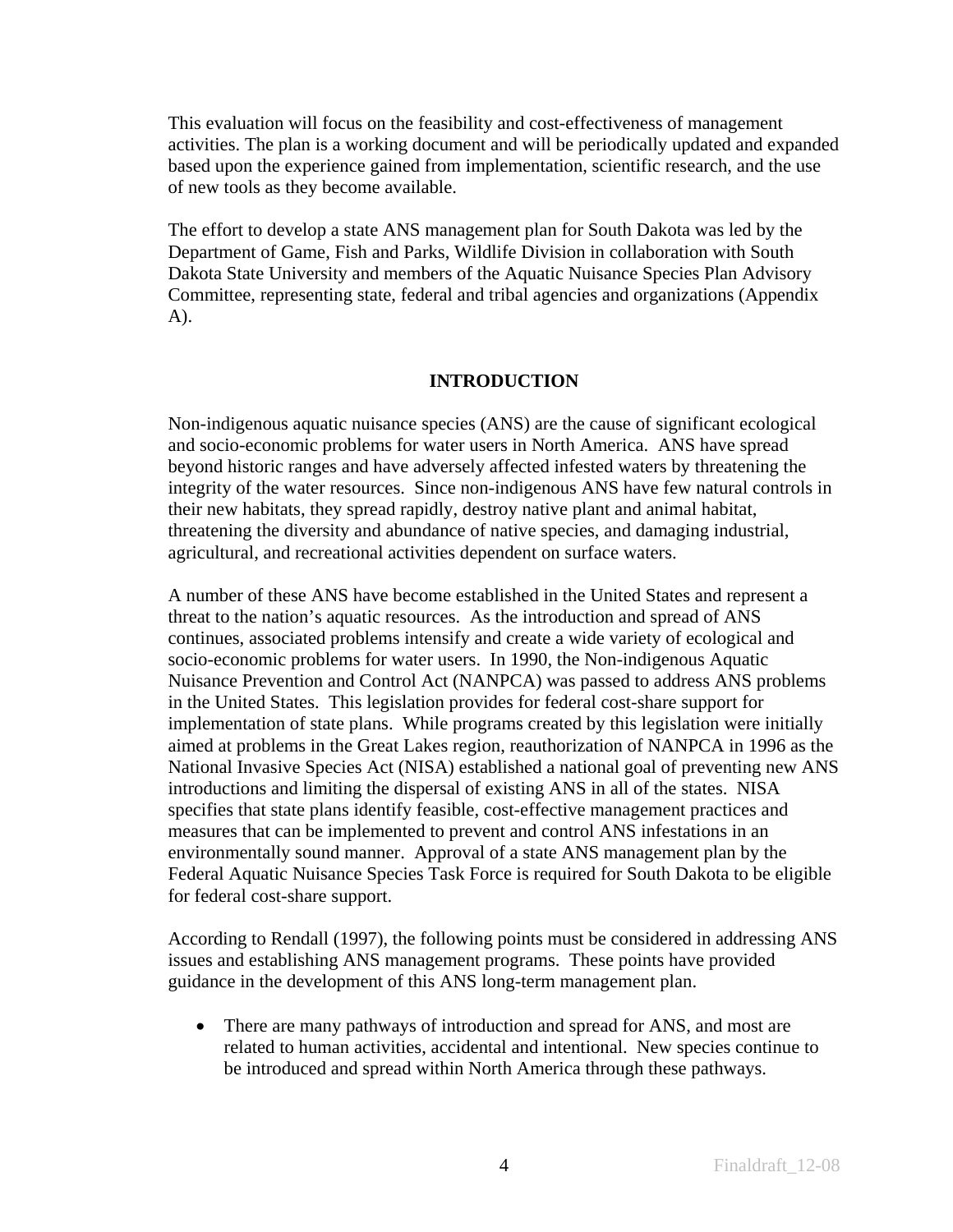- Introductions have many costs associated with them: control and management costs; long-term ecosystem changes; and loss of recreational opportunities.
- Often there are few, if any, acceptable controls available for use in natural water bodies once ANS become established, control efforts will be very expensive and eradication is unlikely.
- Prevention is the best course of action. Management plans, education programs, and regulations are strategies that can help prevent the spread of ANS.

The coordinated efforts contained within this plan are designed to protect residents of South Dakota and the state's aquatic resources (Figure 1) from the multitude of potential losses associated with ANS plants and animals. This management plan focuses on preventing the accidental introductions of new ANS, limiting the spread of existing ANS, and controlling or eradicating ANS where environmentally and economically feasible. The intentional introduction of non-indigenous species for aquaculture, commercial, or recreational purposes is addressed to insure that these beneficial introductions do not result in accidental ANS introductions, and to improve information sharing among those agencies responsible for regulation of intentional introductions.

It is the intent of the State of South Dakota to prepare for the introduction of destructive ANS currently found in regional waters and take measures to prevent their infestation of state water bodies. With the recent discovery of several destructive ANS in South Dakota (brittle naiad, didymo, Asian carp), it is realized that a coordinated and effective effort to address this and other ANS introductions is necessary. South Dakota has the opportunity to develop a program to allow the state to quickly and effectively deal with both existing and potential ANS threats before they cause significant environmental and economic damage.

In the United States, zebra mussel control cost municipalities and industries almost \$70 million a year between 1989 and 1995 (U.S. General Accounting Office 2001). Over the next 10 years, it is estimated that the zebra mussel invasion will cost an estimated \$3.1 billion including cost to industry, recreation, and fisheries (Preliminary Report of the U.S. Commission on Ocean Policy, governors' draft 2004). The costs and effects of exotics in South Dakota have not been determined precisely; however costs are incurred in two main categories. First is the loss in potential economic output, such as reductions in aquaculture, fisheries, and crop production. Second is the direct cost of combating and mitigating the impacts of invasion, including all forms of quarantine, control, and eradication (Mack et al. 2000).

This ANS management plan for South Dakota was written with the cooperation of many individuals, organizations and agencies from across the state. The South Dakota Department of Game, Fish and Parks (SDGFP), Wildlife Division was the lead agency for this effort which was facilitated by Andy Burgess, Aquatic Biologist SDGFP. An ANS risk assessment was completed by Dr. Katie Bertrand, South Dakota State University (SDSU). ANS Stakeholder cooperation was organized through meetings of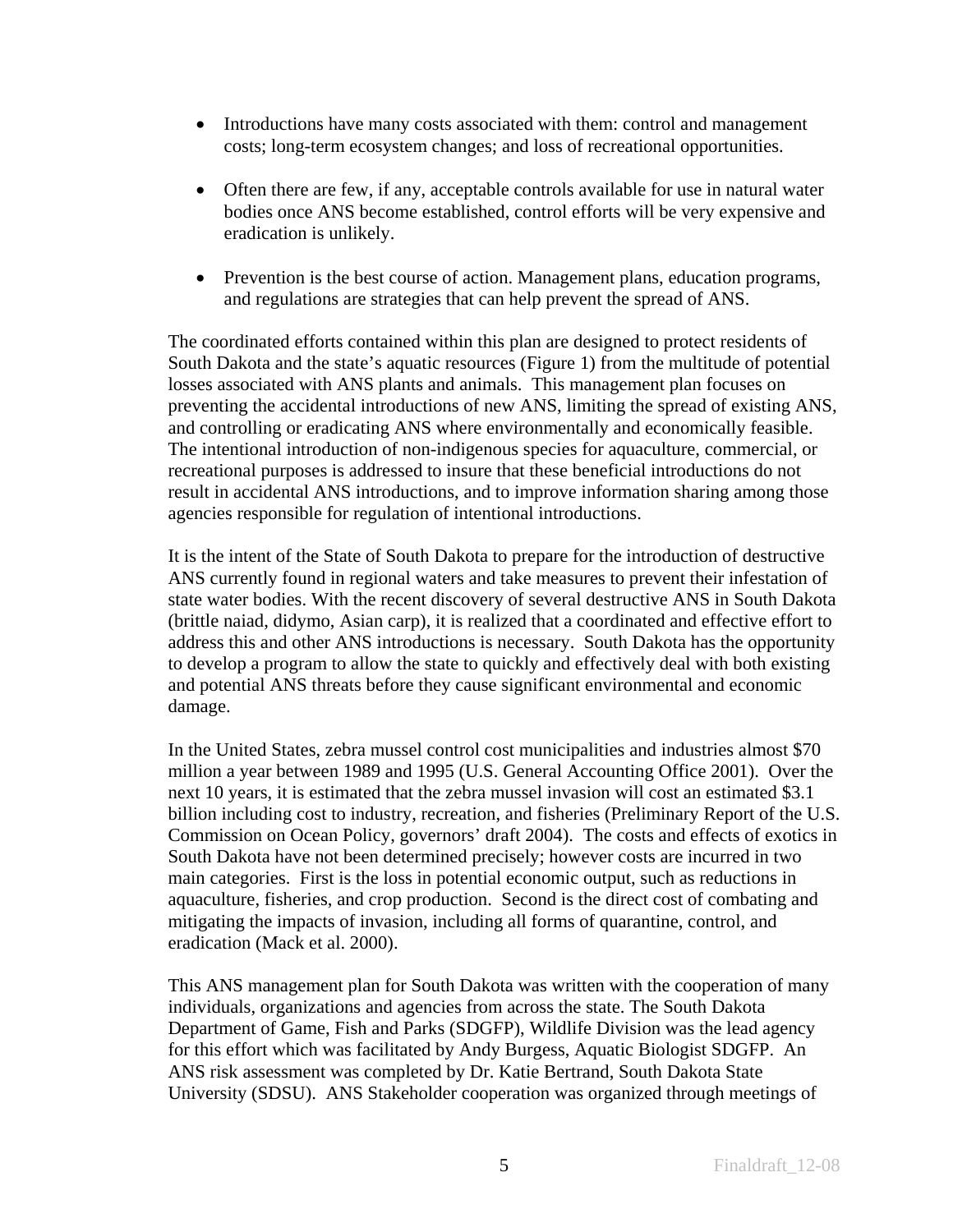the Aquatic Nuisance Species Committee. A list of Committee members is provided in Appendix A. Members of the committee assumed an active role in preparation of the plan by: participation in planning meetings, reviewing draft plans and providing guidance. The following timeline describes critical stages in ANS plan development.

### South Dakota ANS Management Plan Timetable

### **2007**

- July -- Contract with South Dakota State University for drafting of ANS Risk Assessment (RA).
- Nov -- First meeting interagency ANS Oversight Committee (Pierre).
- **2008**
- Jan -- Second meeting of ANS Oversight Committee (Pierre).
- Feb -- ANS RA and Research Subcommittee meeting (Sioux Falls). ANS Outreach and Education Subcommittee meeting (Pierre).
- Apr. -- SD Tribal Natural Resource ANS meeting (Pierre).
- May -- First draft of SD ANS plan completed and sent to ANS Committees for review.
- July -- Comments integrated into a second ANS Plan draft which was then sent out to ANS Committees for review.
- Sept -- A third draft ANS Plan posted for public review on SDGFP website and press release of posting made to newspapers statewide. Plan sent to Federal ANS Task Force for review (has received conditional approval).
- Nov -- Third draft of SD ANS Plan submitted for Governor's signature.

Comments and edits were received from SD ANS Plan Committee members and SD GFP staff and integrated into updated plan drafts. No comments have been received from members of the public to this date (12/1/08).

This ANS management plan was developed to serve as a guide for state and tribal agencies, local governments, and public and private aquatic resource user groups. It can be used for developing management strategies, designing public awareness/educational materials, and prioritizing activities related to ANS issues. While the Department of Game, Fish and Parks will be the agency responsible for administration of this plan, it is expected that there will be broad participation in ANS programs and activities by various state and local entities. The ANS plan for South Dakota will provide guidance in coordinating these programs and activities.

The South Dakota ANS management plan will be reviewed and revised annually or more frequently if necessary, to address the unexpected arrival of new ANS. Development of new ANS management techniques could warrant alterations in proposed management strategies. The specific tasks employed to accomplish the goals and objectives of the plan must remain flexible to assure efficiency and effectiveness. While this version of the plan is a good starting point for identifying and integrating existing ANS programs, and implementing new programs, future editions will be necessary to achieve South Dakota's ANS management goals.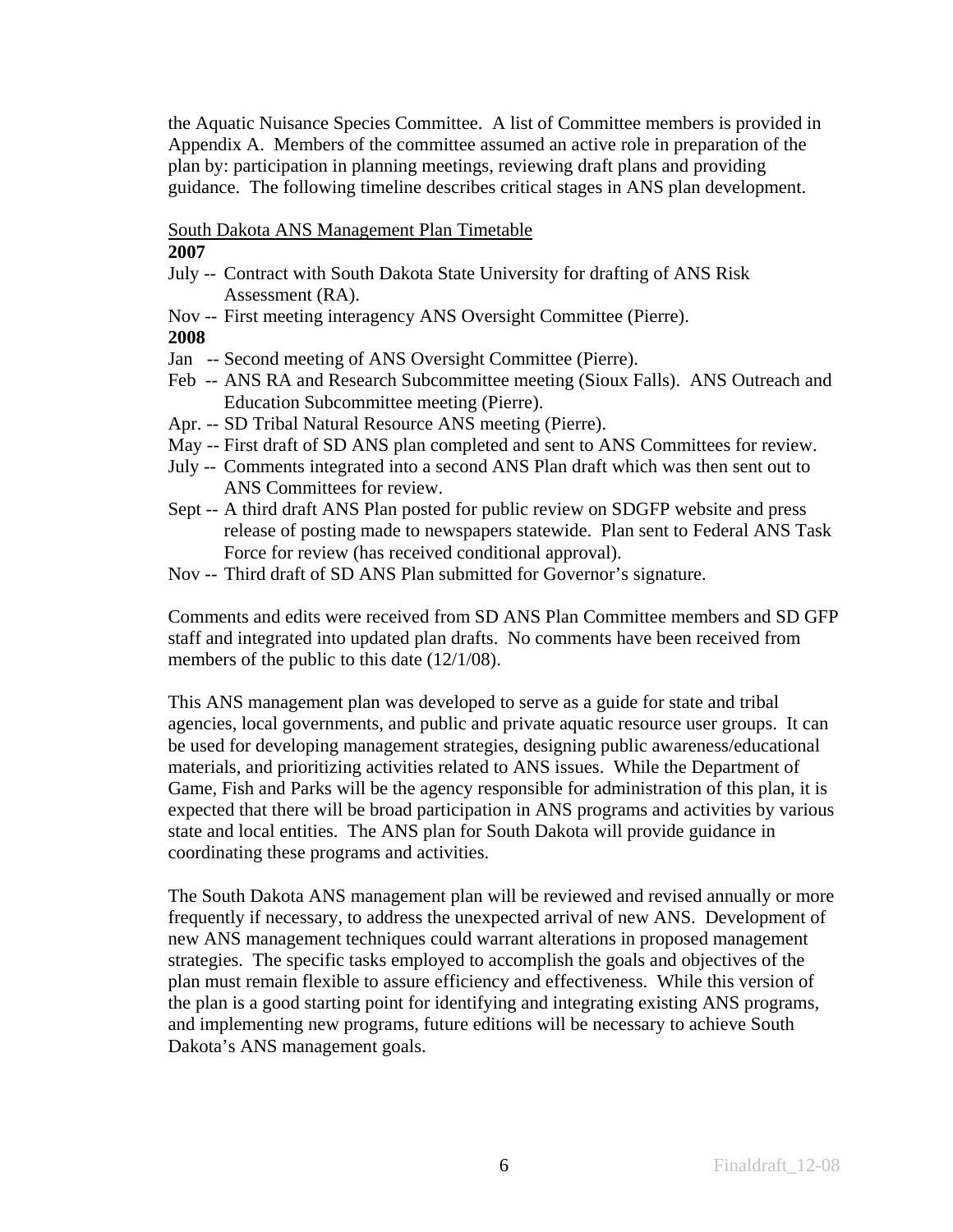## **EXISTING ANS AUTHORITIES AND PROGRAMS**

## **STATE**

The State of South Dakota currently has a limited number of statutory and regulatory authorities to address the issue of prevention and control of ANS. Those that exist were developed in response to individual target species and specific concerns as they arose. South Dakota does not have a comprehensive, coordinated, and vigorously enforced policy framework to deal with ANS and their effects. For this reason, one objective of South Dakota's ANS management plan is to identify gaps within state policies and statutes and develop recommendations for improvements. Such improvements may entail developing new legislation and regulations, revising existing authorities, and developing methods for improving enforcement, coordination, and information dissemination regarding new or existing authorities.

## **South Dakota Department of Game Fish and Parks (SDGFP)**

Mission statement: The purpose of the Department of Game, Fish and Parks is to perpetuate, conserve, manage, protect, and enhance South Dakota's wildlife resources, parks, and outdoor recreational opportunities for the use, benefit, and enjoyment of the people of this state and its visitors, and to give the highest priority to the welfare of this state's wildlife and parks, and their environment, in planning and decisions.

### **Statutes and rules\* related to ANS:** (Appendix C)

## **Programs related to ANS**

**Aquatic nuisance species pages in SD fishing handbook:** Pages have been included in the South Dakota fishing handbook regarding current and potential ANS threats in the state. Information on the identification and threats of current ANS (e.g. Asian carp, Eurasian watermilfoil, *Didymosphenia geminata*) are included, along with a list of state water bodies with established ANS populations. A list of potential ANS (e.g. zebra mussels) that threaten South Dakota waters are also included along with prevention measures boaters and stream anglers can take to aid in the control of exotic species.

**SD aquatic nuisance species website:** A website describing ANS infestations and management in South Dakota has been created and linked to the South Dakota Game, Fish and Parks website. The ANS website lists infested waters across the state and describes procedures to prevent the spread of ANS. The site also provides a direct link for reporting ANS sightings or concerns. Drafts of the ANS management plan will be posted on the site to allow for ready access for public review. Website address:

**http://www.sdgfp.info/Wildlife/AquaticNuisance/AquaticNuisanceSpecies.aspx**

**Cooperative boat and trailer wash program:** An ongoing cooperative partnership between SDGFP, South Dakota Bass Anglers Sportsman Society (SD B.A.S.S), and car wash facilities existing throughout the state. Facilities must have a pull-through bay large enough for easy access by a vehicle towing a boat and trailer and a high pressure, hot wash system. Facilities are provided with a sign indicating their participation. A list of participating facilities is advertised in the South Dakota Fishing Handbook.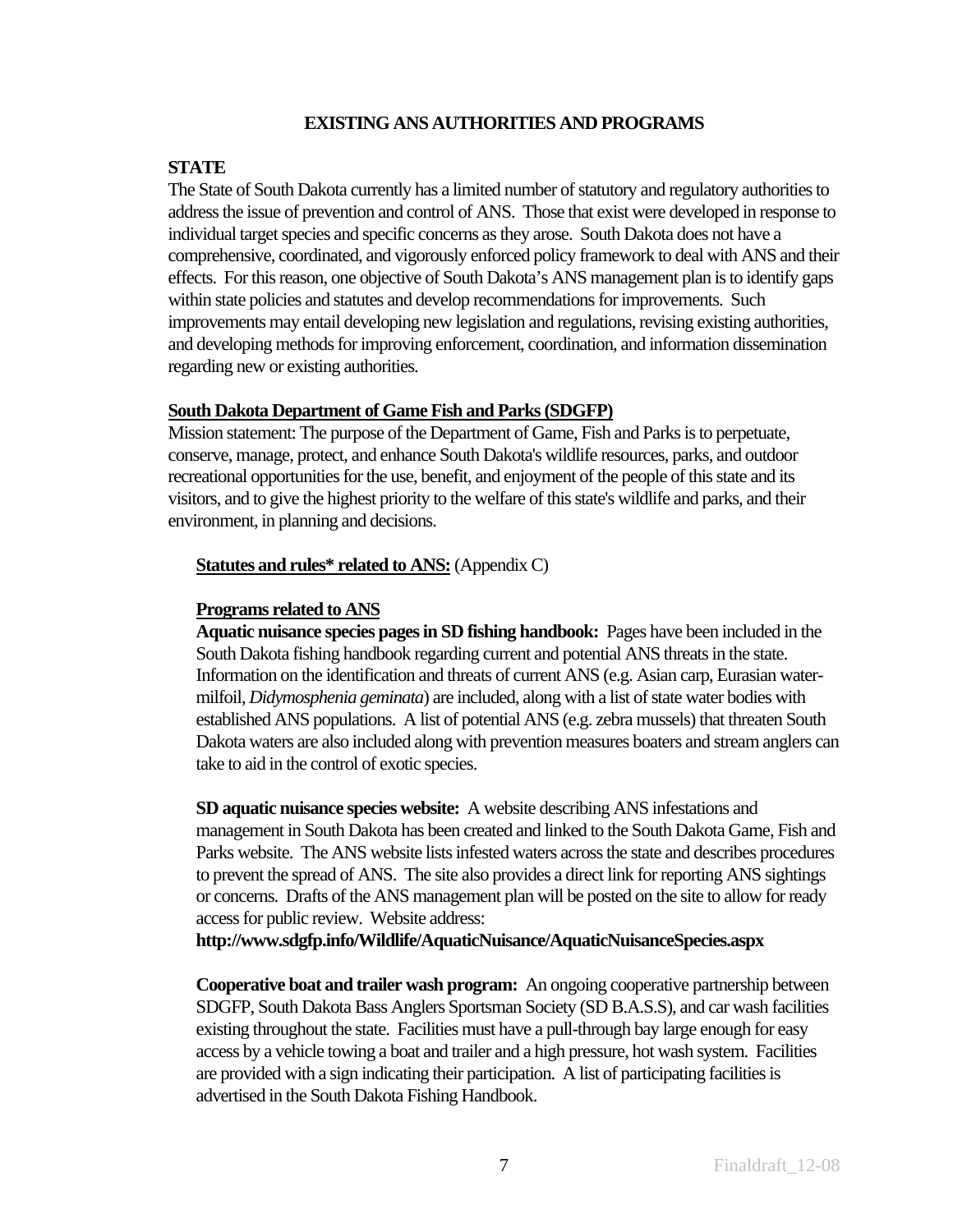**Development of SD Department of Game, Fish and Parks, gear handling policy:** A set of specific protocols has been established (and recently updated) for boat and assessment gear use and treatment by Wildlife Division personnel in order to prevent ANS introduction or spread as a result of normal work activities (Appendix G).

#### **South Dakota Department of Agriculture**

The Department of Agriculture is responsible for the promotion and enhancement of South Dakota Agriculture, and for the implementation of a variety of state laws relating to agriculture.

### **Statutes and rules related to ANS:** (Appendix C)

#### **Programs related to ANS**

**Listing of ANS plants as noxious weeds:** Both salt cedar and purple loosestrife have been listed as noxious weeds by the South Dakota Weed and Pest Commission. This listing has been accompanied by increased public education efforts through pamphlets and news media announcements throughout the state.

**Salt cedar control:** SD Department of Agriculture has used herbicide treatments to control or eliminate current salt cedar (*Tamarix spp.*) distributions and is currently testing directed biological control measures with the release of small populations of a defoliating beetle specific to salt cedar.

**Purple loosestrife:** SD Department of Agriculture has an established program that raises biocontrol agents for purple loosestrife and has used this treatment to actively eliminate a number of infestations.

### **South Dakota Animal Industry Board**

The mission of the South Dakota Animal Industry Board (SDAIB) is to prevent the importation of animal diseases in the state by requiring health certificates, permits, and tests on all imported animals.

### **Statutes and rules related to ANS:** (Appendix C)

#### **South Dakota Department of Environment and Natural Resources**

The mission of the South Dakota Department of Environment and Natural Resources (DENR) is to protect public health and the environment by providing environmental monitoring and natural resource assessment, technical and financial assistance for environmental projects, and environmental regulatory services.

### **Programs related to ANS**

**Surface water quality program:** The primary responsibilities of the program are; regulate (permit) and monitor discharges of wastewater, establish surface water quality standards; and conduct routine monitoring of surface water to ensure the state's natural resources are protected.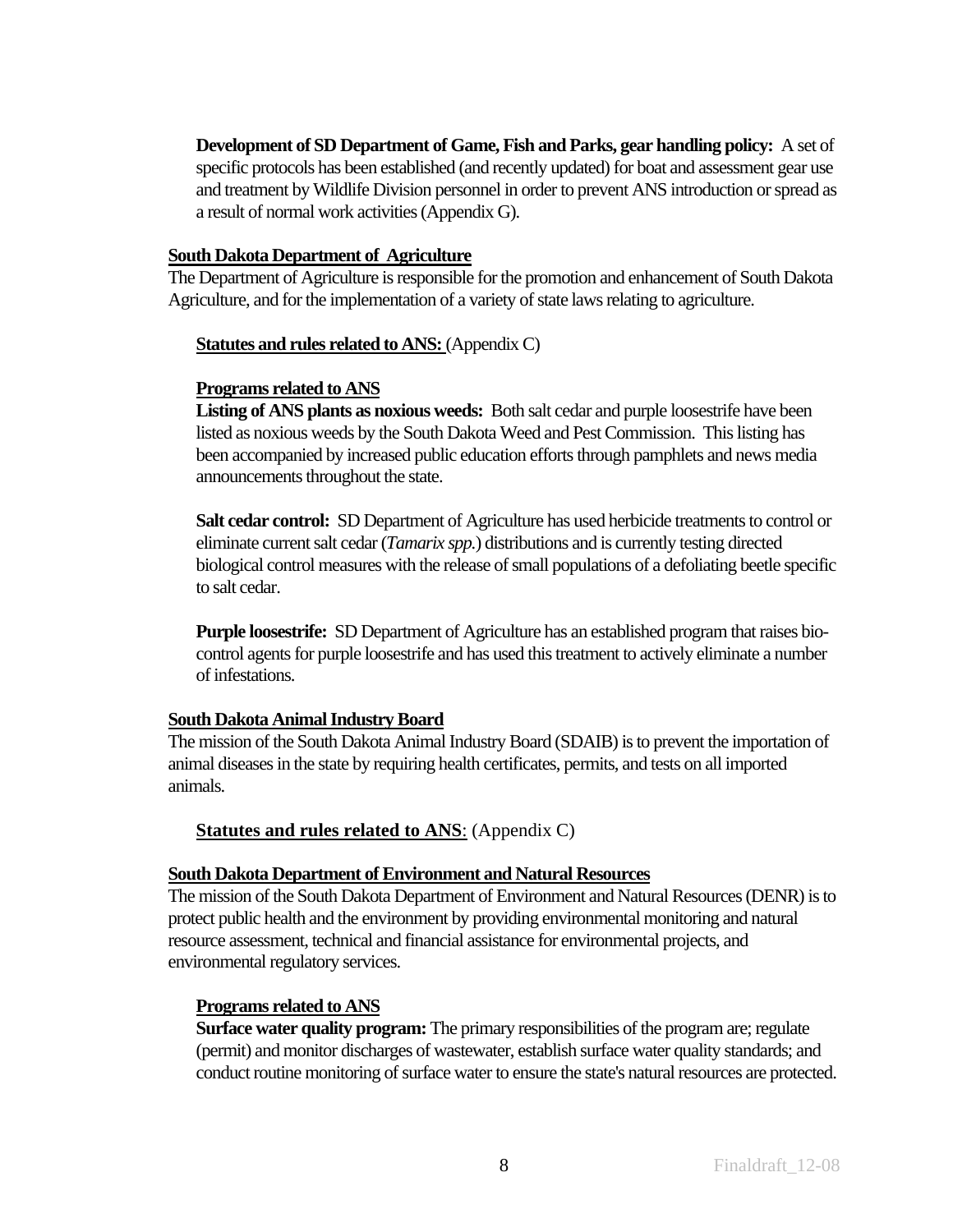## **Department of Wildlife and Fisheries, South Dakota State University,**

The Mission of the SDSU, Department of Wildlife and Fisheries is to determine wildlife and fisheries management research needs, primarily in the Northern Great Plains, and address those needs through basic and applied investigations and graduate student mentoring, so as to promote biodiversity and sustainability of natural resources. To provide the service of transferring information on the sustainable use of wildlife and fisheries resources to a variety of publics; serve professional, governmental, and citizen organizations that are concerned with these natural resources; and promote faculty development.

## **Programs related to ANS**

**Influence of an introduced diatom (***Didymosphenia geminata***) and directed control measures on the biological community composition of Rapid Creek.** SDGFP, with cooperation from SDSU is currently studying the impact of *Didymosphenia geminata* on benthic and fish community composition of Rapid Creek below Pactola Dam. This research is also studying the effects of control measures (localized nutrient enrichments) on *Didymosphenia geminata* distribution and overall stream biological community composition.

**Assessment of summer macroinvertebrate assemblages and densities in the Missouri River between Ft Randall and Gavins Point Dams:** SDGFP, USFWS, SDSU, 2005-7. This project was primarily funded by a SD State Wildlife Grant starting July 1, 2005. The project primary goal was a determination of prey availability to juvenile hatchery-reared pallid sturgeon. A concurrent benefit included an active monitoring program for macroinvertebrate ANS; primarily zebra mussels. Active sampling of deepwater benthos and placement of colonization plates in the Missouri River resulted in a spatially expansive monitoring program for zebra mussels in SD and NE. Sample processing occurred during winter 2006-07 and data analysis and report writing are now complete.

**Drafting of an aquatic nuisance species risk assessment for South Dakota:** The GFP Wildlife Division has contracted with SDSU to research, design, and draft a risk assessment for aquatic nuisance species for the State of SD. This risk assessment will allow the drafters of the State ANS management plan to identify ANS risks relevant to SD and objectively design management practices to most efficiently use resources to prevent and control the most severe threats to the State's critical habitats and biota.

## **Animal Disease Research and Diagnostic Laboratory (ADRDL), South Dakota State University**

The mission of ADRDL is to provide high quality veterinary diagnostic services as a means to promptly and accurately establish causes of animal health problems. This mission encompasses the surveillance and diagnoses of aquatic animal diseases. ADRDL is approved by USDA/APHIS to conduct diagnostic testing for export certification for the Viral Hemorrhagic Septicemia virus (VHS). VHS is on the SD ANS watch list and ADRDL is assisting SDGFP with its survey of the state for this virus.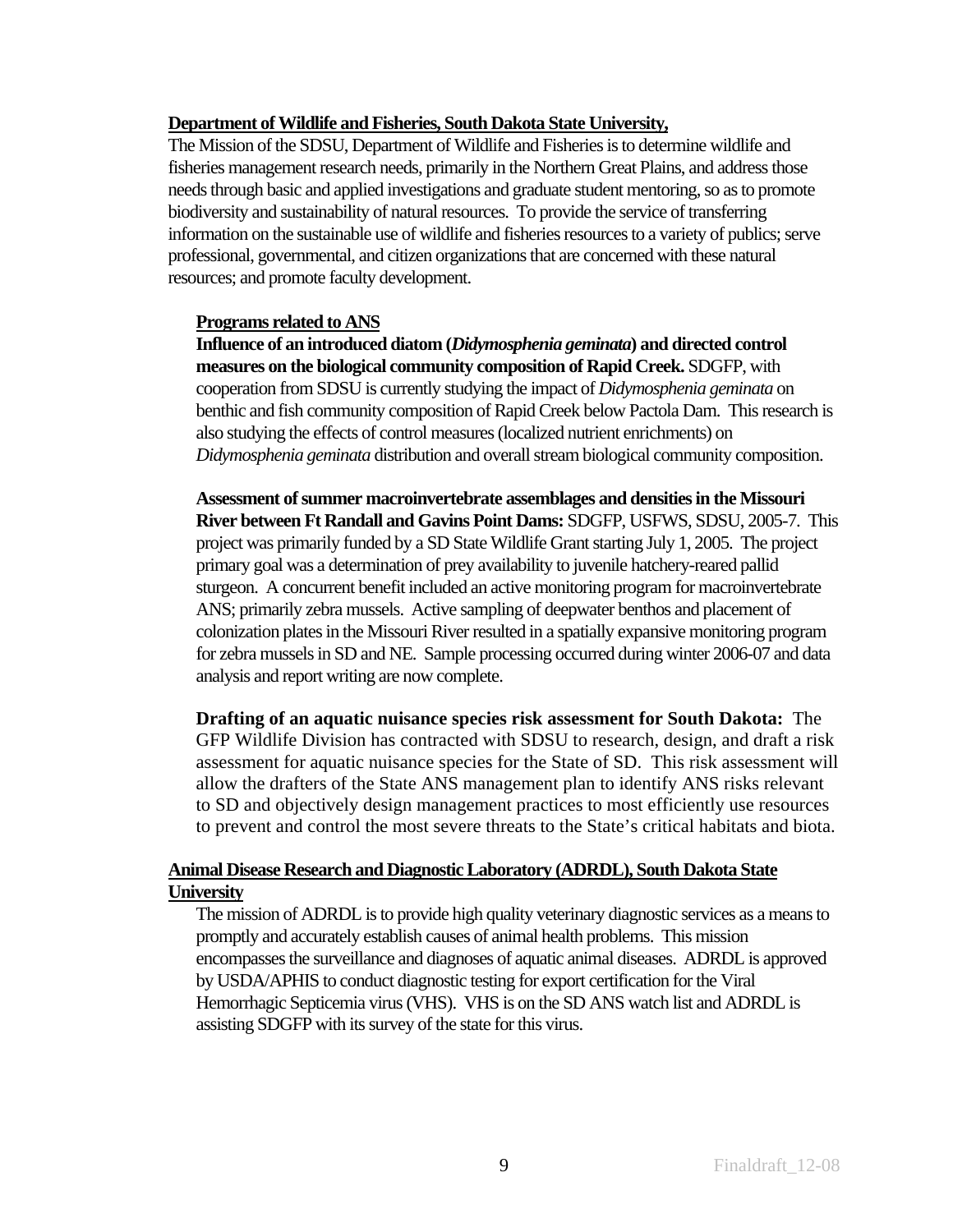## **FEDERAL**

### **U.S. Fish and Wildlife Service**

The U.S. Fish and Wildlife Service (USFWS) provides federal funding for implementation of state and regional ANS management plans that have been approved by the Aquatic Nuisance Species Task Force (ANSTF). One of the major USFWS efforts on ANS is **The 100th Meridian Initiative**<sup>\*</sup>. The goals of The  $100<sup>th</sup>$  Meridian Initiative are to: 1) prevent the spread of zebra mussels and other ANS in the 100th meridian jurisdictions and west, and 2) monitor and control zebra mussels and other ANS if detected in these areas. These goals will be attained through the implementation of the following six components: 1) information and education, 2) voluntary boat inspections and boater surveys, 3) involvement of those who haul boats for commercial purposes, 4) monitoring, 5) rapid response, and 6) evaluation. This initiative represents a large-scale focused and coordinated effort, working with federal, state, provincial and tribal entities, potentially affected industries, and other interested parties to address possible pathways of introduction to prevent the spread of zebra mussels. The success of this initiative depends on the commitment of these groups to combat the spread of this destructive invader.

**The Aquatic Nuisance Species Task Force (ANSTF)** is an intergovernmental organization dedicated to preventing and controlling aquatic nuisance species, and implementing the Nonindigenous Aquatic Nuisance Prevention and Control Act (NANPCA) of 1990. The various NANPCA mandates were expanded later with the passage of the National Invasive Species Act (NISA) in 1996. The ANSTF consists of 10 Federal agency representatives and 12 Ex-officio members, and is co-chaired by the U.S. Fish and Wildlife Service and National Oceanic and Atmospheric Administration. The Task force coordinates governmental efforts dealing with ANS in the U.S. with those of the private sector and other North American interests via regional panels and issue-specific committees and work groups.

The ANSTF will develop and implement a program for waters of the U.S. with the following five goals:

- develop strategies to identify and reduce the risk of harmful aquatic species being introduced into waters of the U.S.;
- minimize the harmful effects of ANS already introduced into waters of the U.S.;
- facilitate research to address the threat and harmful effects of ANS;
- increase public understanding of the importance of reducing the introduction, spread, and impact of ANS and recommend appropriate domestic and international actions;
- maximize the organizational effectiveness of the ANSTF.

### **Statutes and rules related to ANS: (Appendix C)**

### **Programs related to ANS**

**Aquatic Nuisance Prevention and Control Act of 1990** (NANPCA, PL 101-646). This law established the ANSTF which is jointly chaired by the USFWS and the National Oceanic and Atmospheric Administration (NOAA). The ANSTF is charged with coordinating state and federal efforts related to ANS, and the efforts of the private sector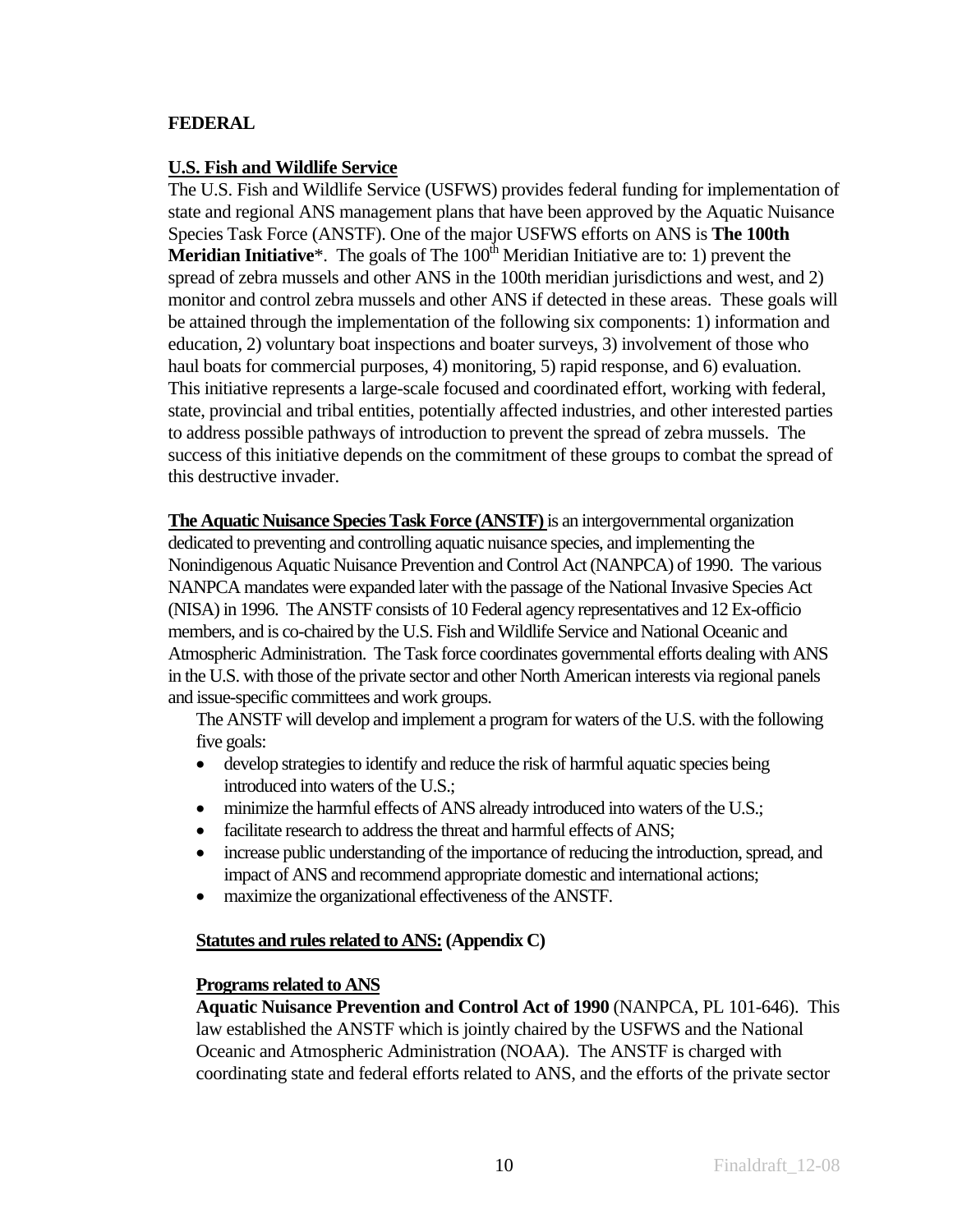and Canada. NANPCA was reauthorized and amended in 1996 by passage of the National Invasive Species Act (NISA).

**National Invasive Species Act (NISA).** This legislation, which came about through the reauthorization of NANPCA in 1996, provides guidance for the preparation of state ANS management plans for submission to, and approval by, the ANSTF. Following approval, the states are expected to use their ANS management plan as a template for federal grant applications for work on invasive species within the state.

**Habitattitude!** An ANS-Task-Force public awareness campaign intended to educate aquarium hobbyists, backyard pond owners, water gardeners and others on the topic of Aquatic Nuisance Species (ANS) so that they will choose to not release harmful plants, fish and other animals into the wild. For more information on the Habitattitude! campaign, please visit their website: http://habitattitude.net.

**Stop Aquatic Hitchhikers.** is an ANS-Task-Force public awareness campaign intended to educate the public on aquatic nuisance species (ANS) and stop or reduce unintended spread of ANS to new habitat by recreational activities such as boating, fishing, swimming, waterfowl hunting, SCUBA diving or snorkeling, windsurfing, seaplane operations, personal watercraft use, and recreational bait harvesting. This campaign is supported by the U.S. Fish & Wildlife Service and the U.S. Coast Guard. For more information on the Stop Aquatic Hitchhikers campaign, please visit their website: http://www.ProtectYourWaters.net.

**Distribution and diet of young of year (YOY) bighead and silver carp on the Upper Missouri River and influence of their presence and absence on native fish diet and distribution:** Great Plains U.S. Fish and Wildlife Service, Pierre, SD, 2003-4. This research studies nursery habitat and diets of larval and juvenile, bighead, and silver carp in the Missouri River and their relationship on the native YOY fish community. Sampling above and below Gavins Point Dam on the Missouri River (current upstream limit of Asian carp distribution) was used to compare potential differences in larval fish densities, diets and community composition.

### **Pallid sturgeon and associated Missouri River fish community monitoring program**

A multi agency (state and federal) team of biologists using standardized gears and methods to assess the fish community, including potential detection of ANS. The program has been ongoing in SD downstream of Fort Randall Dam since 2003 (USFWS) and downstream of Gavins Point Dam since 2005 (SDGFP).

### **Triploid grass carp certification program**

The SDFGP regulates all introductions of fish or fish eggs into South Dakota Waters (SDCL 41-13-3). This authority includes the introduction of grass carp for weed control purposes. Only certified triploid (sterile; USFWS) grass carp can be used following inspection and authorization by SDGFP. Proof or origin and certification shall accompany shipment of fish to be introduced. Entities wishing to introduce grass carp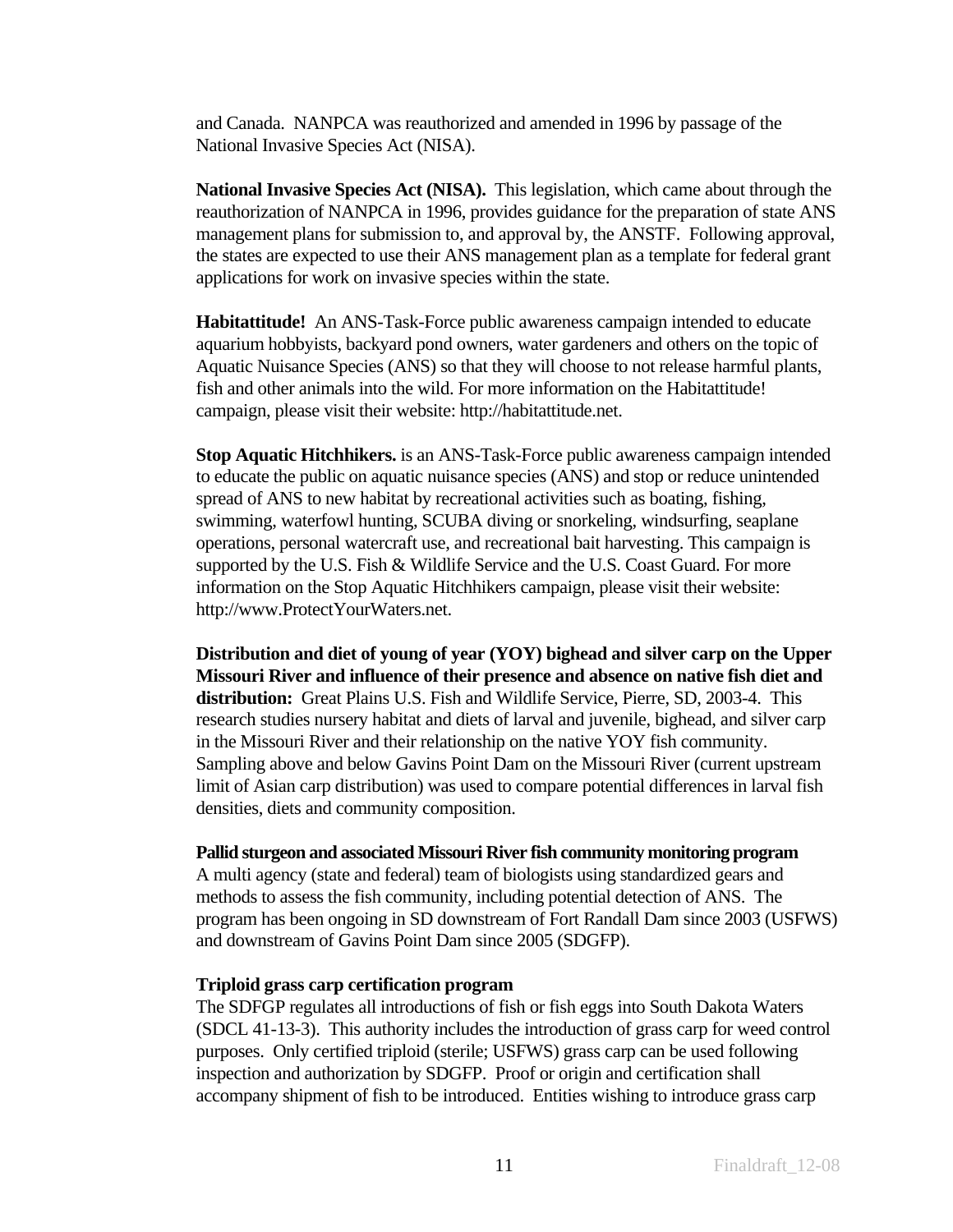for weed control must follow "Guidelines and Precautions; Introduction of Triploid (sterile) Grass Carp"; SDGFP (1996).

## **U.S. Corps of Engineers**

It is the policy of the Corps of Engineers to develop, control, maintain, and conserve the nation's water resources in accordance with the laws and policies established by Congress and the Administration. The Corps' Zebra Mussel Research Program (ZMRP) was authorized by the Non-indigenous Aquatic Nuisance Prevention and Control Act of 1990, Public Law 101-646, and is the only federally authorized research program for the development of technology to control zebra mussels. The Corp's ANS programs were integrated into the ANS Task Force to ensure total coordination and leveraging to address all ANS issues.

## **United States Department of Agriculture - Animal and Plant Health Inspection Service (USDA-APHIS).**

A multi-faceted agency with a broad mission area that includes protecting and promoting U.S. agricultural health, regulating genetically engineered organisms, administering the Animal Welfare Act, and carrying out wildlife damage management activities. These efforts support the overall mission of USDA, which is to protect and promote food, agriculture, natural resources and related issues. On Oct. 24, 2006, APHIS issued an emergency order which prohibited the importation of certain species of live fish from two Canadian provinces into the United States and the interstate movement of the same species from the eight states bordering the Great Lakes due to outbreaks of viral hemorrhagic septicemia (VHS).

## **REGIONAL COOPERATION**

**The Western Regional Panel (WRP) on ANS\*:** Formed under a provision of the National Invasive Species Act (NISA). The goal of the WRP is to protect limited western aquatic resources by preventing the introduction and spread of exotic nuisance species into western marine and freshwater systems though the coordinated management and research activities of state, tribal, federal, commercial, environmental, research entities and other regional panels. The WRP was formed to help limit the introduction, spread, and impacts of ANS into western North America. The WRP encompasses an extensive geographic range, all states and provinces west of the l00th Meridian as well as Guam, Hawaii and Alaska.

WRP Goals

- Identify Western Region priorities for responding to aquatic nuisance species.
- Make recommendations to the Task Force regarding an education, monitoring (including inspection), prevention, and control program to prevent the spread of the zebra mussel west of the l00th Meridian.
- Coordinate, where possible, other aquatic nuisance species program activities in the West not conducted pursuant to the Act.
- Develop an emergency response strategy for Federal, State, and local entities for new invasions of aquatic nuisance species in the region.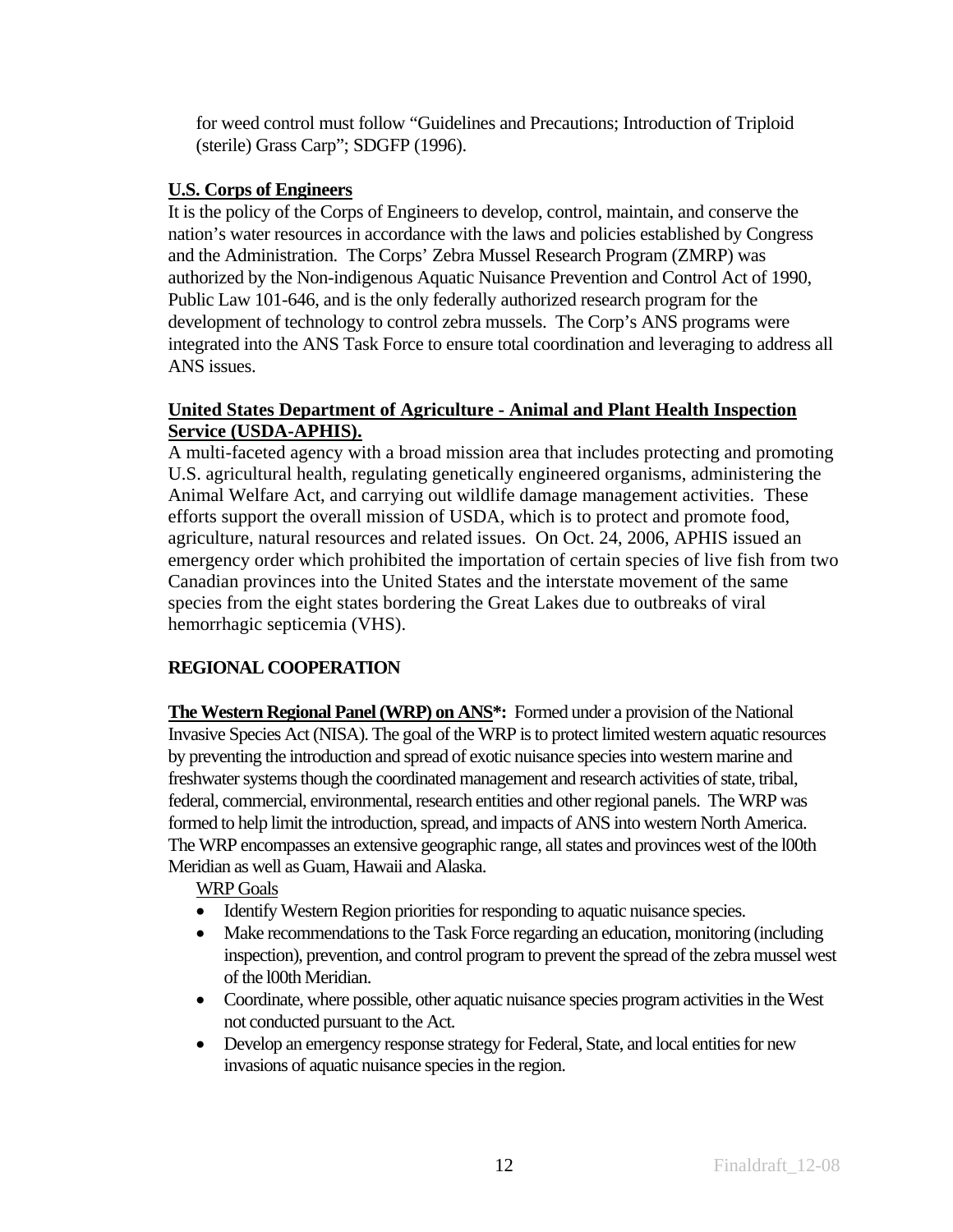- Provide advice to public and private individuals and entities concerning methods of preventing and controlling aquatic nuisance species infestations.
- Submit an annual report to the Task Force describing activities within the western region related to aquatic nuisance species prevention, research and control.

**The Mississippi River Basin Regional Panel (MRBP) on ANS\*:** Formed under a provision of NISA to identify priorities for activities, develop and submit recommendations to the national ANSTF, coordinate aquatic nuisance species program activities, advise public and private interests on control efforts, and submit an annual report to the ANSTF describing prevention, research, and control activities in the Mississippi River Basin. This panel includes representatives from federal, state, tribal, and local agencies and from private environmental and commercial interests. **The Mississippi Interstate Cooperative Resource Association (MICRA)** has hosted the MRBP since 2003 under the oversight of the ANSTF. Members states include: AL, AR, CO, GA, IL, IN, IA, KS, KY, LA, MN, MS, MO, MT, NE, NY, NC, ND, PA, OH, OK, SD, TN, TX, VA, WV, WI, and WY.

MRBP Goals

- Identify priorities for activities in the Mississippi River Basin (Basin).
- Develop and submit recommendations to the national Aquatic Nuisance Species Task Force (ANSTF) (established via Public Law 101-646).
- Coordinate aquatic nuisance species program activities in the Basin.
- Advise public and private interests on control efforts.
- Submit an annual report to the ANSTF describing prevention, research and control activities in the Basin.

# **\*(SD has representation on the WRP and MRBP panels and the 100th Meridian Initiative)**

## **Adjoining States and Indian Reservations with shared waters**

When ANS are detected in waters shared with adjoining states (MN, NE, MT, ND and WY, IA; Figure 1) and Indian reservations, all interested parties will be informed and consulted concerning the details of infestation extent and possible control measures.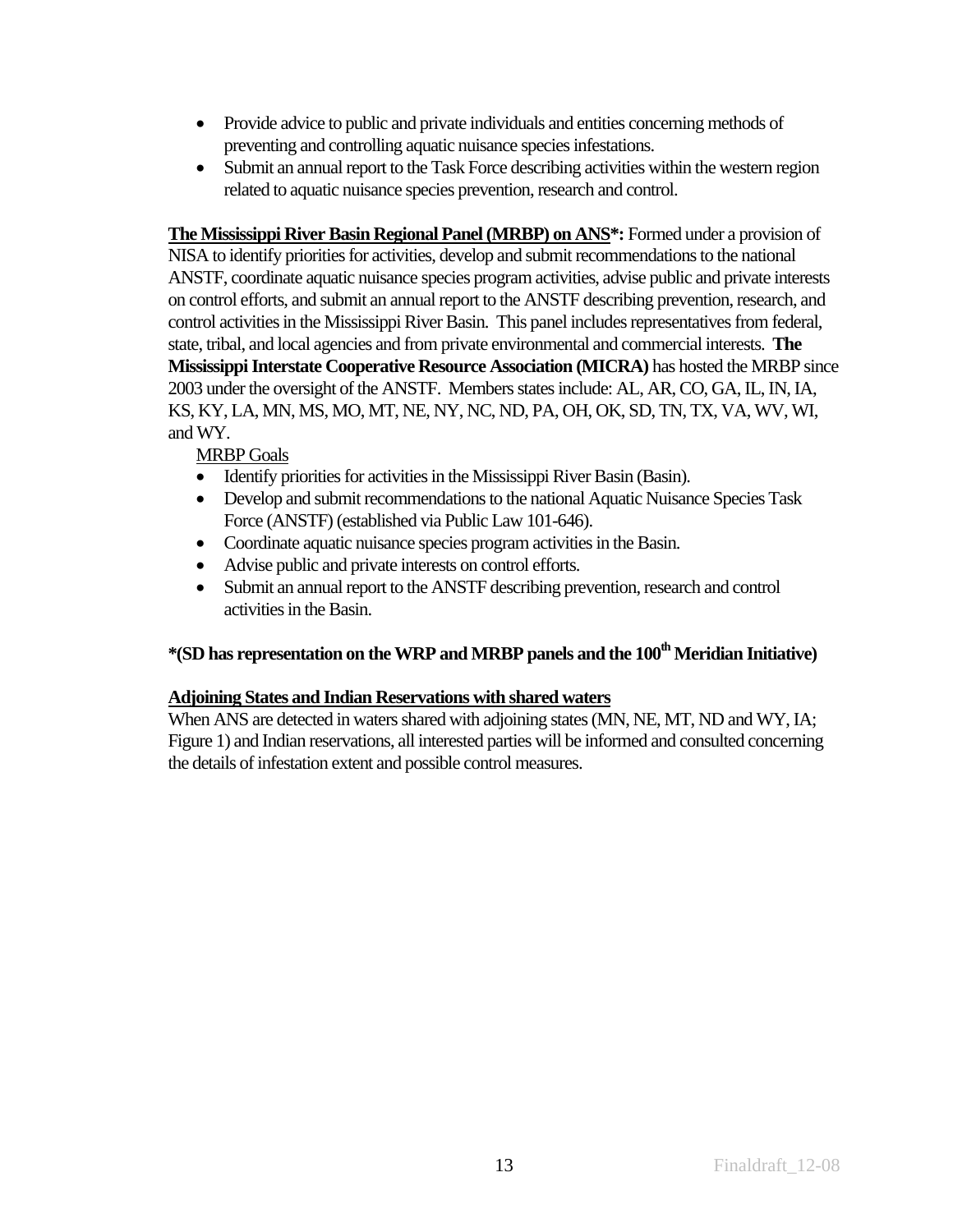### **DEFINITION AND RANKING OF ANS RISKS IN SOUTH DAKOTA**

### **Summary**

Aquatic nuisance species threaten South Dakota's aquatic communities and associated habitats. The SDGFP contracted with Dr. Katie Bertrand, SDSU, to draft an aquatic nuisance species risk assessment that evaluated and prioritized the risks posed by aquatic nuisance species to South Dakota's aquatic environments (Figure 1). The ultimate aim of the risk assessment was to provide criteria with which to draft a state aquatic nuisance species management plan. Specifically, the objectives of the risk assessment include: 1) identification of aquatic nuisance species risks relevant to SD, 2) compilation of aquatic nuisance species biology, vectors, and pathways based on literature and communication with state and regional experts, and 3) qualitative expert ranking of aquatic nuisance species threats. The risk assessment process identified 61 "species of concern", considered most relevant to SD, 13 of which were identified as "species of primary concern".

## **Background**

Risk assessment is a tool used to identify and evaluate priorities and develop strategic plans to address issues across a variety of professional and scientific disciplines. The Federal Aquatic Nuisance Species Task Force developed a Generic Nonindigenous Aquatic Organisms Risk Analysis Review Process in 1996 (RAM 1996) to estimate the risk associated with the introduction of nonindigenous aquatic organisms and strategically manage for that risk. They defined risk assessment as "a process to evaluate the risk associated with individual pathways and recently established nonindigenous organisms", whereas risk management is "the practical operational approach to reducing both the probability of unintentional introductions and the risk associated with intentional introductions" (RAM 1996). It is recommended that risk assessments be reviewed and revised regularly because perceived threats are constantly changing along with associated assessment criteria.

## **Methods/Results**

The SD ANS risk assessment has combined analyses of vectors, pathways, and species to qualitatively estimate likelihoods of ANS introduction, establishment, and invasiveness in SD. Analyses specifically focused on aquatic organisms relevant to SD and their associated habitats. Pathways are the routes between source and recipient regions, and vectors are the manners in which species are carried along pathways (Mack 2004). Data were obtained primarily from license sales and user surveys; specifically the 2006 SD non-resident angler license, and 100<sup>th</sup> Meridian Initiative databases.

Interstate pathways of highest intensity for SD included source areas originating in: MN, IA, NE, ND, and CO. In 2006, over 70% of non-resident angler licenses were sold to individuals in these five states. These pathways were associated with at least two vectors: bait, and boat-barge-equipment. These pathway data are supported by the  $100<sup>th</sup>$ Meridian Initiative boater survey, which indicated that in 1999, 89% of non-resident boaters originated from the states of: IA (38%), NE (31%), and MN (20%). Remaining states were represented by 2% or less of the total non-resident boaters interviewed.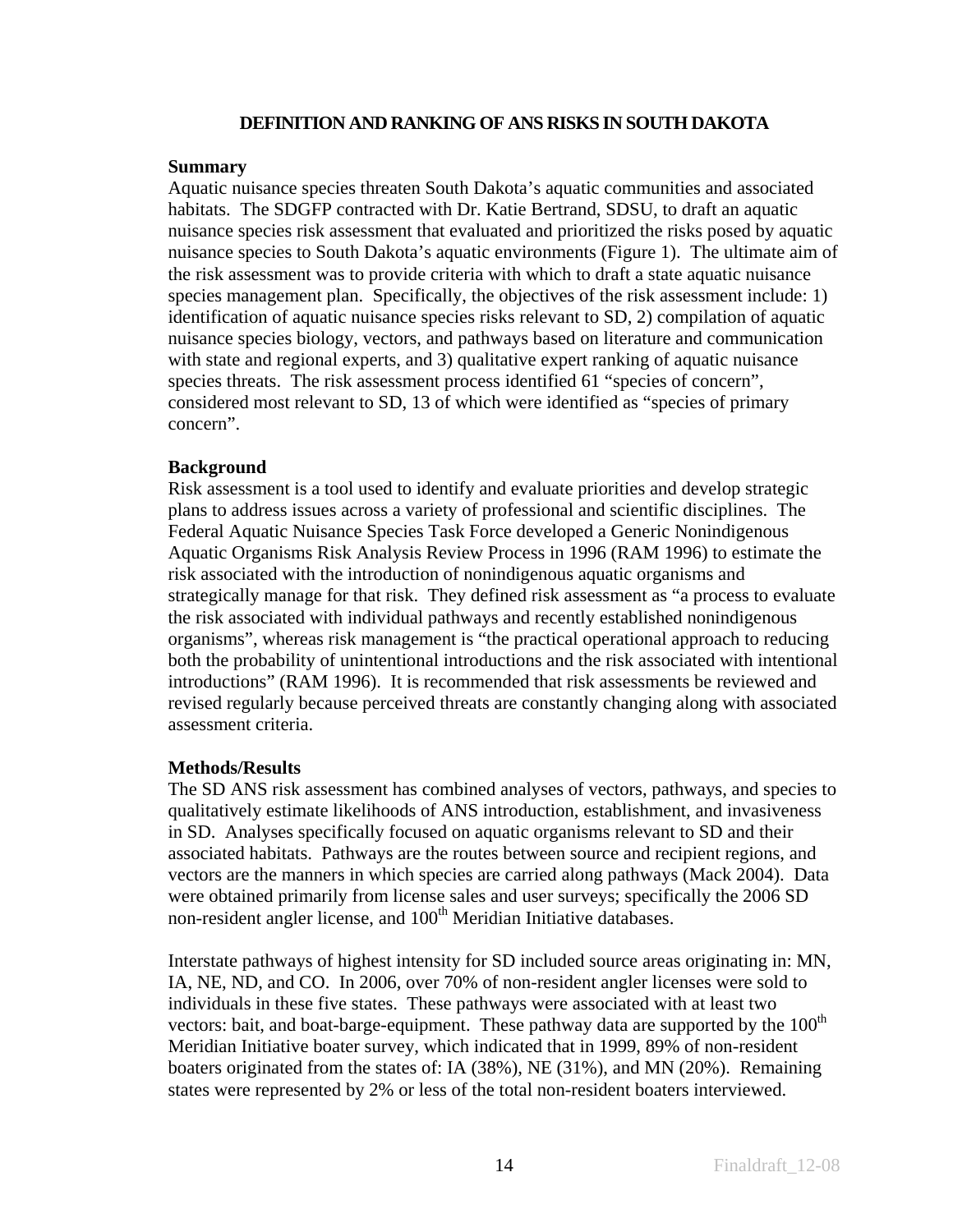Vectors were selected from the global list of transportation-related, living industry, and miscellaneous vectors compiled by the National Invasive Species Council (NISC 2007). Although ANS have the potential to move along any of the vectors listed by the NISC, only a subset of those vectors were relevant to SD. Vectors selected include: bait (collection, sale, fishing, and disposal), boat-barge-equipment (i.e., stowaways or hitchhikers in holds and surface-fouling organisms on boats and water-based sporting and commercial equipment), intentional stocking, intentional planting, aquaculture, aquarium animals, parasites, sportsmen-outdoor-home-garden shows, plant-animal importation for research, soil-sod-media, and aquatic plant trade.

Literature sources and expert opinion was used to determine ANS that could: 1) be carried within a relevant vector, 2) occur in an important pathway, and 3) potentially survive in SD. Organisms meeting these criteria were assembled into a list of 61 "species of concern" to SD (Appendix D). These species included: 15 plants (includes 1 diatom), 14 invertebrates, and 31 vertebrates and associated vertebrate pathogens or parasites. At least one-third (22) of these species have been introduced or are currently established in SD, the remaining species (39) are in pathways relevant to SD. Intentional stocking was the vector associated with the greatest percentage (34.4%) of introductions, including 15 fishes and 5 invertebrates. The boat-barge-equipment vector was implicated in the movement of nearly 23% of the 61 species, including: 4 fishes, 7 invertebrates, and 2 plants.

This list of species of concern was then examined by a panel of 20 experts in the areas of: invasive species, fisheries science, and fish health, aquatic and semi-aquatic plants (Appendix E). The panel used their professional experience and expert opinion to select 13 species of concern representing the greatest threat to SD for inclusion on a list of "species of primary concern" (listed below). This list of species of primary concern was then subjected to individual, qualitative organism risk assessments based on threat and certainty levels (Appendix F). Panel experts qualitatively rated each species (high, medium, or low risk) and provided uncertainty estimates for probability and consequences of establishment (very certain, reasonably certain, moderately certain, reasonably uncertain, or very uncertain). Literature sources and expert opinion were then used to assemble biological descriptions for each species of primary concern, including information on: native range, current distribution, physicochemical tolerances, life history, trophic ecology, ecosystem effects, and invasion history (listed below). The remaining species of concern (*n*=48) were considered of less potential threat to SD and are described as "species of secondary concern".

### **Aquatic Nuisance Species of Primary Concern for South Dakota**

- **Brittle naiad** (*Najas minor*)
- **Curly pondweed** (*Potamogeton crispus*)
- **Didymo** (*Didymosphenia geminata*)
- **Eurasian water-milfoil** (*Myriophyllum spicatum*)
- **New Zealand mudsnail** (*Potamopyrgus antipodarum*)
- **Rusty crayfish** (*Orconectes rusticus*)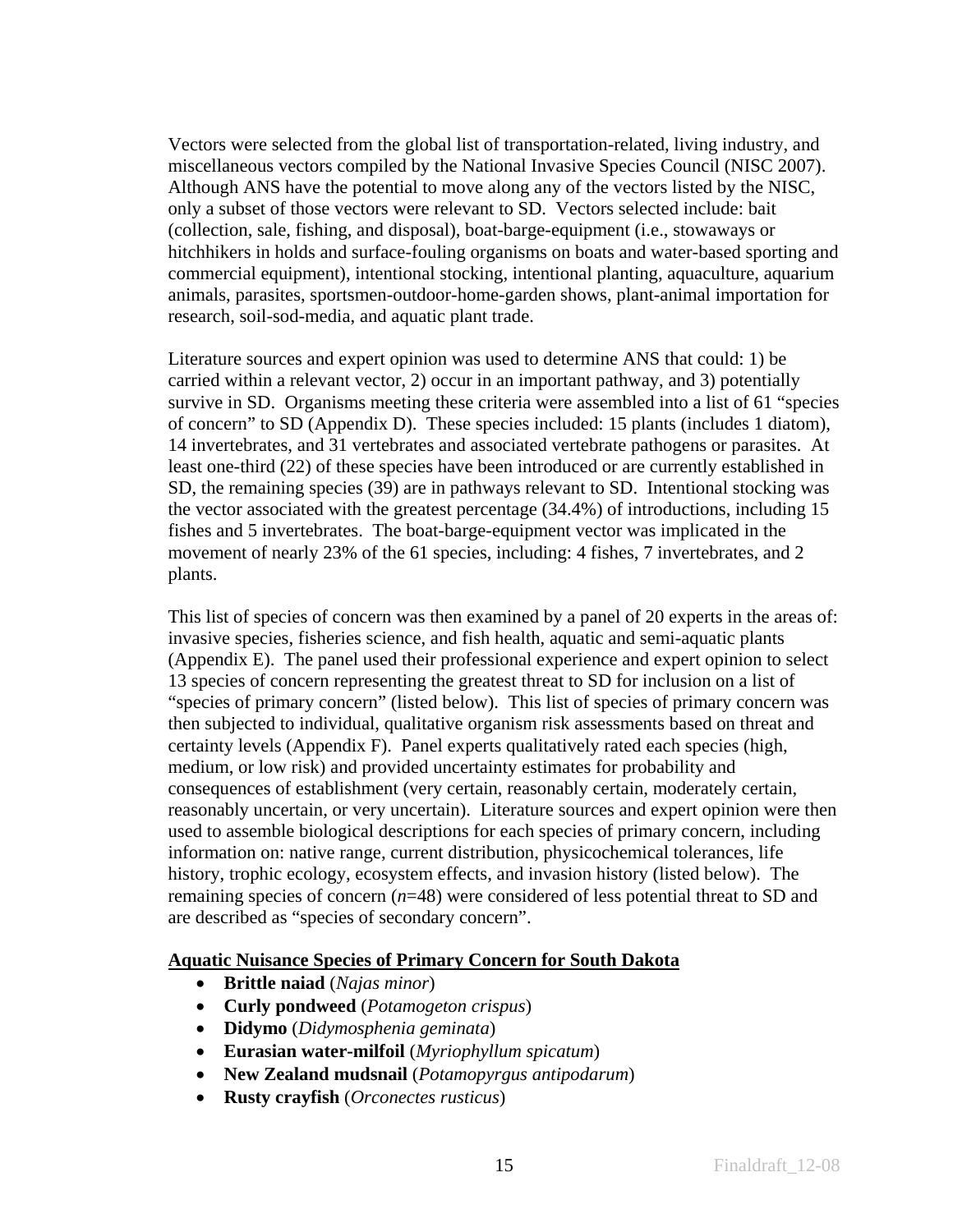- **Zebra mussel** (*Dreissena polymorpha*)
- **Quagga mussel** (*Dreissena rostriformis bugensis*)
- **Bighead carp** (*Hypothalmichthys nobilis*)
- **Black carp** (*Mylopharyngodon piceus*)
- **Common carp** (*Cyprinus carpio*)
- **Grass carp** (*Ctenopharyngodon idella*)
- **Silver carp** (*Hypothalmichthys molitrix*)
- **VHS** (Viral hemorrhagic septicemia)

### **Biological Descriptions**

### **Plants / algae**

## **Brittle naiad (***Najas minor***)**

Brittle naiad is an annual submersed aquatic plant that primarily reproduces sexually by seeds. This species is native to Eurasia but has been introduced to lakes and streams throughout the Midwest and northeastern United States. Although in some circumstances brittle naiad can provide food and habitat for fishes and aquatic invertebrates, it often represents a threat by growing up to 1 meter above the bottom, effectively out-competing native aquatic plants. An established population of brittle naiad currently exists in SD in McCook Lake, Union County.

## **Curly pondweed (***Potamogeton crispus***)**

Curly pondweed or curly-leaf pondweed is a submerged aquatic perennial plant native to Eurasia having leaves with crisped or wavy margins (Ode 2006). This species exhibits maximum growth, flowers, and can reproduce vegetatively through structures called turions, in late spring (Sastroutomo 1981). These turions remain dormant until late summer, when they either initiate germination or continue dormancy for up to five years. Curly pondweed grows throughout the winter, even under snow-covered ice (Stuckey 1979). Curly pondweed currently has established populations in SD in Big Stone, Sheridan and Canyon Lakes, Rapid Creek, Angostura Reservoir and in the Missouri River in Lakes Oahe, Sharpe, Lewis and Clark, and below Fort Randall and Gavins Point Dams, and in Burbank Lake, Clay County.

## **Didymosphenia/ "didymo" (***Didymosphenia geminata***)**

Didymosphenia *geminata* or "didymo" is a stalked diatom species native to North America and Europe that occurs primarily in low-nutrient, montane or northern streams. The stalk may attach to rocks, plants, or any other submerged substrate. It is not the diatom cell itself that is responsible for the negative impacts of didymo, but the massive production of extracellular stalk material which can form nuisance growths that extend for greater than 1 km and persist for several months of the year. To the observer, these mats appear as fiberglass insulation, tissue paper, or "rock snot". These dense blooms may out-compete other algal and plant species, through light and nutrient limitation, and may impede the feeding and mobility of aquatic invertebrates and fishes (Spaulding and Elwell 2007). Didymo has been expanding its range over the past several years and developing nuisance populations in North America, Europe, and New Zealand. An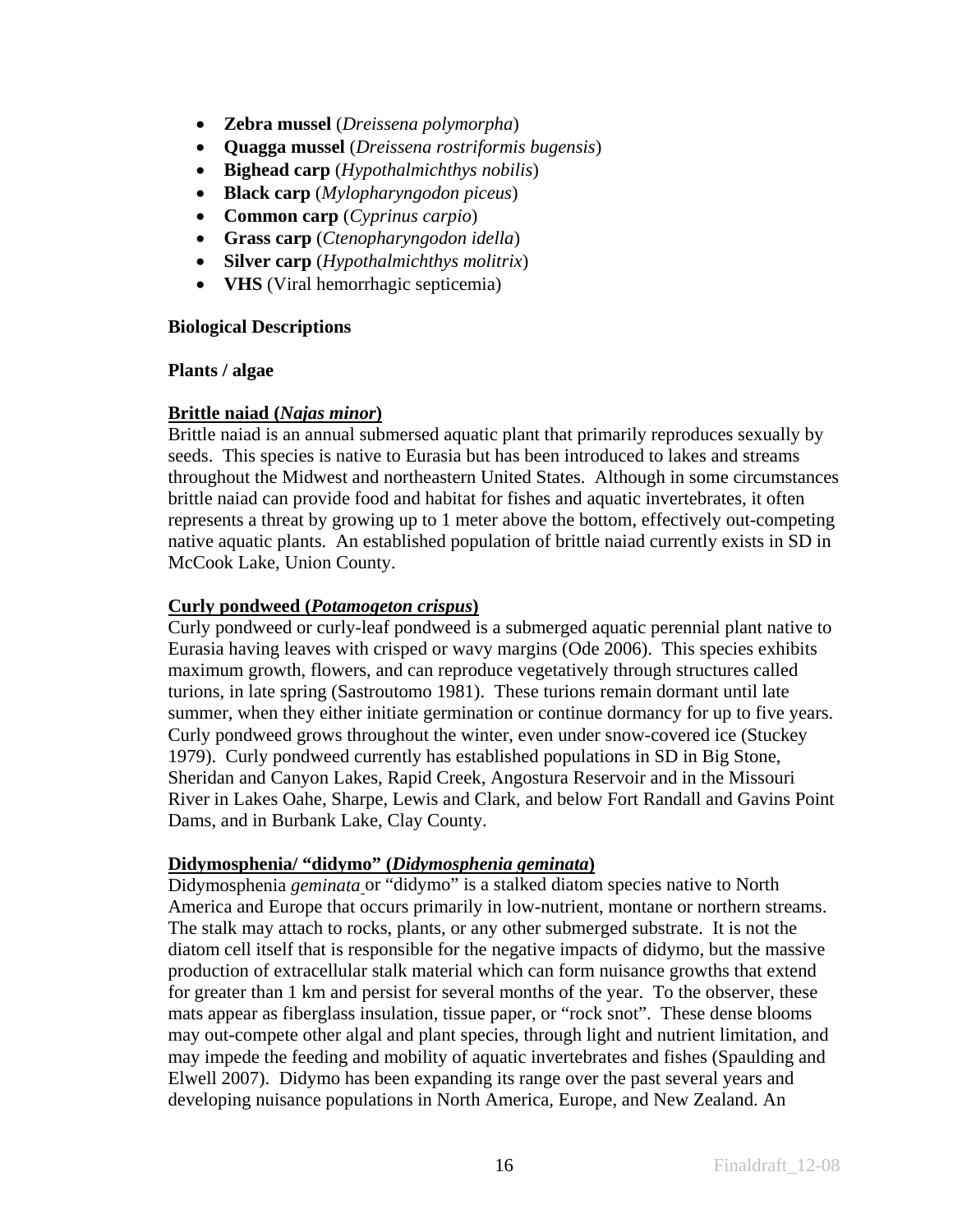established population of *Didymosphena geminata* currently exists in SD in Rapid Creek, Pennington County in the Black Hills.

## **Eurasian water-milfoil (***Myriophyllum spicatum***)**

Eurasian water-milfoil is a submerged aquatic plant that grows in water depths of 1–10 m and tolerates a pH range of 5.4–11 (Aiken et al. 1979). It is native to Europe, Asia, and northern Africa and exotic to the US (Jacono and Richardson 2008). This species primarily reproduces vegetatively through fragmentation and stolons (runners) (Aiken 1979; Madsen et al. 1988). It breaks dormancy in early spring, sometimes out-competing native vegetation by forming a dense canopy. In areas without vegetation, the introduction of Eurasian water-milfoil may increase habitat for aquatic invertebrates and fishes, but in areas where Eurasian water-milfoil replaces native vegetation (e.g., *Potamogeton spp.*) it can reduce aquatic invertebrate diversity and abundance and increase the relative abundance of small-bodied fishes (Keast 1984; Engel 1995). Established populations of Eurasian water-milfoil currently exist in SD in Lake Sharpe on the Missouri River.

## **Invertebrates**

## **New Zealand mudsnails (***Potamopyrgus antipodarum***)**

New Zealand mudsnails are small (adults typically range from 5–12 mm long) gastropod (snail) species that grazes algae from the bottom of standing and moving freshwater habitats and can rapidly assume densities up to  $750,000 \text{ m}^2$  through parthenogenesis (asexual reproduction; Hall et al. 2003; Richards 2004). This species competes with native aquatic invertebrates for food and may negatively affect trout feeding because of their lack of palatability and relative abundance compared with native aquatic invertebrates (Vinson *in* press). New Zealand mudsnails do not currently exist in SD.

## **Dreissenid /zebra and quagga mussels (***Dreissena polymorpha* **and** *Dreissena rostriformis bugensis***)**

Two of the best-known aquatic nuisance species in the US, zebra and quagga mussels, are sessile (non-moving) filter-feeders that reproduce sexually, disperse via larvae called veligers, and occupy a wide range of aquatic habitats. Their primary requirement for colonization is a hard surface to which they can attach. Zebra and quagga mussels are highly opportunistic, reproduce rapidly, and consume large quantities of microscopic aquatic plants and animals from the water column (Trometer et al. 1999). These species are native to the Black, Caspian, and Asov Seas and exotic to the US. Zebra mussel veligers were collected in zooplankton tows below Fort Randall and Gavins Point Dams in 2003, however to this date (2008), no live adult zebra or quagga mussels have been found above Gavins Point Dam on the Missouri River or in any other waterbodies in SD.

## **Rusty crayfish (***Orconectes rusticus***)**

Rusty crayfish is an herbivorous (plant-eating) crustacean that reproduces sexually and is native to the Ohio, Tennessee, and Cumberland River drainages of the US. It has been expanding rapidly from its native range through a number of vectors. This species is generally larger and more aggressive, and may out-compete native crayfishes resulting in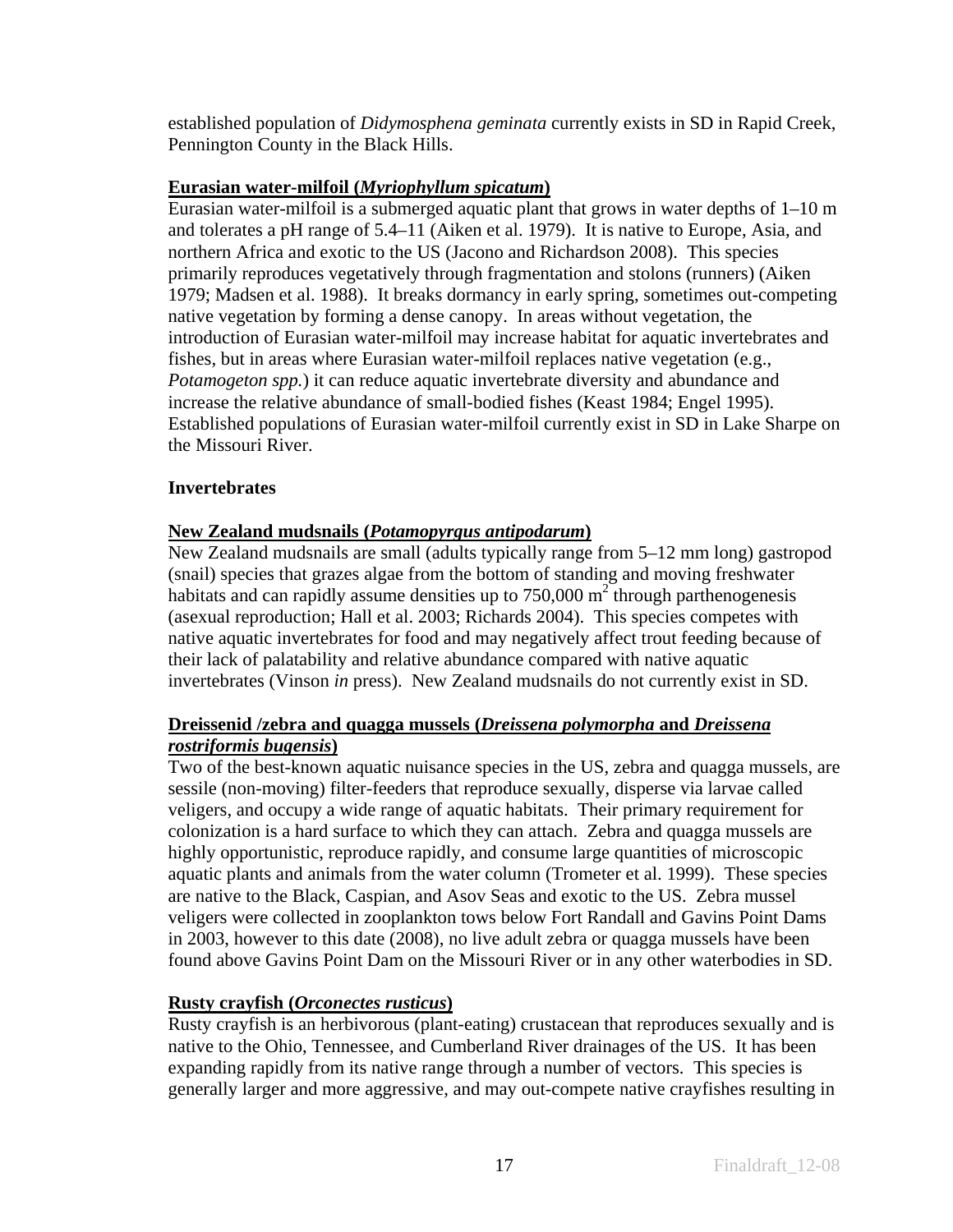changes to aquatic invertebrate communities and possibly influencing higher-order consumers. Rusty crayfish have not been detected in SD to this date.

## **Vertebrates and associated pathogens**

## **Common carp (***Cyprinus carpio***)**

Common carp are native to Eurasia and exotic to the US. They are prolific and widespread bottom-feeding fishes that reproduce sexually. SD anglers do not consider common carp a desirable sport fish, but carp are commercially harvested from SD waters and sold at markets in larger metropolitan areas. In addition to their competition with native fishes, common carp can disrupt benthic (bottom-dwelling) communities and alter the functioning of aquatic ecosystems. Common carp can be found in most waters throughout SD.

## **Silver/Bighead carp (***Hypophthalmichthys molitrix* **and** *Hypophthalmichthys nobilis***)**

Silver and bighead carp are considered jointly here because of their propensity to hybridize (interbreed) and the similarity of their ecological roles and biology. Both fish are native to Asia and were originally introduced to the US in the 1970's and 80's to control phytoplankton (algae that are suspended in the water) in nutrient-rich water bodies and as a food fish, but later escaped to the Mississippi River drainage. Both species are prolific spawners and are now widespread in the Mississippi watershed and its tributaries. Silver carp are listed as an injurious species by the US Fish and Wildlife Service under the provisions of the Lacey Act (USFWS 2007a). Silver and bighead carp have been documented in SD in the Missouri River below Gavins Point Dam, in the Big Sioux River through Union and Lincoln counties, in the James River north to Huron, and Lower Vermillion River through Clay and Union counties.

## **Black carp (***Mylopharyngodon piceus***)**

Black carp is a molluscivore (feed on clams and snails) native to eastern Asia that was introduced (most recently of all the Asian carps) to the United States as a biocontrol agent in aquaculture facilities to control snails that can often serve as hosts to parasitic fish diseases. The fish subsequently escaped into the Mississippi river drainage. Black carp are listed as an injurious species by the US Fish and Wildlife Service under the provisions of the Lacey Act (USFWS 2007b). Black carp closely resemble grass carp and are widely tolerant of a range of lentic and lotic freshwater habitats. Currently, black carp have not been detected in SD.

## **Grass carp (***Ctenopharyngodon idella***)**

Grass carp, native to China have been stocked extensively since 1963 (Mitchell and Kelly 2006) as a biocontrol for aquatic plants across a wide array of habitat types (to minimize the threat of natural plant reproduction and the establishment of undesirable plant populations). Grass carp decrease aquatic plant abundance but can increase algal abundance, nitrate-nitrogen and total phosphorus, and may also increase abundances of phytoplankton, zooplankton and benthic (bottom dwelling) animals (Kirkagac and Demir 2004). Grass carp can produce many offspring, and are capable of long-distance migration and dispersal (Fuller et al. 1999). SD requires that only sterile, triploid grass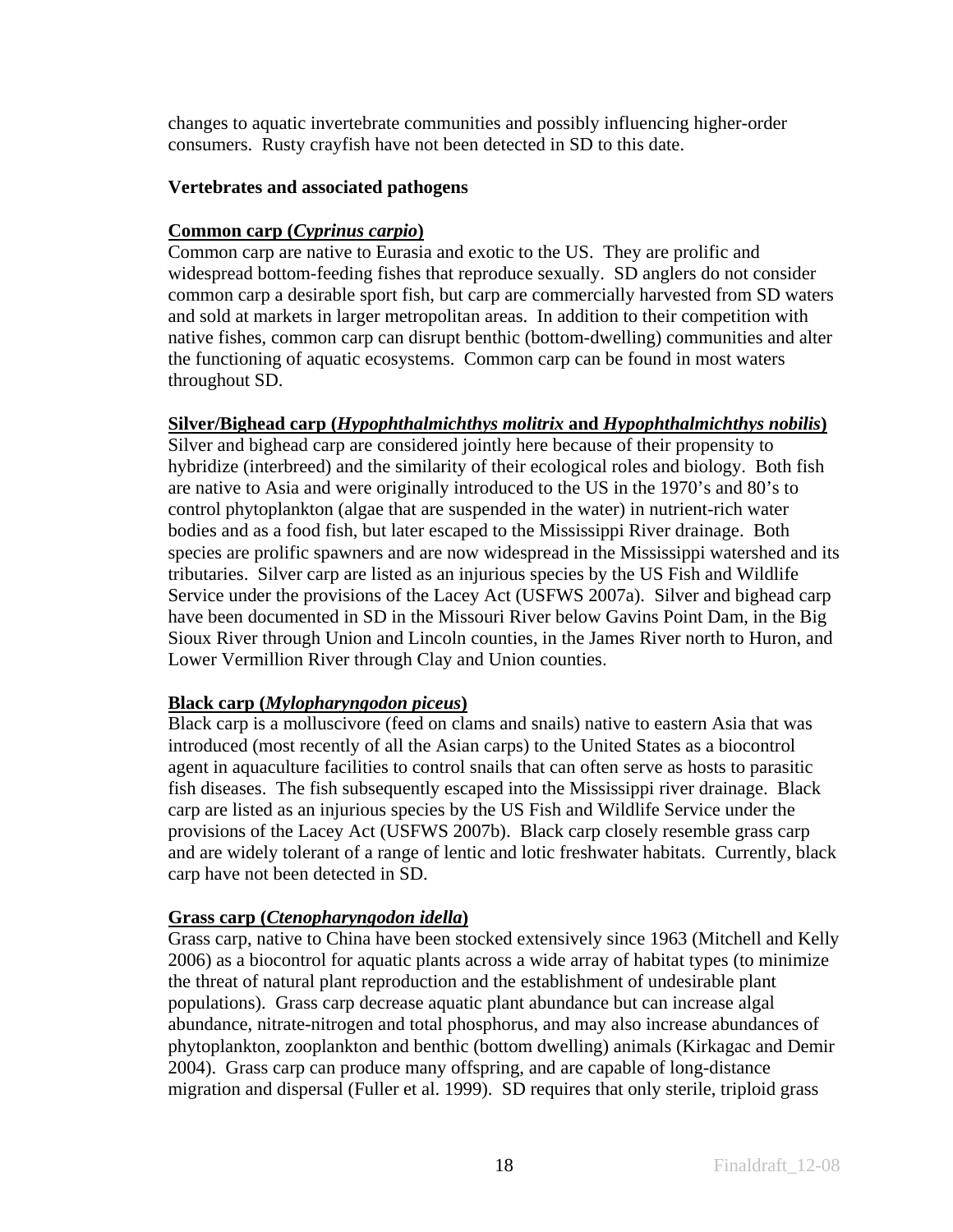carp are stocked in state waters, however naturally reproducing populations currently exist in Yankton, Hutchinson and Hanson counties.

## **Viral Hemorrhagic Septicemia (VHS)**

Viral hemorrhagic septicemia (VHS) is a serious virus of fresh and saltwater fish (at least 50 species) that is causing concern in the Great Lakes region of the US and Canada. VHS virus is a rhabdovirus (rod-shaped virus) that affects fish of all size and age ranges but does not pose any threat to human health. VHS can cause hemorrhaging of fish tissue, including internal organs, and can cause the death of infected fish. Once a fish is infected with VHS, there is no known cure. Not all infected fish develop the disease, but they can carry and spread the disease to other fish. The virus was apparently present in the Great Lakes region since 2003 where fish kills have been reported since 2005. VHS has been blamed for fish kills in Lake Michigan, Lake Huron, Lake St. Clair (MI), Lake Erie, Lake Ontario, the St. Lawrence River, and some inland waters in NY, WI and MI. The World Organization of Animal Health has categorized VHS as a transmissible disease with the potential for profound socio-economic consequences (New York Department of Environmental Conservation 2008). SD's Fish Health Management Plan and Risk Assessment Protocols lists VHS as "emergency prohibitive", which are pathogens not known to be present in SD, have the potential to cause severe mortality, and cannot be controlled (Cordes 2006). Current testing throughout the state of SD has not detected the existence of VHS in State waters.

## **STATUS OF AQUATIC NUISANCE SPECIES IN SOUTH DAKOTA**

All non-indigenous species affect native species and habitat in some manner, but not all of them pose a significant threat, and some provide an economic and recreational benefit in certain areas. It is a difficult task to predict the effects that species will have once they are introduced. Although ANS problems are relatively new to South Dakota, 8 of 14 species on our list of "primary concern" mentioned in the previous text (brittle naiad, curly pondweed, Eurasian water-milfoil, didymo, bighead, silver, grass and common carp) and 14 of 48 species of "secondary concern" have become established and pose threats to aquatic ecosystems in this state. The specific pathways and vectors by which currently established ANS arrived in South Dakota remain uncertain however probable vectors are listed in Appendix D. with each species of concern. Several species of concern, as well as other potentially harmful ANS, exist in bordering states and pose additional threats to South Dakota's water resources. There are several rivers which connect South Dakota hydrologically with states upstream and down (Figure 1). Most notably the Missouri River serves as a potential pathway for the introduction of ANS from areas upstream while upstream spread is largely prevented by a series of mainstem dams.

### **Priorities for Action**

Often, efforts to address ANS problems are implemented after a species has arrived and become widely distributed. As a result, these efforts are often reactive and ineffective. The purpose of this management plan is to expand the scope of efforts in SD to deal with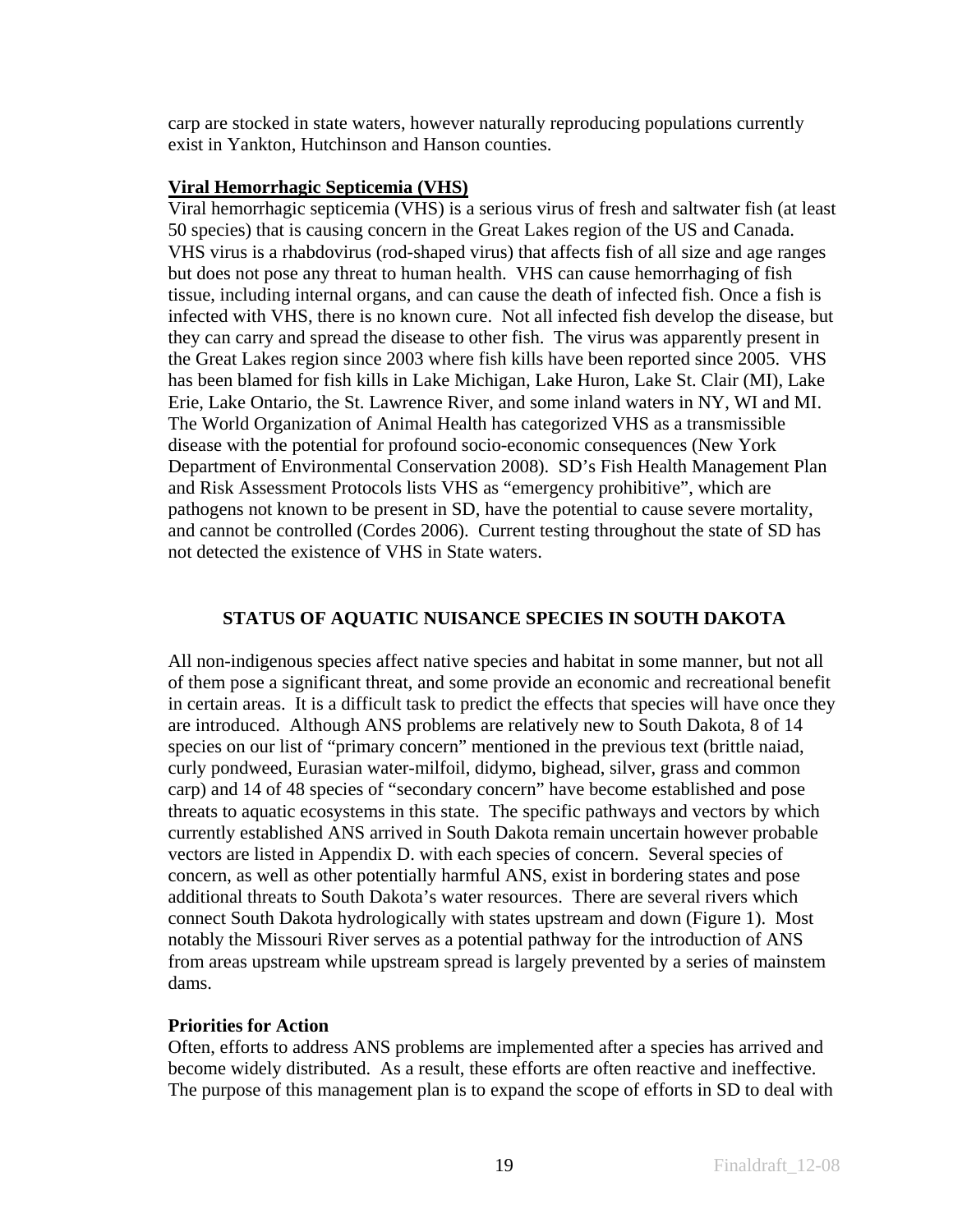the threats posed by all ANS. The goal of this management plan is to implement a coordinated strategy designed to minimize the risk of further ANS introductions into SD through all known pathways and vectors, develop funding mechanisms to implement and staff a SD ANS management program, stop the spread of ANS already present and eradicate or control ANS to a minimal level of impact. By forming an ANS management program at this time, it is expected that the problems other states have experienced can be minimized or completely avoided. Initially, this plan will focus on the species of primary concern listed above. As this program evolves, the focus will shift to the development and implementation of new programs designed to prevent or control the introduction of any new ANS into SD. By addressing pathways and vectors of introduction for species of primary concern, the introduction of other, lower priority or perhaps unidentified ANS sharing these common pathways and vectors, can also be prevented.

The goal of the South Dakota ANS management plan is to minimize the harmful ecological, economic, and social affects of ANS through prevention and management of introduction, population growth, and dispersal of ANS into, within, and from South Dakota. This goal will be achieved through implementation of a plan that will emphasize prevention of introductions while effectively addressing established ANS populations. The introduction of ANS into state waters may cause environmental, socio-economic, and possible public health effects. Several damaging ANS already have been introduced into South Dakota, and future introductions are highly likely. An effective management plan must:

- stress prevention through education and enforcement;
- recommend funding levels adequate for effective implementation;
- allow for early detection;
- produce interagency and user group collaboration through an invasive species oversight committee;
- provide for easy access to accurate and up to date species distribution and management information;
- incorporate education and research elements;
- protect and restore native plant and animal communities;
- permit appropriate and timely management response to new and existing populations;
- facilitate inter-jurisdictional coordination with state and federal agencies;
- seek cooperative solutions with the private sector and user groups.

It is impossible to address all potential invaders, their impacts, and the constraints and contingencies that may develop. Consequently, this plan is intended to be adaptable to changing circumstances by providing general guidance for ANS prevention and control, while also discussing relevant tools for possible future efforts. The availability of such guidance will be critical in order to avoid a delay of future response which can limit opportunities for the prevention of new introductions and options for control, leaving the state with ANS management problems that are economically costly, technically challenging, and possibly unfeasible to solve. To effectively address ANS problems in South Dakota, prevention of new ANS introductions, and control of existing ANS populations are essential.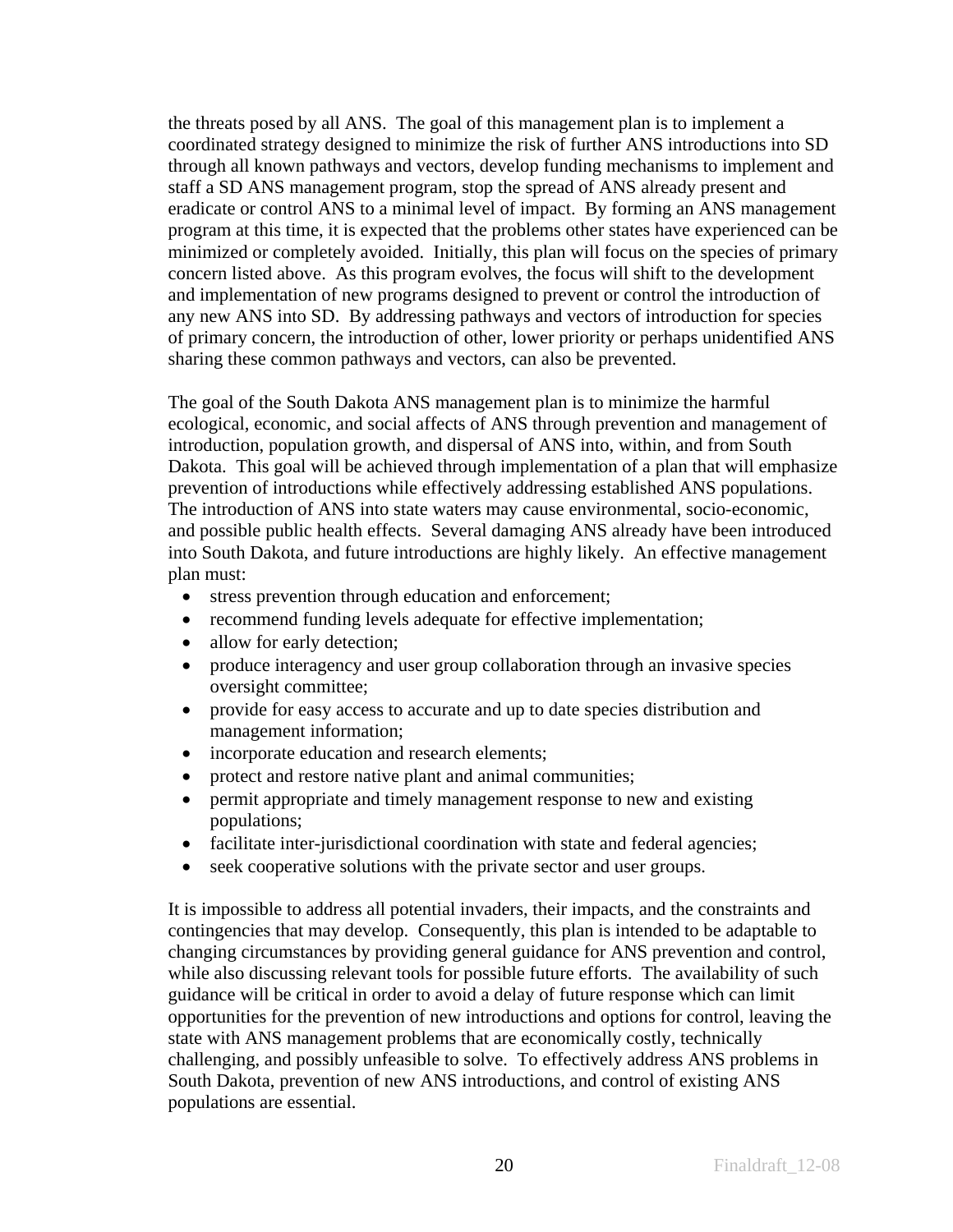## **MANAGEMENT OBJECTIVES, STRATEGIES, ACTIONS AND COST ESTIMATES**

**Objective 1: Coordinate, draft, implement and evaluate a comprehensive management plan for South Dakota.** \*(Group names and acronyms defined in Appendix B)

**1A. Problem:** There is no clear authority or agency in South Dakota charged with limiting and managing ANS. South Dakota needs an organized and coordinated approach to ANS management to prevent duplication of effort and eliminate gaps in coverage of ANS issues. State ANS management efforts need to be coordinated with regional and national efforts.Gaps in State ANS management include: unclear authorities, uncoordinated activities, lack of defined State ANS management staffing and funding mechanisms.

**Strategy 1A1:** Coordinate and draft an ANS management plan for SD.

**Task 1A1a:** Identify key groups and agencies involved in State ANS issues for participation in an ANS Oversight Committee**.** 

• ANS Management Plan Oversight Committee (GFP, DENR, DOA, AIB, FWS, SDT, IWL, SDSU): Members will be involved in the development and drafting of an ANS management plan for the State of South Dakota and will ultimately serve on an oversight committee overseeing implementation and future management of ANS issues in South Dakota.

**Task 1A1b:** Identify key groups and agencies for participation in outreach/education and research subcommittees.

ANS Subcommittees and suggested corresponding objectives: Subcommittees will provide expertise and data to inform the ANS Oversight Committee and State ANS Coordinator.

- o Research (GFP, SDSU, NPS, and FWS): This group is currently engaged in the development of an ANS Risk assessment for the State of South Dakota. Future contributions from this group will include the planning, coordination and implementation of ANS research and monitoring.
- o Education and Outreach (GFP, DT, DOE, SDDC, EDWDD, IWL; This group will use existing communication and outreach networks and develop new methods to spread awareness of ANS threats both among state residents and out-of-state visitors.

**Task 1A1c:** Receive preliminary plan approval from Federal ANSTF (9/08).

**Task 1A1d:** Receive plan approval from Governor (10/08).

**Strategy 1A2:** Develop and implement an ANS management program for South Dakota.

**Task 1A2a:** Fund and implement an ANS management program for South Dakota.

**Task 1A2b:** Create and fund a full time State ANS Coordinator position.

**Task 1A2c:** Hire and train seasonal ANS Technicians for monitoring and field inspections; to report to SD ANS Coordinator.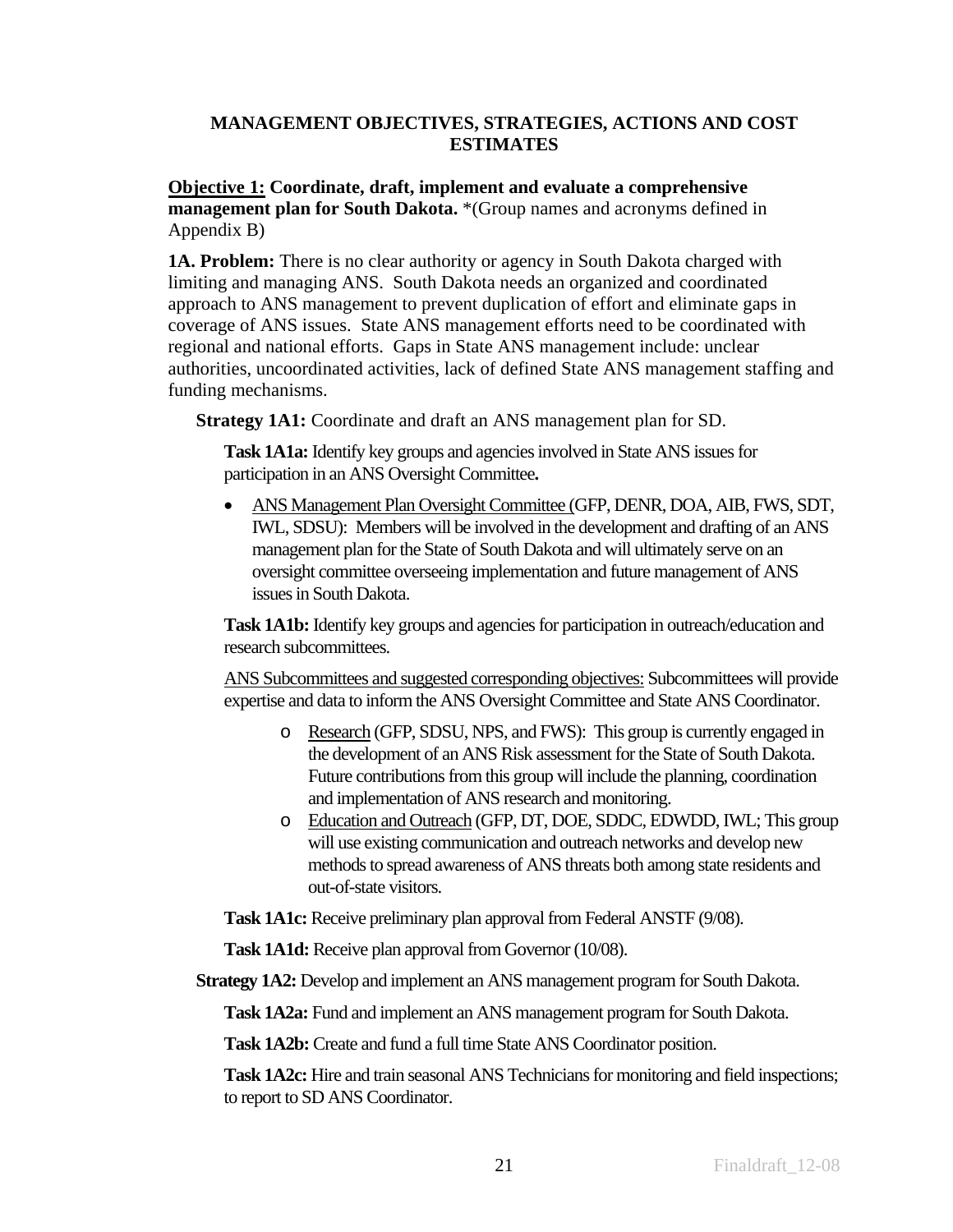**Strategy 1A3:** Monitor and evaluate South Dakota ANS management program.

**Task 1A3a:** ANS Oversight Committee will meet annually to review state, regional and national ANS issues and revise plan content to adapt to changes in ANS risk or resources for ANS management.

## **Objective 2: Prevent the introduction of new ANS into South Dakota waters**

**2A. Problem:** There are several pathways by which new species can arrive in South Dakota. Implementation of a program that reviews and regulates which species are intentionally allowed into South Dakota, and monitors the pathways by which species can be unintentionally transported into the state, is necessary to slow the rate at which new species become established. Understanding how various pathways function as conduits for ANS into South Dakota is critical for intercepting species and preventing introductions. Prevention is the most cost effective and environmentally sound method of addressing this problem. South Dakota currently has no comprehensive program to prevent new ANS introductions or address new species if one should arrive.

## **Strategy 2A1: Identify ANS that have the greatest potential to infest South Dakota and identify existing and potential pathways that facilitate ANS introductions.**

**Task 2A1a:** Create an ANS Risk Assessment for South Dakota and update as required.

**Task 2A1b:** Network with regional ANS panels and adjacent states and reservations to exchange ANS information and cooperate on issues or waterbodies with overlapping jurisdictions.

## **Strategy 2A2: Review and update regulations.**

**Task 2A2a:** Conduct a coordinated review of existing state ANS laws with regulatory agencies.

**Task 2A2b:** Update existing and create new statutes and regulations as needed.

## **Strategy 2A3: Prevent new ANS infestations through field inspections, interviews and regulation enforcement.**

**Task 2A3a:** Provide training and materials to personnel, for boat and recreational equipment inspections and interviews.

**Task 2A3b:** Operationalize law enforcement staff for equipment inspection and ANS enforcement.

## **Objective 3: Detect, monitor and eradicate ANS**

**3A. Problem:** South Dakota must be able to rapidly detect new ANS invasions and the spread of established ANS. After an invasive species arrives, a brief window of opportunity exists to eradicate small pioneering populations. By initiating detection and monitoring programs, South Dakota will be able to discover and manage pioneering infestations at a point when emergency response can be implemented and the problem species may be eradicated in a cost effective manner.

### **Strategy 3A1: Implement a state ANS surveillance program.**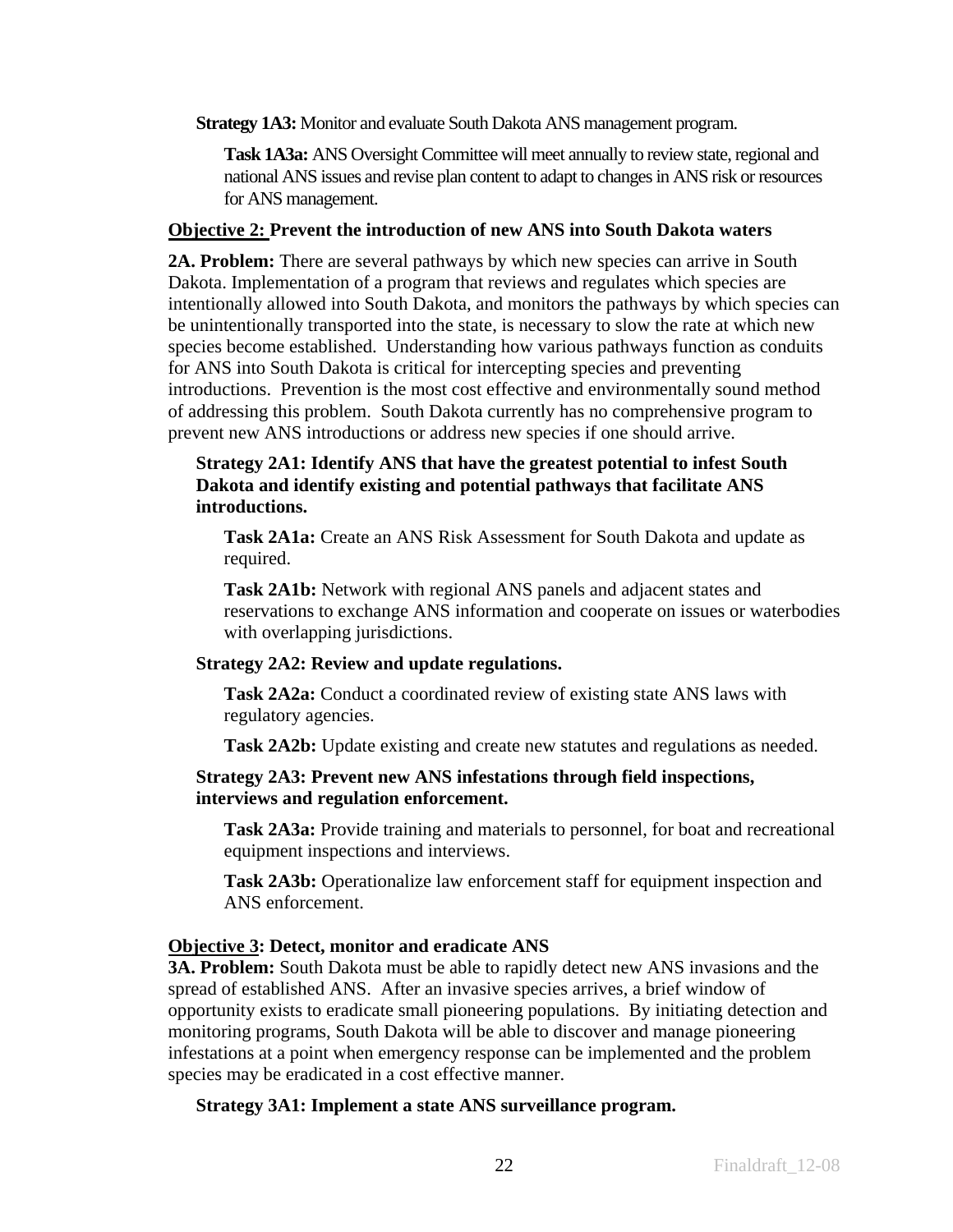**Task 3A1a:** Conduct surveys to determine ANS distribution.

Task 3A1b: Provide training to state natural resource staff to initiate ANS monitoring programs and incorporate ANS monitoring into existing programs/projects.

**Task 3A1c:** Provide training and materials to encourage ANS monitoring by the public.

## **Strategy 3A2: Develop State ANS response protocols to quickly and effectively contain and eradicate pioneering populations.**

**Task 3A2a:** Review existing state response polices and capabilities; make necessary revisions and additions in order to ensure effective containment and eradication of pioneering ANS populations.

**Task 3A2b:** Create a defined state funding source for fast and effective control and eradication response to future ANS infestations in South Dakota.

**Task 3A2c**: Establish cooperative policies with regional states and Indian Tribes with adjoining watersheds in order to efficiently eradicate or limit the spread of pioneering ANS populations.

**Objective 4: Control and eradicate established ANS that have significant impacts. 4A. Problem:** Established ANS populations can spread to uninfested waters, thereby increasing their potential for economic and ecological damage. ANS Management activities are most effective when they are directed at stopping the spread of ANS populations to new waterbodies and limiting their impacts.

## **Strategy 4A1: Limit the dispersal of established ANS to new waterbodies or to new areas of a waterbody.**

**Task 4A1a:** Develop guidelines to ensure the cleaning of water-based equipment that may spread ANS to uninfested waters (e.g. SDGFP gear handling policy, Appendix G; Protect Your Waters Program).

**Task 4A1b:** Support scientific research between state, academic institutions and federal agencies such as regional ANS panels that investigate ANS control strategies and associated environmental impacts**.** 

**Task 4A1c:** Ensure that the control strategies developed and implemented by the state are done in coordination with federal agencies and regional ANS panels, local governments, inter-jurisdictional organizations, and other appropriate entities.

**Task 4A1d:** Ensure that control strategies are based on the best available scientific information and conducted in an environmentally sound manner.

**Task 4A1e:** Establish protocols that will provide guidance in designing and implementing control and eradication strategies.

**Strategy 4A2: Develop means of adapting human activities to co-exist with infestations of ANS.**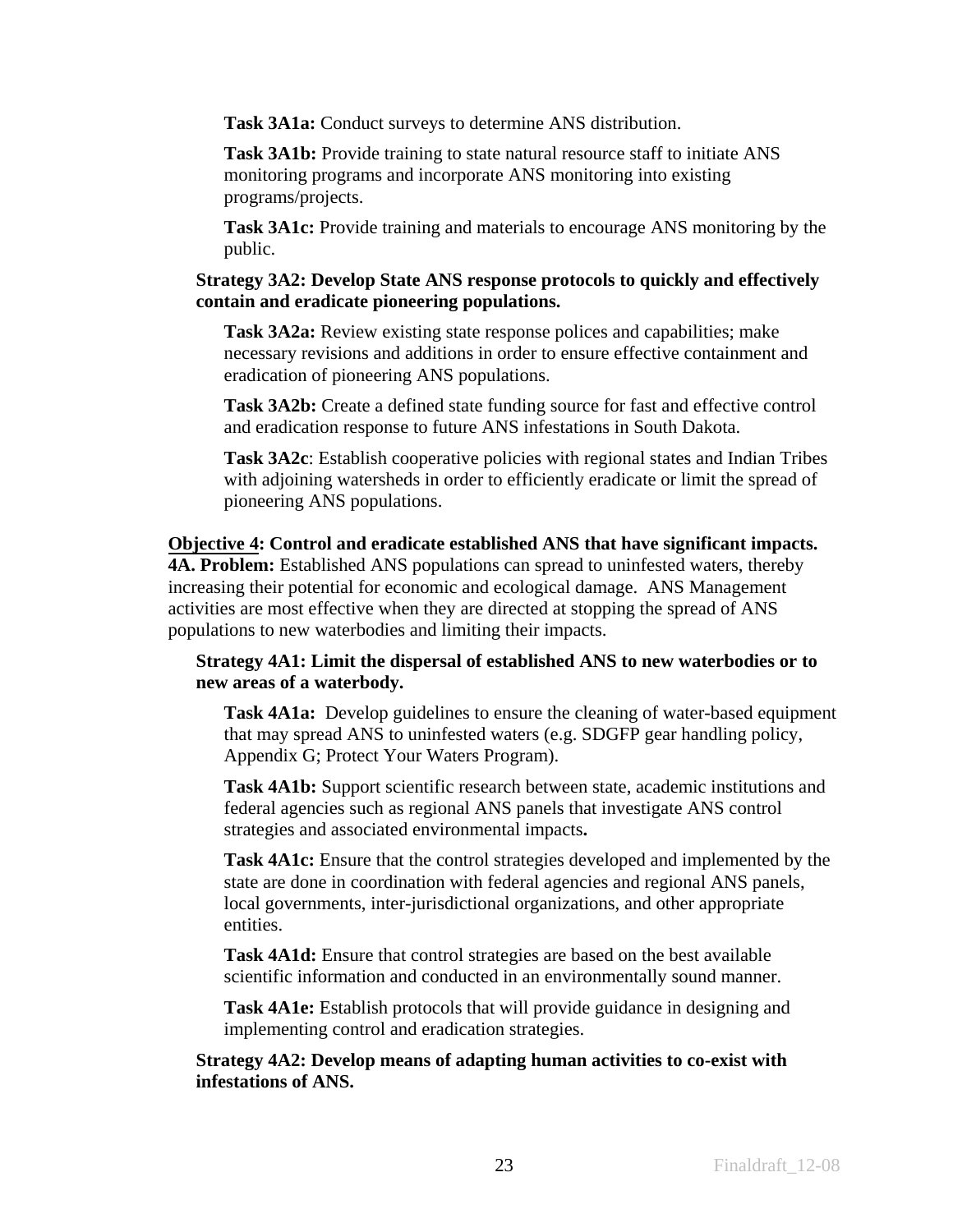**Task 4A2a:** Support research between state, federal and academic institutions that investigate potential means of adapting human activities to co-exist effectively with infestations of ANS where eradication or control is not feasible.

## **Objective 5: Educate Resource user groups about the ANS risks, impacts and prevention techniques.**

**5A. Problem:** New ANS introductions occur through a variety of pathways, most of which are closely related to human activities. Although some education programs include ANS information, public awareness of these issues and threats in South Dakota is inadequate.

#### **Strategy 5A1: Identify user groups.**

**Task 5A1a:** User groups identified: anglers, boaters (including hunters and trappers), K-16 education system, volunteer monitors, bait shops, resort owners and employees, fishing outfitters, birders, lakefront property owners, scouts/community groups, rural water irrigators, aquaculture groups.

### **Strategy 5A2: Develop and distribute ANS educational materials for general awareness of ANS problems.**

**Task 5A2a:** Suggestions for ANS awareness materials: trading cards, ID cards to boaters and anglers (laminate and on ring or chain), marketing materials, develop lesson plans tied to state standards and provide training on their use, signs, website, news/magazine/ radio, fishing license could be opportunity to provide information, fishing and hunting handbooks.

**Task 5A2b:** Create legislative packet to emphasize need for ANS education and awareness.

### **Strategy 5A3: Develop and distribute ANS educational materials targeted at specific public pathways.**

**Task 5A3a:** List of education materials targeted at specific ANS pathways: signs at boat docks/wash stations, highway rest areas, outdoor expo/sport shows, mathscience conferences, bait shops, boating manual, water festivals/environmental fairs and county extension offices, and suggestions included in the Federal "Habitattitude!" program,.

## **Strategy 5A4: Develop and distribute ANS identification and management information to natural resource agency staff.**

**Task 5A4a:** Natural resources staff identified: Creel clerks, Parks staff, Biologists, Hatchery staff, Conservation Officers, also Division Directors, Dept. Secretaries and the Governor.

**Objective 6: Support research on ANS in South Dakota and develop efficient systems to disseminate information to research and management communities. 6A. Problem:** Little is known about the effects of ANS in SD. Research questions relevant to the ANS problem include: determining the risks associated with each pathway of ANS introductions, the environmental conditions necessary for certain ANS to become established in SD waters, the likely interactions between ANS and native species, and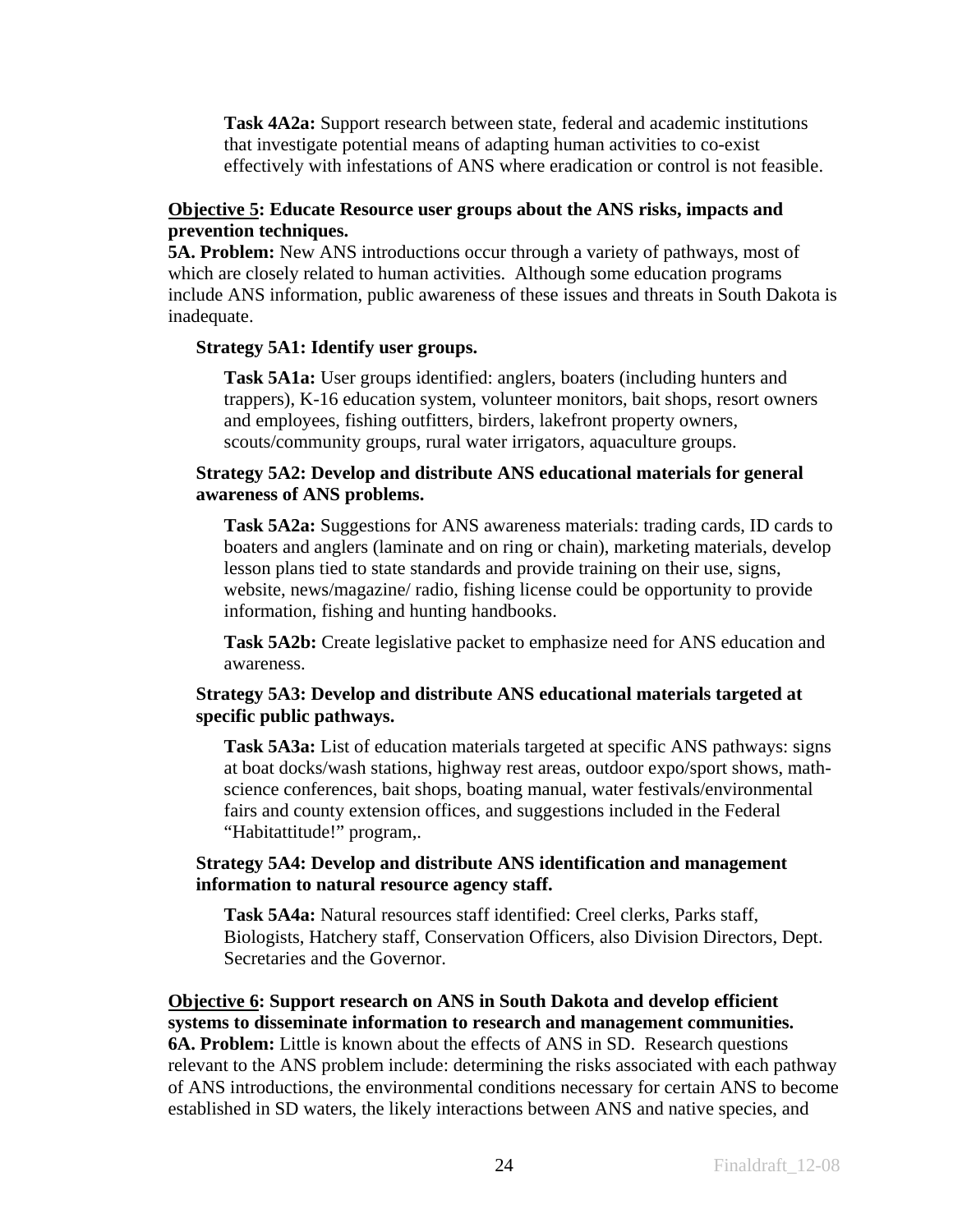which management options will provide the best results in controlling or eradicating ANS populations. Research is needed to quantify and clarify the effect ANS poses to SD water resources.

## **Strategy 6A1: Support research that: identifies, predicts and prioritizes potential ANS introductions.**

**Task 6A1a:** Identify life histories and impacts of introduced aquatic plants and animals.

**Task 6A1b:** Identify data critical to preventing the introduction of new ANS.

Task 6A1c: Attend scientific and technical conferences addressing the mechanisms by which new ANS spread.

Task 6A1d: Monitor and support ongoing research efforts attempting to develop control mechanisms for new ANS.

## **Strategy 6A2: Support research on management alternatives for their effect on ANS and native species**.

**Task 6A2a:** Investigate the relationship between human-induced disturbance of aquatic and riparian systems and ANS invasion, establishment and impacts.

**Task 6A2b:** Investigate new and innovative methods of managing ANS.

## **Strategy 6A3: Facilitate the collection and dispersal of ANS data and policies in South Dakota.**

**Task 6A3a:** Provide point of contact for state-wide ANS reporting and create and maintain state ANS database.

Task 6A3b: Utilize the internet to distribute ANS information and research findings via an agency website and email posting to state and regional ANS stakeholders.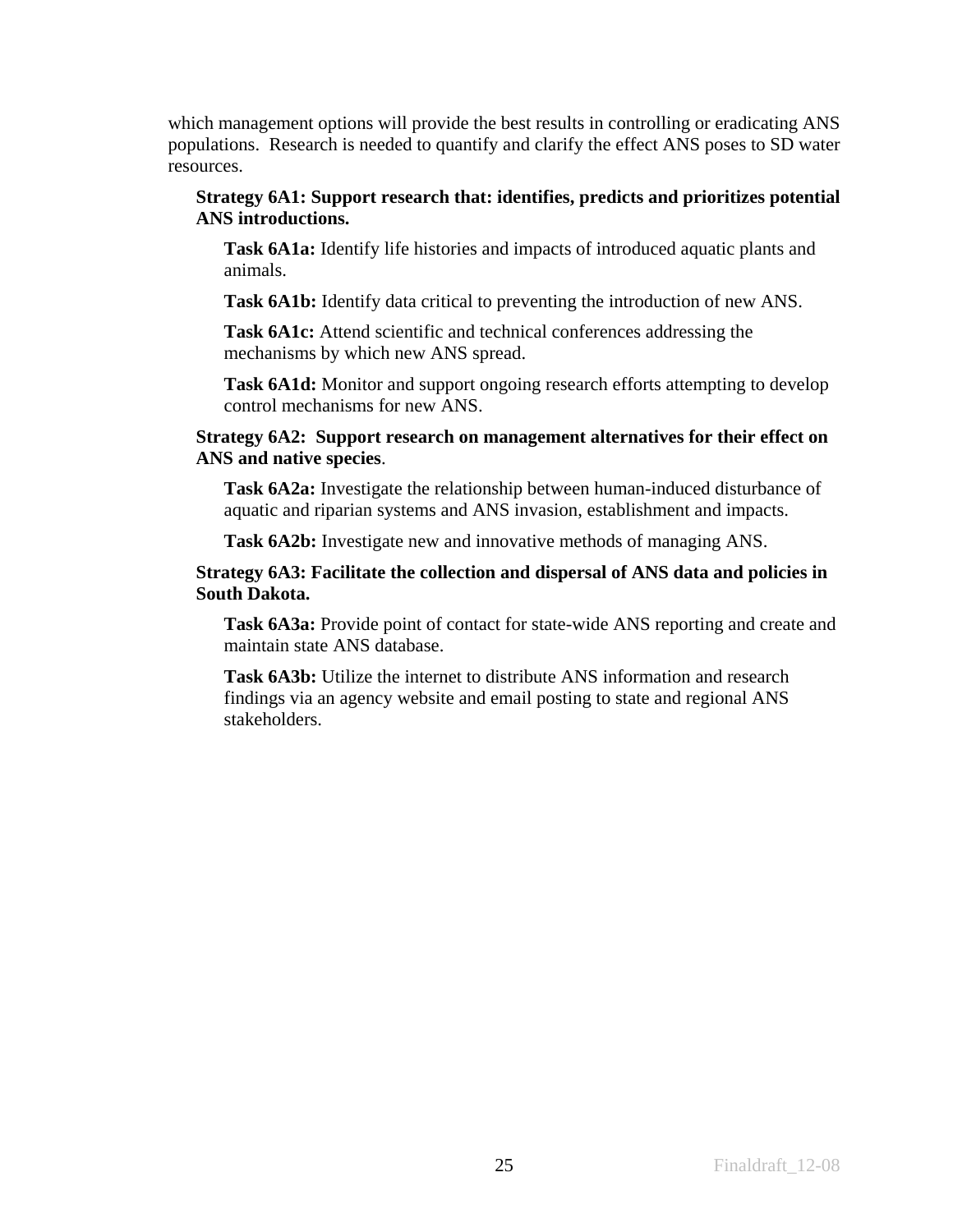## **IMPLIMENTATION TABLES FOR SOUTH DAKOTA AQAUTIC NUISANCE SPECIES MANAGEMENT PLAN**

\*(Group names and acronyms defined in Appendix B)

|            | <b>Strategic actions/tasks</b>                                                                                                                      | <b>Funds</b>   | Cooperative<br>Lead |                                                               |             | Recent<br>(\$000/FTE) |             | Planned (\$000/FTE) |             |  |
|------------|-----------------------------------------------------------------------------------------------------------------------------------------------------|----------------|---------------------|---------------------------------------------------------------|-------------|-----------------------|-------------|---------------------|-------------|--|
| Task #     | <b>Description</b>                                                                                                                                  | <b>Source</b>  | Agency              | <b>Agency</b>                                                 | <b>FY08</b> | <b>FY09</b>           | <b>FY10</b> | <b>FY11</b>         | <b>FY12</b> |  |
|            | Objective 1: Coordinate, draft and implement a comprehensive management plan for SD                                                                 |                |                     |                                                               |             |                       |             |                     |             |  |
| <b>1A1</b> | Coordinate and draft an ANS management plan for SD                                                                                                  |                |                     |                                                               |             |                       |             |                     |             |  |
| 1A1a       | Identify key Groups and Agencies for participation in<br>ANS Oversight Committee.                                                                   | <b>State</b>   | <b>GFP</b>          | DENR, DOA, AIB<br>SDSU, SDT, FWS,<br><b>IWL</b>               |             |                       |             |                     |             |  |
| 1A1b       | Identify key groups and agencies for participation in<br>outreach/education and research subcommittees.                                             | <b>State</b>   | <b>GFP</b>          | SDSU, NPS, DT,<br>DOE, DOT SDDC,<br>FWS, IWL,<br><b>EDWDD</b> |             |                       |             |                     |             |  |
| 1A1c       | Receive preliminary plan approval from Federal<br>ANSTF (9/08).                                                                                     | <b>State</b>   | <b>GFP</b>          | <b>FWS</b>                                                    |             |                       |             |                     |             |  |
| 1A1d       | Receive plan approval from Governor (10/08).                                                                                                        | <b>State</b>   | <b>GFP</b>          | OG                                                            |             |                       |             |                     |             |  |
| 1A2        | Develop and implement an ANS management program for SD                                                                                              |                |                     |                                                               |             |                       |             |                     |             |  |
| 1A2a       | Fund and implement an ANS management program<br>(Values shown represent total program budget).                                                      | State &<br>Fed | <b>GFP</b>          | Various                                                       | 44/0        | 35/0                  | $55/0$      | 287/1               | 298/1       |  |
| 1A2b       | Create and fund a full time state ANS Coordinator<br>position.                                                                                      | State          | <b>GFP</b>          |                                                               |             |                       |             | 60/1                | 60/1        |  |
| 1A2c       | Hire and train seasonal ANS Technicians for<br>monitoring and field inspections-to report to ANS<br>Coordinator.                                    | <b>State</b>   | <b>GFP</b>          |                                                               |             |                       | 30/0        | 40/0                | 40/0        |  |
| 1A3        | Monitor and evaluate South Dakota ANS management program                                                                                            |                |                     |                                                               |             |                       |             |                     |             |  |
| 1A3a       | ANS Oversight Committee will meet annually to<br>review and revise plan content to adapt to changes<br>in ANS risk or resources for ANS management. | Various        | <b>GFP</b>          | Various                                                       |             |                       |             |                     |             |  |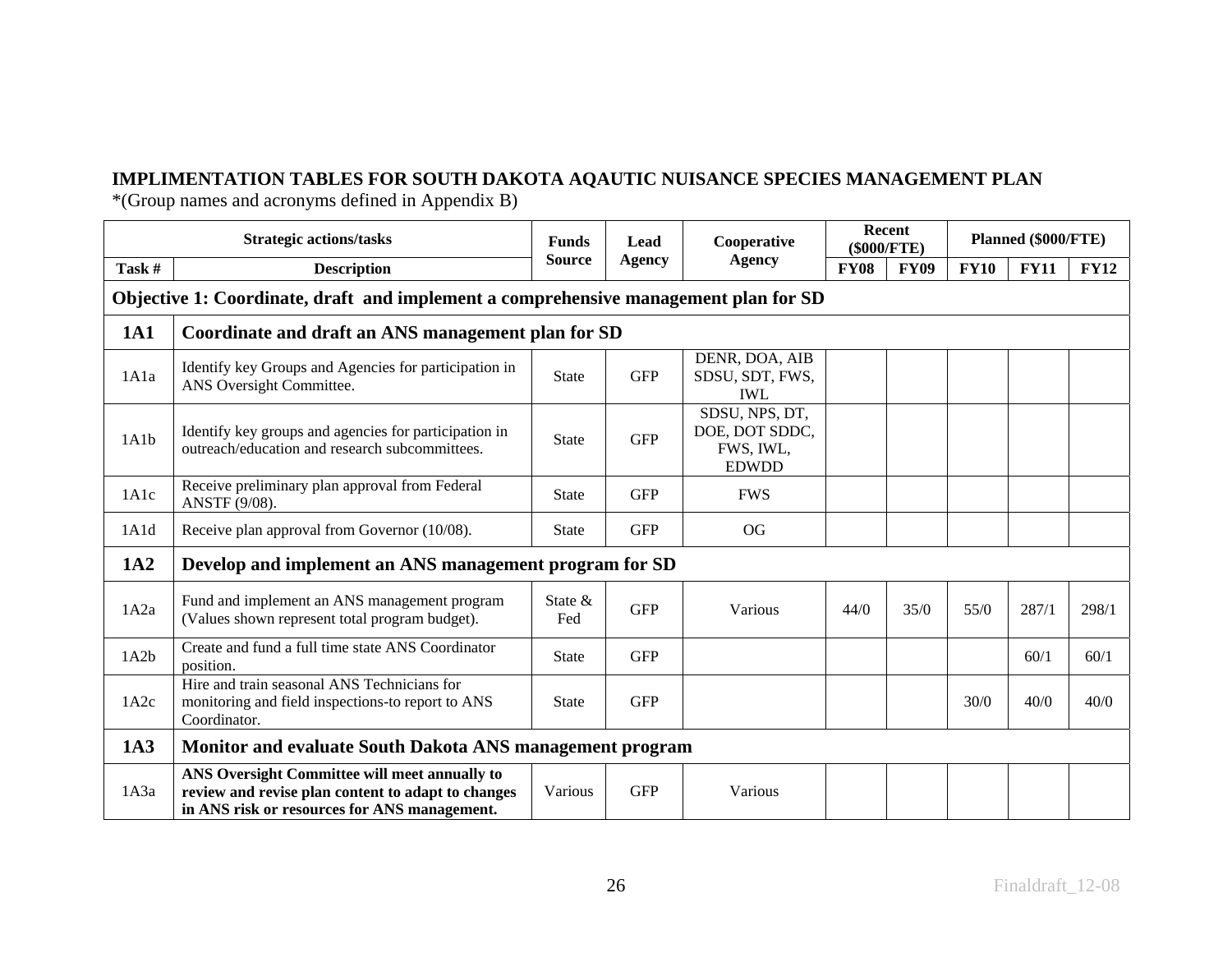| <b>Strategic actions/tasks</b> |                                                                                                              | <b>Funds</b>      | Lead       | Cooperative    |             | Recent<br>(\$000/FTE) |             | Planned (\$000/FTE) |             |
|--------------------------------|--------------------------------------------------------------------------------------------------------------|-------------------|------------|----------------|-------------|-----------------------|-------------|---------------------|-------------|
| Task #                         | <b>Description</b>                                                                                           | <b>Source</b>     | Agency     | <b>Agency</b>  | <b>FY08</b> | <b>FY09</b>           | <b>FY10</b> | <b>FY11</b>         | <b>FY12</b> |
|                                | Objective 2: Prevent the introduction of new ANS into SD waters                                              |                   |            |                |             |                       |             |                     |             |
| 2A1                            | Identify ANS that have the greatest potential to infest SD and pathways that facilitate ANS introductions    |                   |            |                |             |                       |             |                     |             |
| 2A1a                           | Create an ANS risk assessment for SD and update as<br>required.                                              | State $\&$<br>Fed | <b>GFP</b> | SDSU, Various  | 42/0        |                       |             |                     |             |
| 2A1b                           | Network with states and regional entities for new ANS<br>information.                                        | <b>State</b>      | <b>GFP</b> | Various        |             |                       |             |                     |             |
| 2A2                            | <b>Review and update regulations</b>                                                                         |                   |            |                |             |                       |             |                     |             |
| 2A2a                           | Conduct a coordinated review of existing state ANS<br>laws with regulatory agencies.                         | <b>State</b>      | <b>GFP</b> | DOA, DENR, AIB |             |                       |             |                     |             |
| 2A2b                           | Update existing and create new statutes and<br>regulations as needed.                                        | <b>State</b>      | <b>GFP</b> | DOA, DENR, AIB |             |                       |             |                     |             |
| 2A3                            | Prevent new ANS infestations through field inspections, interviews and regulation enforcement                |                   |            |                |             |                       |             |                     |             |
| 2A3a                           | Provide personnel, training and materials for boat and<br>recreational equipment inspections and interviews. | State             | <b>GFP</b> |                |             |                       |             | 15/0                | 20/0        |
| 2A3b                           | Operationalize law enforcement staff for equipment<br>inspection and ANS enforcement.                        | <b>State</b>      | <b>GFP</b> |                |             |                       |             | 2/0                 | 3/0         |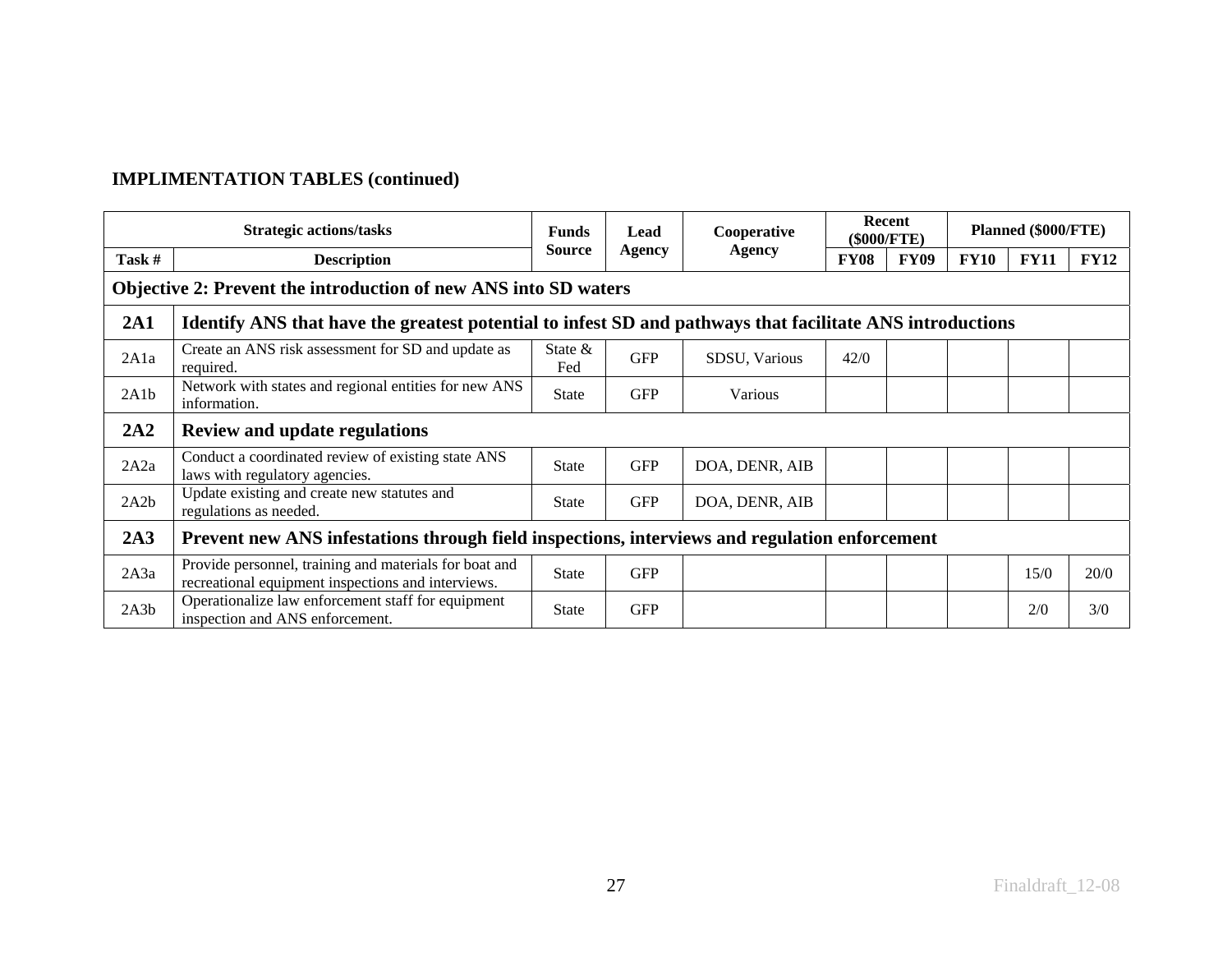|                                                         | <b>Strategic actions/tasks</b>                                                                                                                                                             | <b>Funds</b>  |            | Cooperative<br>Lead        |             | Recent<br>(\$000/FTE) |             | Planned (\$000/FTE) |             |  |
|---------------------------------------------------------|--------------------------------------------------------------------------------------------------------------------------------------------------------------------------------------------|---------------|------------|----------------------------|-------------|-----------------------|-------------|---------------------|-------------|--|
| Task #                                                  | <b>Description</b>                                                                                                                                                                         | <b>Source</b> | Agency     | <b>Agency</b>              | <b>FY08</b> | <b>FY09</b>           | <b>FY10</b> | <b>FY11</b>         | <b>FY12</b> |  |
| Objective 3: Detect, monitor, contain and eradicate ANS |                                                                                                                                                                                            |               |            |                            |             |                       |             |                     |             |  |
| <b>3A1</b>                                              | Implement a state ANS surveillance program                                                                                                                                                 |               |            |                            |             |                       |             |                     |             |  |
| 3A1a                                                    | Conduct surveys to determine ANS distribution.                                                                                                                                             | <b>State</b>  | <b>GFP</b> | DENR, FWS,<br><b>SDSU</b>  |             | 15/0                  |             | 15/0                | 20/0        |  |
| 3A1b                                                    | Provide training to natural resource staff to initiate<br>ANS monitoring and also incorporate ANS<br>monitoring into existing programs/projects.                                           | <b>State</b>  | <b>GFP</b> | DENR, FWS,<br><b>SDSU</b>  |             |                       |             | 5/0                 | 5/0         |  |
| 3A1c                                                    | Provide training and materials to encourage ANS<br>monitoring by the public.                                                                                                               | <b>State</b>  | <b>GFP</b> | SDDC, IWL,<br><b>EDWDD</b> |             |                       |             | 5/0                 | 5/0         |  |
| 3A2                                                     | Develop state ANS response protocols to quickly and effectively contain and eradicate pioneering populations                                                                               |               |            |                            |             |                       |             |                     |             |  |
| 3A2a                                                    | Review existing state response polices and<br>capabilities and make necessary revisions and<br>additions to ensure effective containment and<br>eradication of pioneering ANS populations. | <b>State</b>  | <b>GFP</b> | Various                    |             |                       |             |                     |             |  |
| 3A2b                                                    | Create a defined state funding source for fast and<br>effective control and eradication response to future<br>ANS infestations in SD.                                                      | <b>State</b>  | <b>GFP</b> | Various                    |             |                       |             |                     |             |  |
| 3A2c                                                    | Establish cooperative policies with regional states<br>and Indian Tribes with adjoining watersheds to<br>efficiently eradicate or limit the spread of pioneering<br>ANS populations.       | <b>State</b>  | <b>GFP</b> | Various                    |             |                       |             |                     |             |  |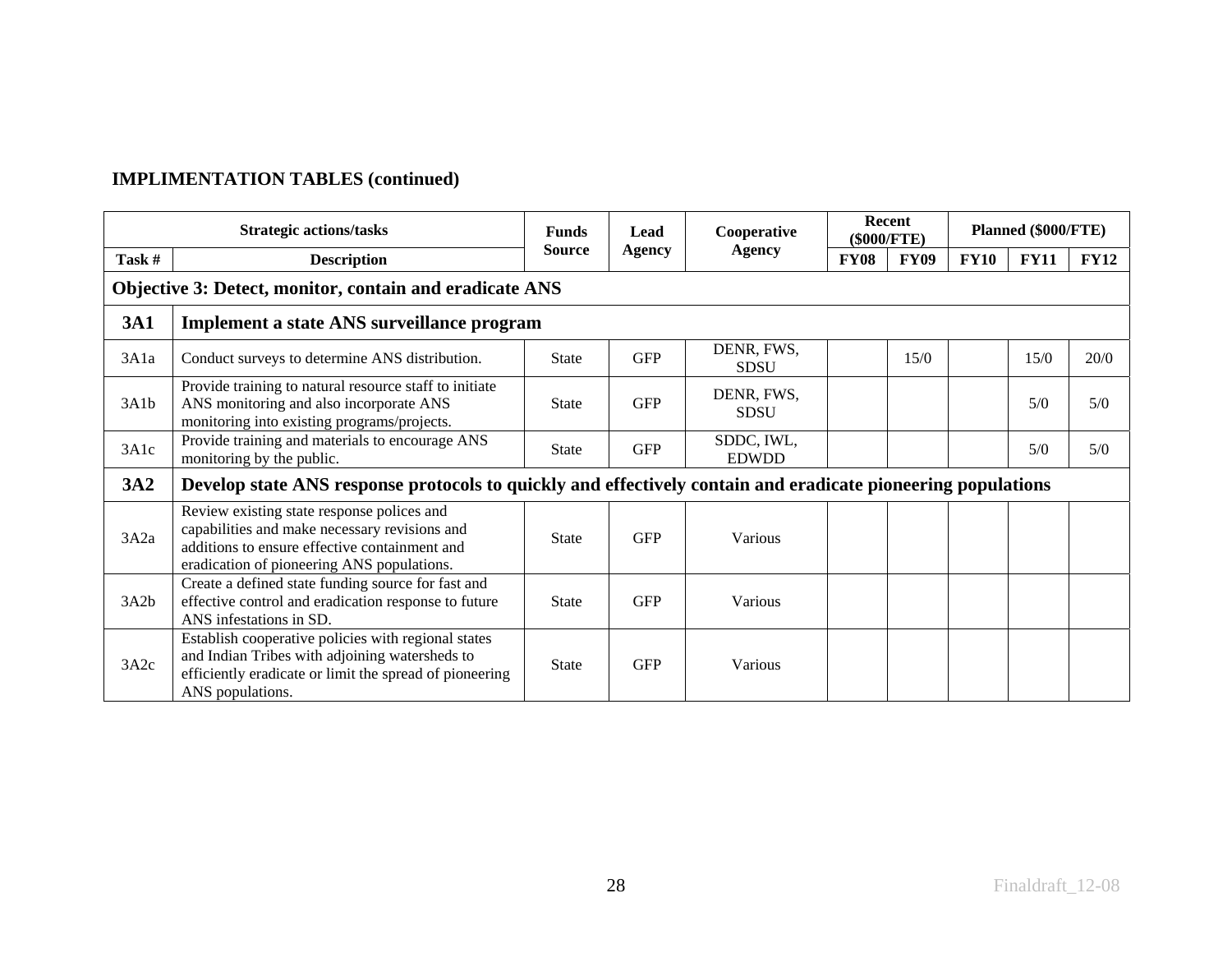|            | <b>Strategic actions/tasks</b>                                                                                                                                                                                               | Cooperative<br><b>Funds</b><br>Lead |            |                                             |             | Recent<br>(\$000/FTE) |             | Planned (\$000/FTE) |             |  |
|------------|------------------------------------------------------------------------------------------------------------------------------------------------------------------------------------------------------------------------------|-------------------------------------|------------|---------------------------------------------|-------------|-----------------------|-------------|---------------------|-------------|--|
| Task #     | <b>Description</b>                                                                                                                                                                                                           | <b>Source</b>                       | Agency     | <b>Agency</b>                               | <b>FY08</b> | <b>FY09</b>           | <b>FY10</b> | <b>FY11</b>         | <b>FY12</b> |  |
|            | Objective 4: Control and eradicate established ANS that have significant impacts                                                                                                                                             |                                     |            |                                             |             |                       |             |                     |             |  |
| <b>4A1</b> | Limit the dispersal of established ANS to new waterbodies or to new areas of a waterbody                                                                                                                                     |                                     |            |                                             |             |                       |             |                     |             |  |
| 4A1a       | Develop guidelines for cleaning of water-based<br>equipment that may spread ANS to uninfested waters.                                                                                                                        | <b>State</b>                        | <b>GFP</b> | Various                                     |             |                       |             | 50/0                | 50/0        |  |
| 4A1b       | Support scientific research between state and federal<br>agencies and academic institutions that investigate<br>ANS control strategies and associated environmental<br>impacts.                                              | State $\&$<br>Fed.                  | <b>GFP</b> | SDSU, DENR,<br><b>FWS</b>                   |             |                       |             |                     |             |  |
| 4A1c       | Ensure that the control strategies developed and<br>implemented by the state are done in coordination<br>with federal agencies, local governments; inter-<br>jurisdictional organizations and other appropriate<br>entities. | Various                             | <b>GFP</b> | ACE, DOA, OG,<br>FWS, FS, NPS,<br>DENR, SDT |             |                       |             |                     |             |  |
| 4A1d       | Ensure that control strategies are based on the best<br>available scientific information and conducted in an<br>environmentally sound manner.                                                                                | <b>State</b>                        | <b>GFP</b> | SDSU, DENR,<br><b>FWS</b>                   |             |                       |             |                     |             |  |
| 4A1e       | Establish protocols that will provide guidance in<br>designing and implementing control and eradication<br>strategies.                                                                                                       | <b>State</b>                        | <b>GFP</b> | SDSU, DENR,<br><b>FWS</b>                   |             |                       |             |                     |             |  |
| 4A2        | Develop means of adapting human activities to accommodate infestations of ANS                                                                                                                                                |                                     |            |                                             |             |                       |             |                     |             |  |
| 4A2a       | Support research between state, federal and academic<br>institutions that investigate potential means of<br>adapting human activities to accommodate infestations<br>of ANS where eradication or control is not feasible.    | State $\&$<br>Fed.                  | <b>GFP</b> | SDSU, DENR,<br><b>FWS</b>                   |             |                       |             |                     |             |  |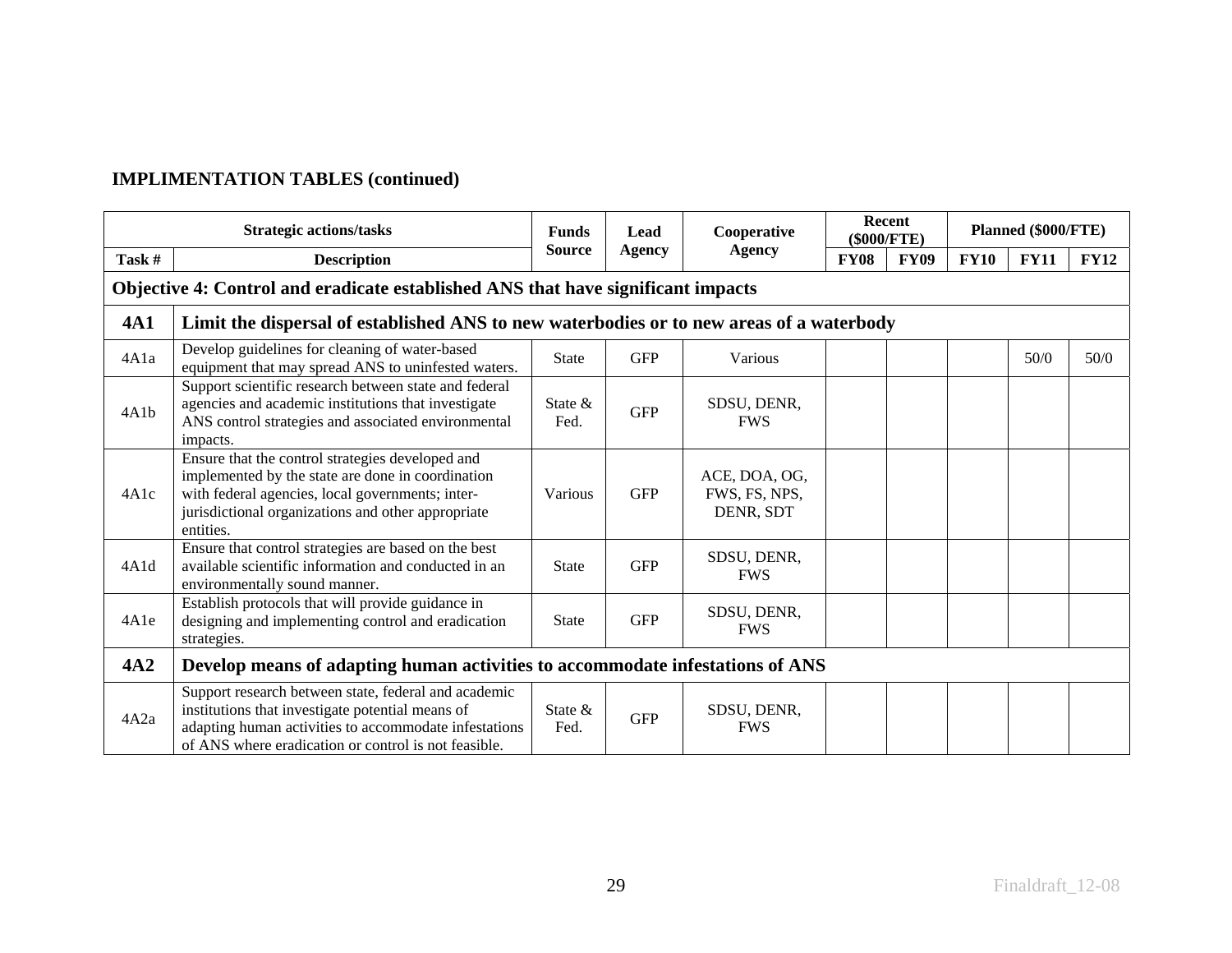|                 | <b>Strategic actions/tasks</b>                                                                                                                                                                | Cooperative<br><b>Funds</b><br>Lead | Recent<br>(\$000/FTE) |                                 | Planned (\$000/FTE) |             |             |             |             |  |
|-----------------|-----------------------------------------------------------------------------------------------------------------------------------------------------------------------------------------------|-------------------------------------|-----------------------|---------------------------------|---------------------|-------------|-------------|-------------|-------------|--|
| Task #          | <b>Description</b>                                                                                                                                                                            | <b>Source</b>                       | Agency                | <b>Agency</b>                   | <b>FY08</b>         | <b>FY09</b> | <b>FY10</b> | <b>FY11</b> | <b>FY12</b> |  |
|                 | Objective 5: Educate resource user groups about ANS risks, impacts and prevention techniques                                                                                                  |                                     |                       |                                 |                     |             |             |             |             |  |
| 5A1             | <b>Identify user groups</b>                                                                                                                                                                   |                                     |                       |                                 |                     |             |             |             |             |  |
| 5A1a            | User groups identified (see "Objectives, Strategies,<br>Actions and Cost Estimates").                                                                                                         | <b>State</b>                        | <b>GFP</b>            |                                 |                     |             |             |             |             |  |
| 5A <sub>2</sub> | Develop and distribute ANS educational materials for general awareness of ANS problems                                                                                                        |                                     |                       |                                 |                     |             |             |             |             |  |
| 5A2a            | Trading cards, ID cards to boaters and anglers,<br>develop lesson plans tied to state standards, signs,<br>website, news/magazine/radio, fishing and hunting<br>handbooks.                    | State &<br>Fed                      | <b>GFP</b>            | IWL, DOE, SDDC,<br>EDWDD, DT    | 2/0                 | 20/0        | 25/0        | 50/0        | 50/0        |  |
| 5A2b            | Create legislative packet to emphasize ANS education<br>and awareness.                                                                                                                        | <b>State</b>                        | <b>GFP</b>            | OG                              |                     |             |             |             |             |  |
| 5a3             | Develop and distribute ANS educational materials targeted at specific pathways                                                                                                                |                                     |                       |                                 |                     |             |             |             |             |  |
| 5A3a            | Signs at boat docks/wash stations, outdoor expo/sport<br>shows, math-science conferences, bait shops, boating<br>manual, water festivals/environmental fairs and<br>county extension offices. | <b>State</b>                        | <b>GFP</b>            | DOE, SDDC,<br>EDWDD, DT         |                     |             |             | 10/0        | 10/0        |  |
| 5A4             | Develop and distribute ANS identification and management information to resource agency staff                                                                                                 |                                     |                       |                                 |                     |             |             |             |             |  |
| 5A4a            | List of staff; Creel clerks, Parks, Biologists, Hatchery,<br>staff, Conservation Officers, also Division Directors,<br>Dept. Secretary and the Governor.                                      | <b>State</b>                        | <b>GFP</b>            | FWS, ACE, FS,<br>NPS, DOA, SDSU |                     |             |             |             |             |  |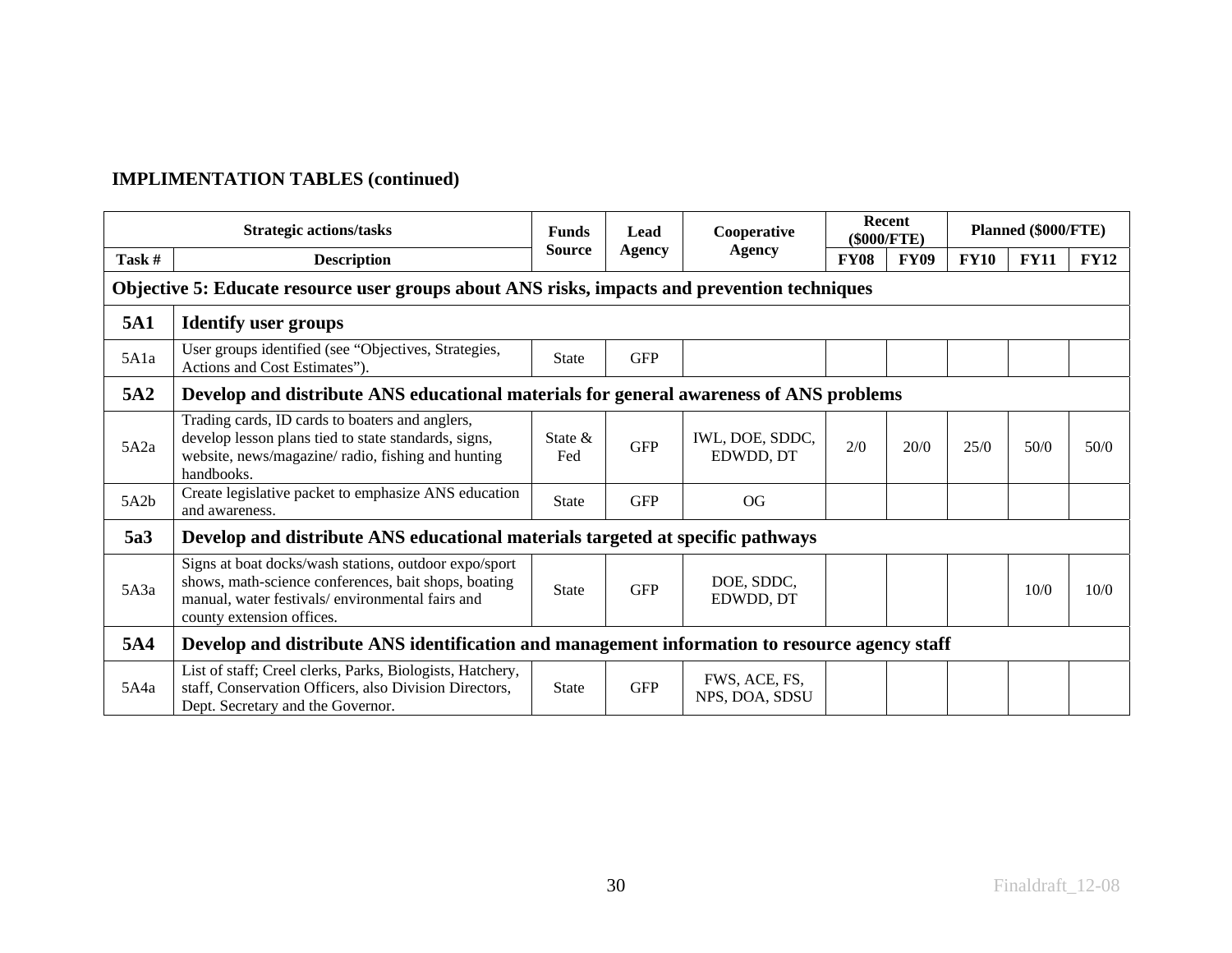|                   | <b>Strategic actions/tasks</b>                                                                                                                                  | <b>Funds</b>                   | Lead          | Cooperative |             | <b>Recent</b><br>(\$000/FTE) |             | Planned (\$000/FTE) |      |  |  |  |
|-------------------|-----------------------------------------------------------------------------------------------------------------------------------------------------------------|--------------------------------|---------------|-------------|-------------|------------------------------|-------------|---------------------|------|--|--|--|
| Task #            | <b>Description</b>                                                                                                                                              | <b>Source</b><br><b>Agency</b> | <b>Agency</b> | <b>FY08</b> | <b>FY09</b> | <b>FY10</b>                  | <b>FY11</b> | <b>FY12</b>         |      |  |  |  |
|                   | Objective 6: Support research on ANS and develop efficient systems to disseminate information                                                                   |                                |               |             |             |                              |             |                     |      |  |  |  |
| <b>6A1</b>        | Support research that: identifies, predicts and prioritizes potential ANS introductions.                                                                        |                                |               |             |             |                              |             |                     |      |  |  |  |
| 6A1a              | Identify life histories and impacts of introduced<br>aquatic plants and animals.                                                                                | <b>State</b>                   | <b>GFP</b>    | SDSU, FWS   |             |                              |             |                     |      |  |  |  |
| 6A <sub>1</sub> b | Identify data critical to preventing the introduction of<br>new ANS.                                                                                            | <b>State</b>                   | <b>GFP</b>    | SDSU, FWS   |             |                              |             | 30/0                | 30/0 |  |  |  |
| 6A <sub>1</sub> c | Attend scientific and technical conferences<br>addressing the mechanisms by which new ANS<br>spread.                                                            | Various                        | <b>GFP</b>    | SDSU, FWS   |             |                              |             | 5/0                 | 5/0  |  |  |  |
| 6A1d              | Monitor and support ongoing research efforts<br>attempting to develop control mechanisms for new<br>ANS.                                                        | State $\&$<br>Fed.             | <b>GFP</b>    | SDSU, FWS   |             |                              |             |                     |      |  |  |  |
| <b>6A2</b>        | Support research on management alternatives for their effect on ANS and native species                                                                          |                                |               |             |             |                              |             |                     |      |  |  |  |
| 6A2a              | Investigate the relationship between human-induced<br>disturbance of aquatic and riparian systems and ANS<br>invasion, establishment and impacts.               | <b>State</b>                   | <b>GFP</b>    | SDSU, FWS   |             |                              |             |                     |      |  |  |  |
| 6A2b              | Investigate new and innovative methods of managing<br>ANS.                                                                                                      | State &<br>Fed.                | <b>GFP</b>    | SDSU, FWS   |             |                              |             |                     |      |  |  |  |
| <b>6A3</b>        | Facilitate the collection and dispersal of ANS data and policies in SD                                                                                          |                                |               |             |             |                              |             |                     |      |  |  |  |
| 6A3a              | Provide point of contact for state-wide ANS<br>reporting and create state ANS database.                                                                         | <b>State</b>                   | <b>GFP</b>    | Various     |             |                              |             |                     |      |  |  |  |
| 6A3b              | Utilize the internet to distribute ANS information and<br>research findings via an agency website and email<br>postings to state and regional ANS stakeholders. | <b>State</b>                   | <b>GFP</b>    | Various     |             |                              |             |                     |      |  |  |  |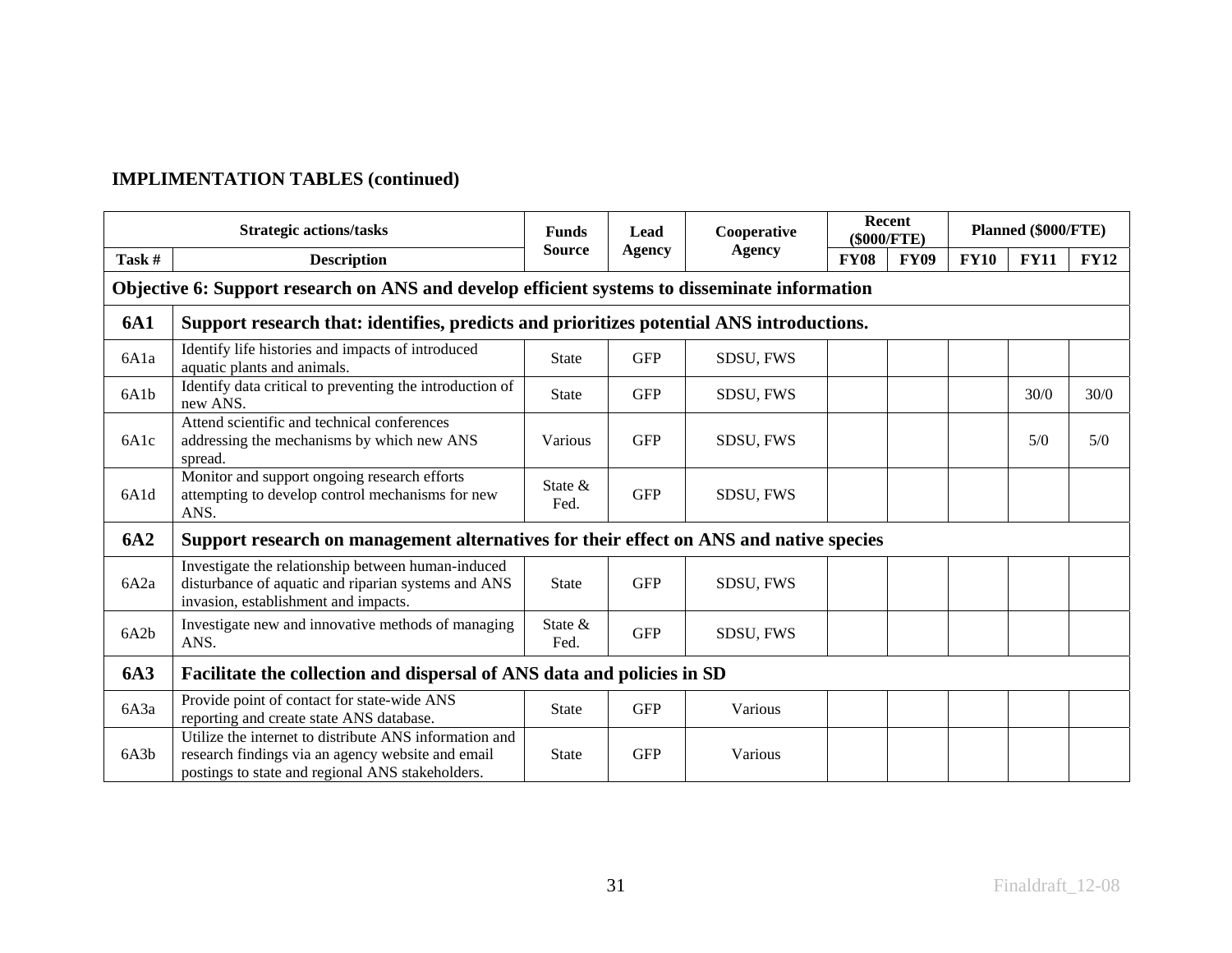## **GLOSSARY**

**Accidental introduction:** An introduction of non-indigenous aquatic species that occurs as the result of activities other than the purposeful or intentional introduction of the species involved, such as the transport of non-indigenous species in ballast water or in water used to transport fish, mollusks, or crustaceans for aquaculture or other purposes.

**Aquatic nuisance species (ANS):** A non-indigenous species that threatens the diversity and abundance of native species or the ecological stability of infested waters, or commercial, agricultural, or recreational activities dependent on such waters.

**Baitfish:** Fish species commonly sold for use as bait for recreational fishing.

**Ballast water:** Any water or associated sediments used to manipulate the trim and stability of a vessel.

**Control:** Limiting the distribution and abundance of a species.

**Ecological integrity:** The extent to which an ecosystem has been altered by human behavior; an ecosystem with minimal impact from human activity has a high level of integrity (an ecosystem that has been substantially altered by human activity has a low level of integrity).

**Environmentally sound:** Methods, efforts, actions, or programs to prevent introductions or to control infestations of ANS that minimize adverse environmental impacts.

**Eradicate:** The act or process of eliminating an ANS.

**Exotic:** Any species or other biological material that enters an ecosystem beyond its historic range on the continent.

**Great Lakes:** Lake Ontario, Lake Erie, Lake Huron (including Lake St. Clair), Lake Michigan, Lake Superior, and the connecting channels (Saint Mary's River, Saint Clair River, Detroit River, Niagara River, and Saint Lawrence River to the Canadian border), and includes all other bodies of water within the drainage basin of such lakes and connecting channels.

**Infested:** Any waterbody where an aquatic nuisance species is known to occur.

**Intentional introduction:** All or part of the process by which a non-indigenous species is purposefully introduced into a new area.

**Native:** A plant or animal species that naturally occurs in South Dakota and has not been introduced from another state or continent.

**Non-indigenous species:** Any species or other variable biological material that enters an ecosystem beyond its historic range.

**Pioneer infestation:** A small ANS colony that has spread to a new area from an established colony.

**Population:** A group of individual plant or animal species occupying a particular area at the same time.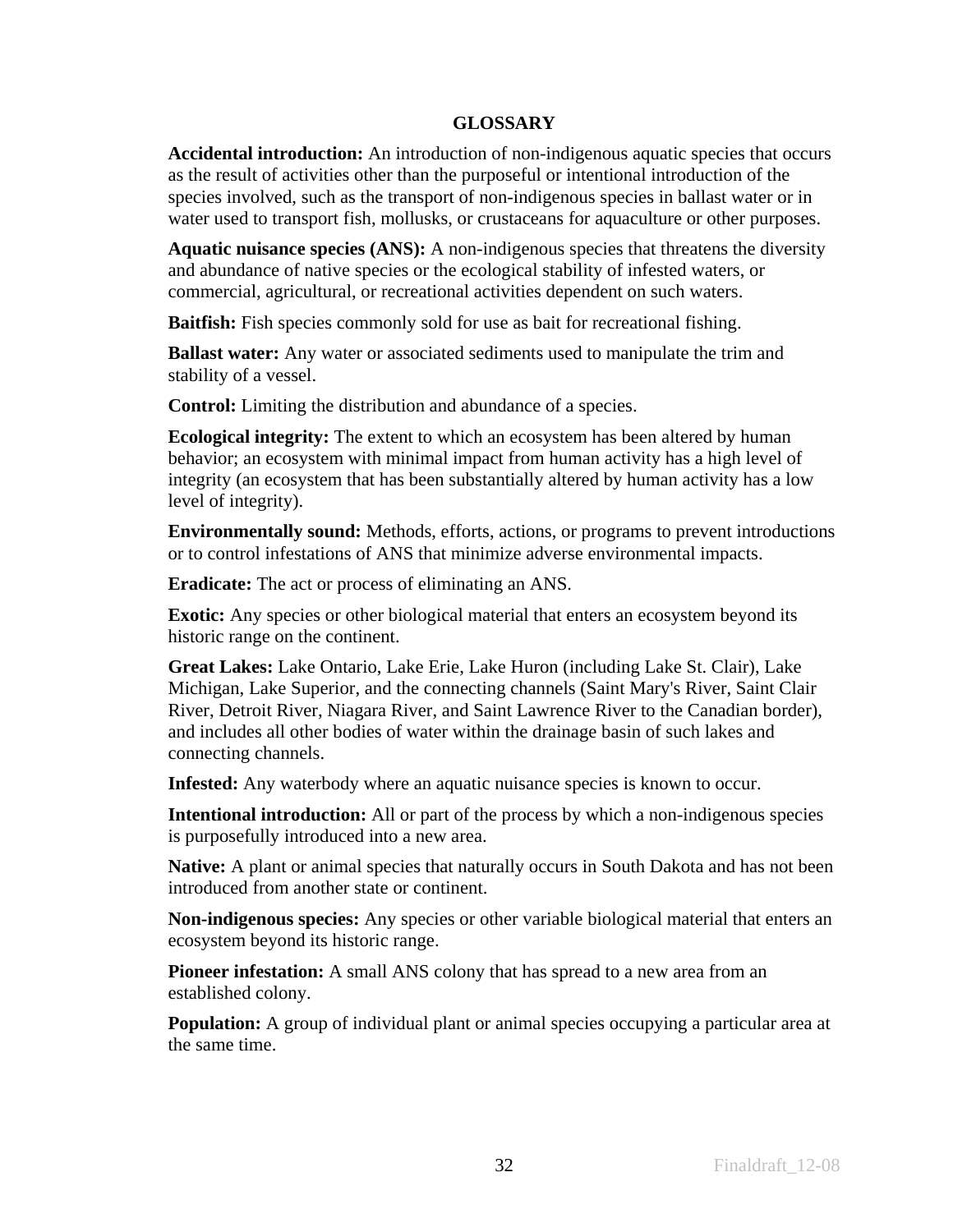#### **REFERENCES**

- Aiken, S.G., P.R. Newroth and I. Wile. 1979. The biology of Canadian weeds. 34. *Myriophyllum spicatum* L. Canadian Journal of Plant Science 59:201–205.
- Bandas, S.J., and K.F. Higgins. 2004. Field Guide to South Dakota Turtles. SDCES EC919. South Dakota State University, Brookings.
- Benson, A.J. and R.M. Kipp. 2008. *Potamopyrgus antipodarum*. USGS Nonindigenous Aquatic Species Database, Gainesville, FL. Available: [http://nas.er.usgs.gov.](http://nas.er.usgs.gov/) (May 2008).
- Benson, A.J. and D. Raikow. 2008. *Dreissena polymorpha*. USGS Nonindigenous Aquatic Species Database, Gainesville, FL. Available: [http://nas.er.usgs.gov.](http://nas.er.usgs.gov/) (May 2008).
- Benson, A.J., M.M. Richerson and E. Maynard. 2008. *Dreissena rostriformis bugensis*. USGS Nonindigenous Aquatic Species Database, Gainesville, FL. Available: [http://nas.er.usgs.gov](http://nas.er.usgs.gov/). (May 2008).
- Blackwell, B. 2007. Chapter 11: Warm-water fish species. Pages 213–237 *in* C. R. Berry, K. F. Higgins, D. W. Willis, and S. R. Chipps, editors. History of Fisheries and Fishing in South Dakota. South Dakota Department of Game, Fish and Parks, Pierre.
- Cordes, R. 2006. Fish health management plan and risk assessment protocols. South Dakota Department of Game, Fish and Parks, Pierre.
- Couch, R., and E. Nelson. 1985. *Myriophyllum spicatum* in North America. Pages 8–18 *in* L. W. J. Anderson, editor. First International Symposium Watermilfoil and Related Haloragaceae Species. Aquatic Plant Management Society, 23-24 July, 1985, Vancouver, B.C.
- Engel, S. 1995. Eurasian watermilfoil as a fishery management tool. Fisheries 20:20– 27.
- Freeze, M., and S. Henderson. 1982. Distribution and habitat of the bighead carp and silver carp in Arkansas. North American Journal of Fisheries Management 2:197– 200.
- Fuller, P.L., L.G. Nico, and J.D. Williams. 1999. Nonindigenous fishes introduced into inland waters of the United States. American Fisheries Society, Special Publication 27, Bethesda, MD.
- Griffiths, D.W., D.W. Schloesser, J.H. Leach, and W.P. Koalak. 1991. Distribution and dispersal of the zebra mussel (*Dreissena polymorpha*) in the Great Lakes Region. Canadian Journal of Fisheries and Aquatic Sciences 48:1381–1388.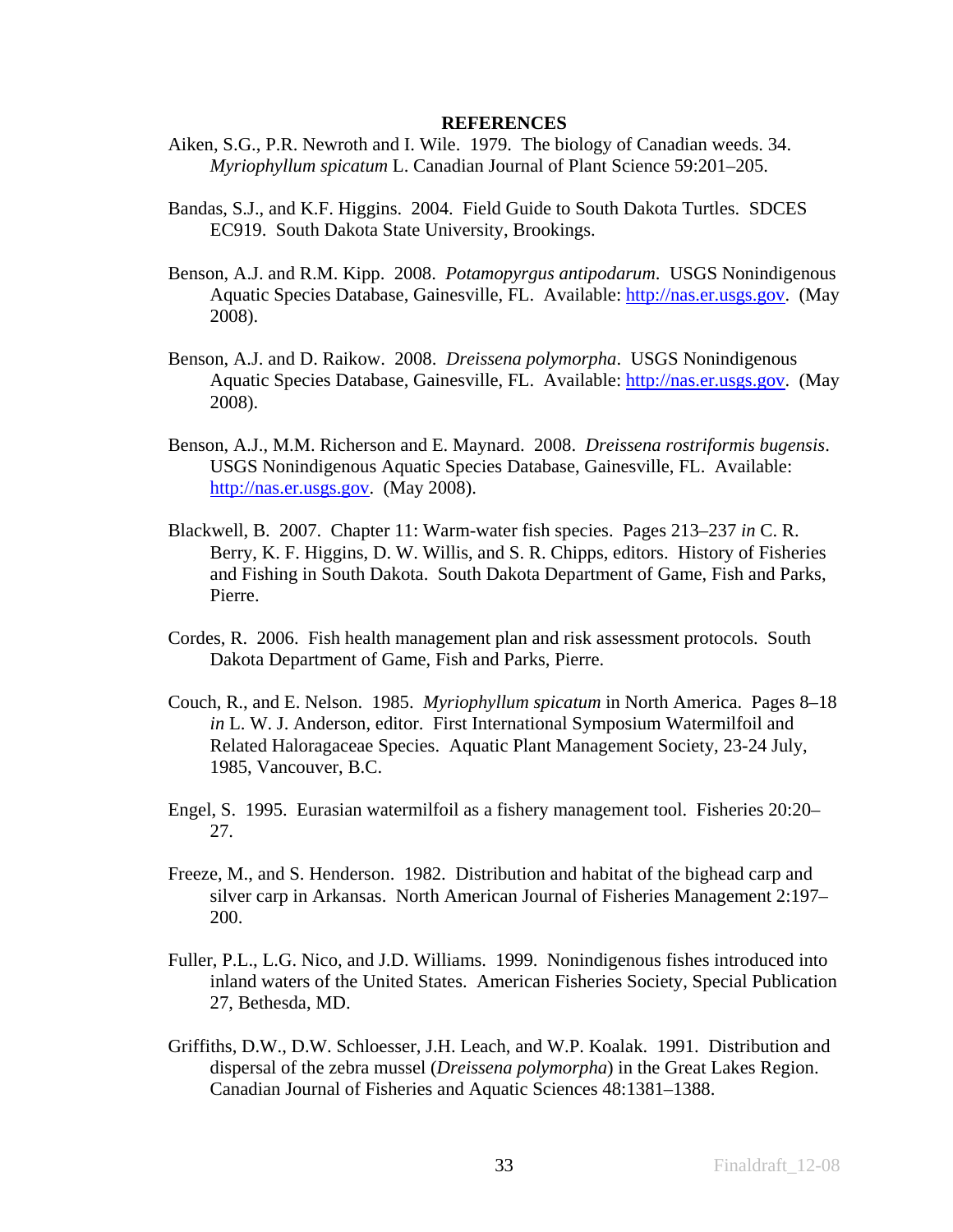- Hall, R.O. Jr., J.L. Tank, and M.F. Dybdahl. 2003. Exotic snails dominate nitrogen and carbon cycling in a highly productive stream. Frontiers in Ecology and the Environment 1:407–411.
- Hobbs, H.H., and J.P.Jass. 1988. The crayfishes and shrimp of Wisconsin*.* Milwaukee Public Museum, Milwaukee, WI.
- Hylleberg, J., and H.R. Siegismund. 1987. Niche overlap in mud snails (Hydrobiidae): freezing tolerance. Marine Biology. 94 403–407.
- Invasive Species Program. 2008. Eurasian watermilfoil (*Myriophyllum spicatum*). Minnesota Department of Natural Resources, St. Paul, MN. Available: [http://www.dnr.state.mn.us.](http://www.dnr.state.mn.us/) (May 2008).
- Jacono, C.C., and M.M. Richerson. 2008. *Myriophyllum spicatum*. USGS Nonindigenous Aquatic Species Database, Gainesville, FL. Available: [http://nas.er.usgs.gov](http://nas.er.usgs.gov/). (May 2008).
- Keast, A. 1984. The introduced aquatic macrophyte, *Myriophyllum spicatum*, as habitat for fish and their invertebrate prey. Canadian Journal of Zoology 62:1289–1303.
- Kirkagac, M., and N. Demir. 2004. The effects of grass carp on aquatic plants, plankton and benthos in ponds. Journal of Aquatic Plant Management 42:32–39.
- Laird, C.S., and L.M. Page. 1996. Non-native fishes inhabiting the streams and lakes of Illinois. Illinois Natural History Survey Bulletin 35:1–51.
- Larson, A. 2007. Relationships between nuisance blooms of *Didymosphenia geminata* and measures of aquatic community composition in Rapid Creek, South Dakota. South Dakota Department of Environment and Natural Resources, Pierre.
- Lillie, R.A., and J. Budd. 1992. Habitat architecture of *Myriophyllum spicatum* L. as an index to habitat quality for fish and macroinvertebrates. Journal of Freshwater Ecology 7:113–125.
- Lodge, D.M. and J.G. Lorman. 1987. Reductions in submerged macrophyte biomass and species richness by the crayfish *Orconectes rusticus*. Canadian Journal of Fisheries and Aquatic Sciences 44:591–597.
- Lodge, D.M., T.K. Kratz, and G.M. Capelli. 1986. Long-term dynamics of three crayfish species in Trout Lake, Wisconsin. Canadian Journal of Fisheries and Aquatic Sciences*.* 43:993–998.
- Ludyanskiy, M.L., D. McDonald, and D. MacNeil. 1993. Impact of the zebra mussel, a bivalve invader. BioScience 43:533–544.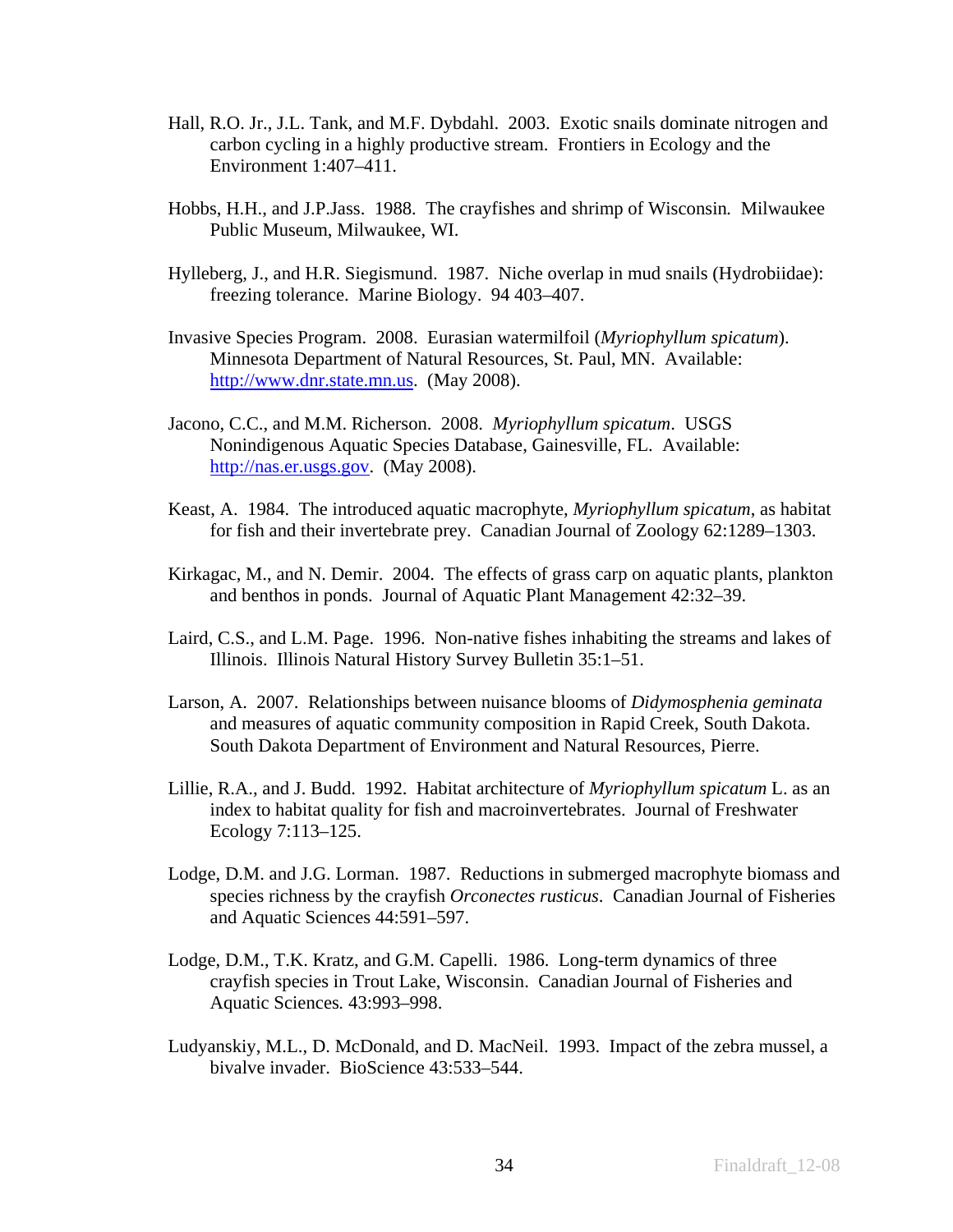- Mack, R. N., D. Simberloff, W. M. Lonsdale, H. Evans, M. Clout, and F. Bazzaz. 2000. Biotic Invasions: Causes, Epidemiology, Global Consequences and Control. Ecological Society of America. Washington, DC.
- Mack, R.N. 2004. Global plant dispersal, naturalization, and invasion: pathways, modes and circumstances. Pages 3–30 *in* G.M. Ruiz, and J.T. Carlton, editors. Invasive species: vectors and management strategies. Island Press, Washington, DC.
- Madsen, J.D. 1994. Invasions and declines of submersed macrophytes in Lake George and other Adirondack lakes. Lake and Reservoir Management 10:19–23.
- Madsen, J.D., L.W. Eichler, and C.W. Boylen. 1988. Vegetative spread of Eurasian watermilfoil in Lake George, New York. Journal of Aquatic Plant Management 26:47–50.
- New York Department of Environmental Conservation. (2008) http://www.dec.ny.gov/animals/25328.html
- Mitchell, A.J., and A.M. Kelly. 2006. The public sector role in the establishment of grass carp in the United States. Fisheries 31:113–121.
- Mills, E.L., G. Rosenberg, A.P. Spidle, M. Ludyanskiy, Y. Pligin, and B. May. 1996. A review of the biology and ecology of the quagga mussel (*Dreissena bugensis*), a second species of freshwater Dreissenid introduced to North America. American Zoologist 36:271–286.
- Nichols, S. A. 1994. Evaluation of invasions and declines of submersed macrophytes for the Upper Great Lakes Region. Lake and Reservoir Management 10:29–33.
- Nico, L. 2008. *Hypophthalmichthys molitrix*. USGS Nonindigenous Aquatic Species Database, Gainesville, FL. Available: [http://nas.er.usgs.gov.](http://nas.er.usgs.gov/) (May 2008).
- Nico, L., and P. Fuller. 2008. *Hypophthalmichthys nobilis*. USGS Nonindigenous Aquatic Species Database, Gainesville, FL. Available: [http://nas.er.usgs.gov.](http://nas.er.usgs.gov/) (May 2008).
- Nico, L.G., and J.D. Williams. 1996. Risk assessment on black carp (Pisces: Cyprinidae). U.S. Geological Survey Biological Resources Division, Gainesville, Florida.
- Nico, L., P. Fuller, and P.J. Schofield. 2008a. *Ctenopharyngodon idella*. USGS Nonindigenous Aquatic Species Database, Gainesville, FL. Available: [http://nas.er.usgs.gov](http://nas.er.usgs.gov/). (May 2008).
- Nico, L., E. Maynard, and P.J. Schofield. 2008b. *Cyprinus carpio*. USGS Nonindigenous Aquatic Species Database, Gainesville, FL. Available: [http://nas.er.usgs.gov](http://nas.er.usgs.gov/). (May 2008).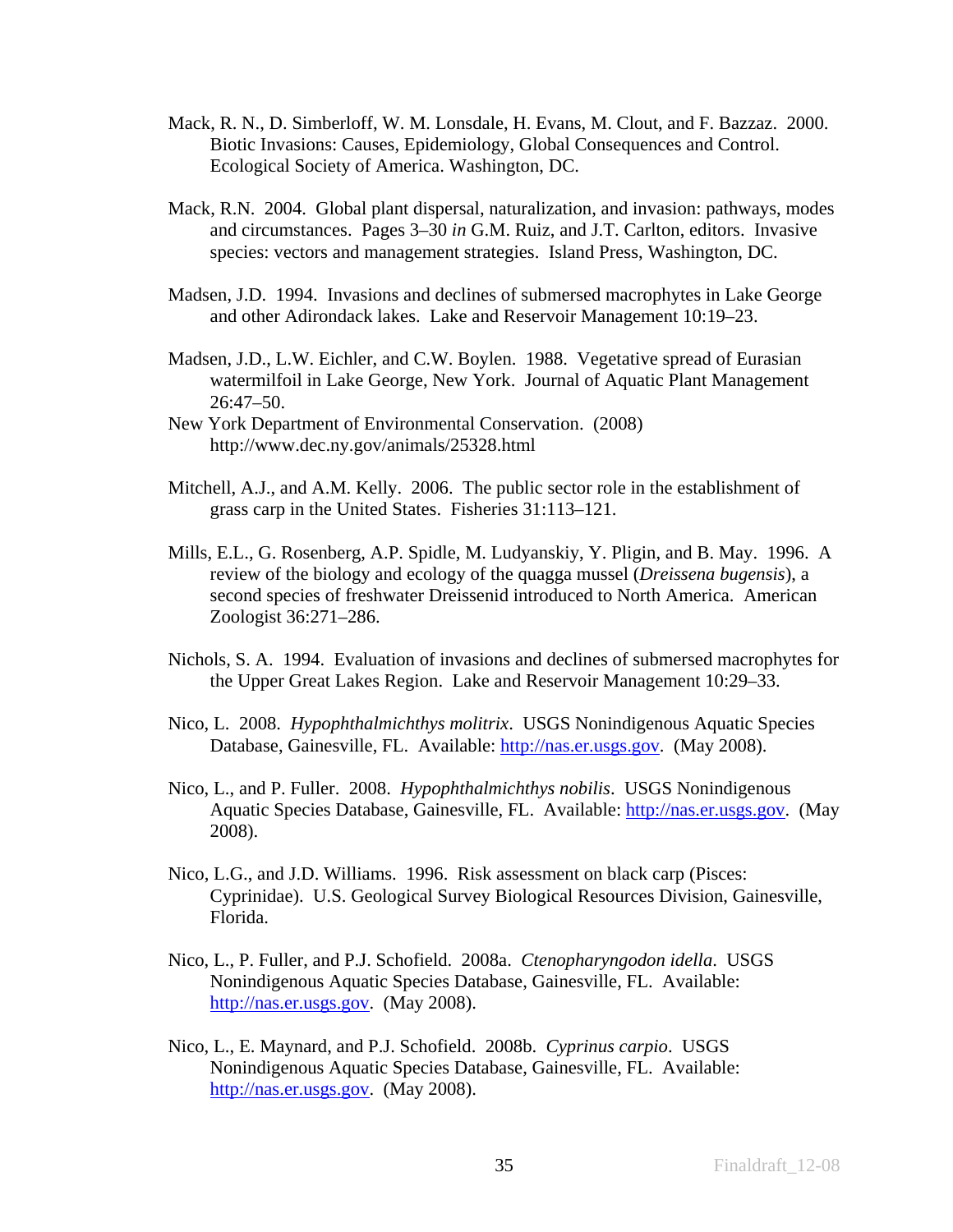- NISC (National Invasive Species Council Pathways Committee Pathways Working Team). 2007. Training and Implementation Guide for Pathway Definition, Risk Analysis and Risk Prioritization (Draft). National Invasive Species Council.
- Ode, D. 2006. Dakota Flora: a seasonal sampler. South Dakota State Historical Society Press: Pierre.
- Pimentel, D., L. Lach, R. Zuniga, and D. Morrison. 2000. Environmental and economic costs of nonindigenous species in the United States. BioScience 50:53–65.
- Preliminary Report of the U.S. Commission on Ocean Policy, governors' draft. 2004. Washington, DC.
- Quinn, J.M., G.L. Steele, C.W. Hickey, and M.L. Vickers. 1994. Upper thermal tolerances of twelve New Zealand stream invertebrate species. New Zealand Journal of Marine and Freshwater Research. 28:391–397.
- Rendall, W. 1997. Nonindigenous species and upcoming guidelines for prevention. Aquatic Nuisance Species Digest 2(2):13, 18-19.
- Richards, D.C. 2004. Competition between the threatened Bliss Rapids Snail, *Taylorconcha serpenticola* (Hershler et al.) and the invasive, aquatic snail, *Potamopyrgus antipodarum* (Gray). Doctoral dissertation. Montana State University, Bozeman.
- RAM (Risk Assessment and Management Committee Aquatic Nuisance Species Task Force). 1996. Generic Nonindigenous Aquatic Organisms Risk Analysis Review Process. ANSTF, Report to the Aquatic Nuisance Species Task Force.
- Sastroutomo, S.S. 1981. Turion formation, dormancy and germination of curly pondweed, *Potamogeton crispus* L. Aquatic Botany 10:161–173.
- Shearer, J. 2007. Chapter 13: Exotic species, pages 253-266 *in* C.R. Berry, K.F. Higgins, D.W. Willis, and S.R. Chipps, editors. History of Fisheries and Fishing in South Dakota. South Dakota Department of Game, Fish and Parks, Pierre.
- South Dakota Department of Game, Fish and Parks. 1996. Department of Game, Fish and Parks Guidelines and Precautions Introduction of Triploid (sterile) Grass Carp.
- Smith, C.G., and J.W. Barko. 1990. Ecology of Eurasian Watermilfoil. Journal of Aquatic Plant Management 28:55–64.
- Spaulding, S., and L. Elwell. 2007. Increase in nuisance blooms and geographic expansion of the freshwater diatom *Didymosphenia geminata*: recommendations for response. US Environmental Protection Agency, Denver.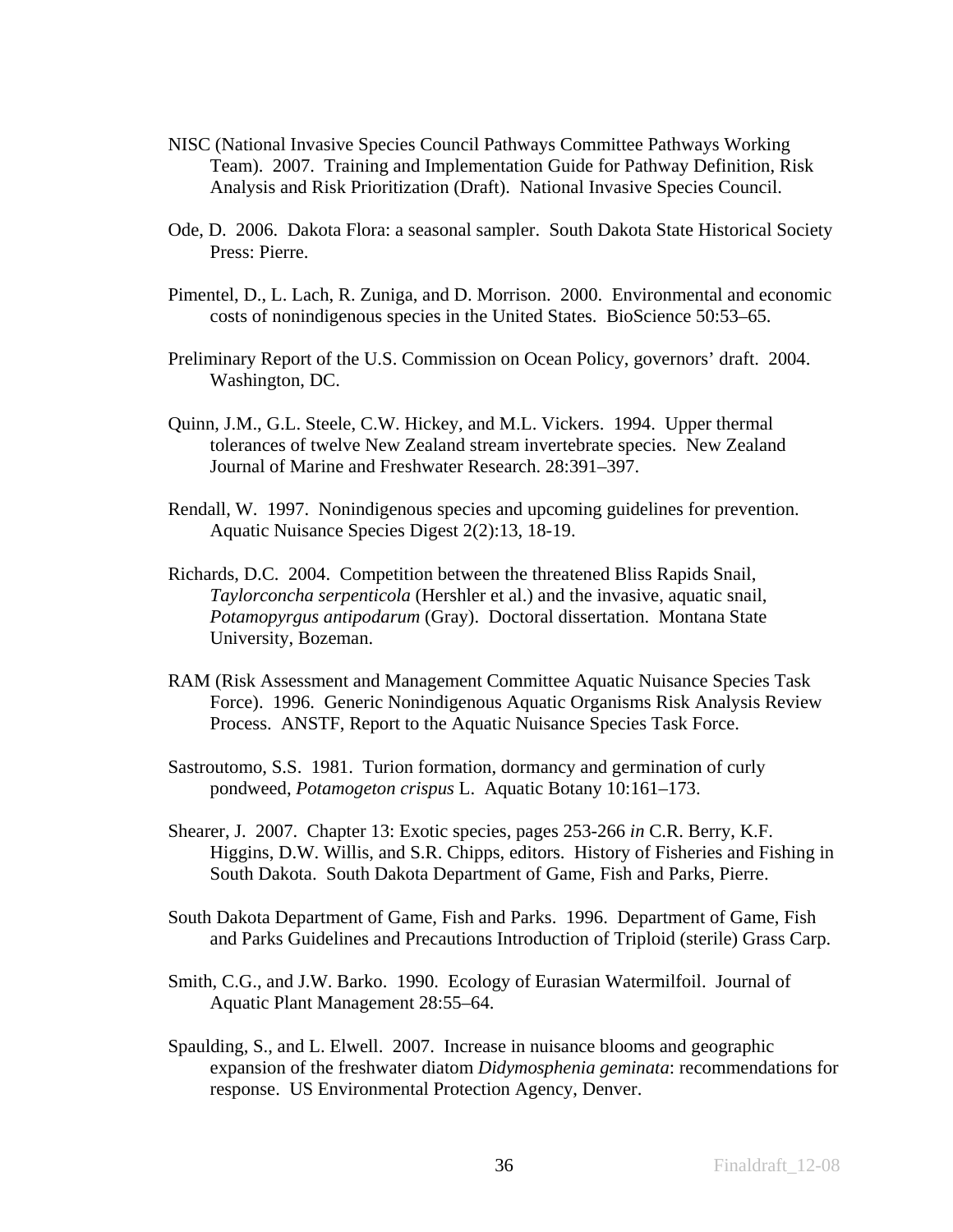- Stuckey, R.L. 1979. Distributional history of *Potamogeton crispus* (curly pondweed) in North America. Bartonia 46:22–42.
- Sturtevant. 2008a. *Najas minor*. USGS Nonindigenous Aquatic Species Database, Gainesville, FL. Available: [http://nas.er.usgs.gov.](http://nas.er.usgs.gov/) (May 2008).
- Sturtevant. 2008b. *Potamogeton crispus*. USGS Nonindigenous Aquatic Species Database, Gainesville, FL. Available: [http://nas.er.usgs.gov.](http://nas.er.usgs.gov/) (May 2008).
- Trometer, E. S., Busch, W. D. N. 1999. Changes in Age-0 Fish Growth and Abundance Following the introduction of Zebra Mussels Dreissena polymorpha in the Western Basin of Lake Erie. North American Journal of Fisheries Management 19:604–609.
- USFWS (U.S. Fish and Wildlife Service). 2007a. Injurious Wildlife Species; Silver Carp (*Hypophthalmichthys molitrix*) and Large-scale Silver Carp (*Hypophthalmichthys harmandi*). Pages 37459-37469 *in* Fish and Wildlife Service, editor fr10jy07-12. Federal Register Online, wais.access.gpo.gov.
- USFWS (U.S. Fish and Wildlife Service). 2007b. Injurious Wildlife Species; Black Carp (*Mylopharyngodon piceus*). Pages 59019-59035 *in* Fish and Wildlife Service, editor 201. Federal Register Online, wais.access.gpo.gov.
- U.S. General Accounting Office. 2001. Invasive Species: Obstacles hinder federal rapid response to growing threat. Report GAO-01-724. Washington DC.
- Vinson, M.R., and M.A. Baker. In press. Poor growth of rainbow trout (*Oncorynchus mykiss*) fed New Zealand mud snail (*Potamopyrgus antipodarum*). North American Journal of Fisheries Management.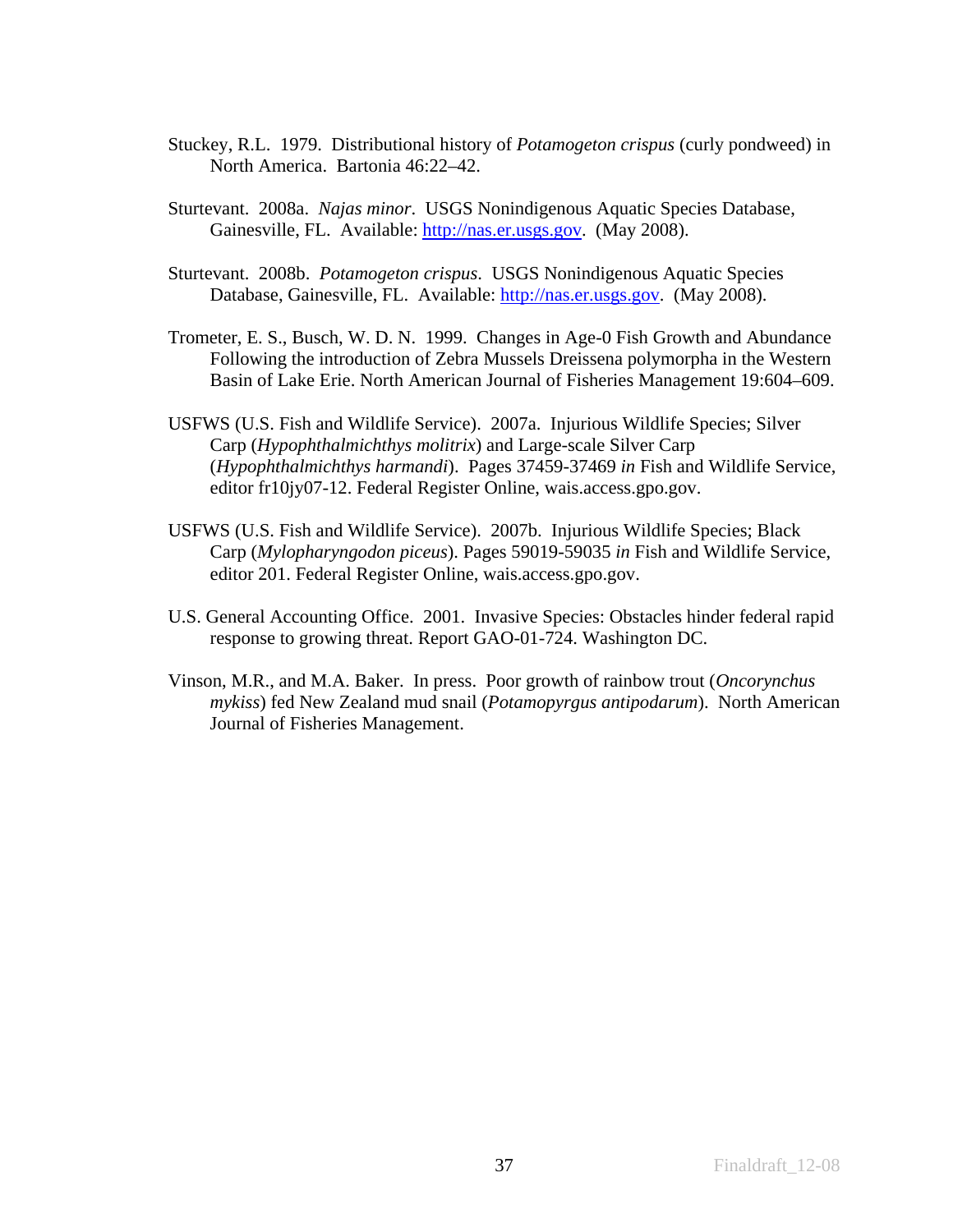

**Figure 1 South Dakota's aquatic resources.**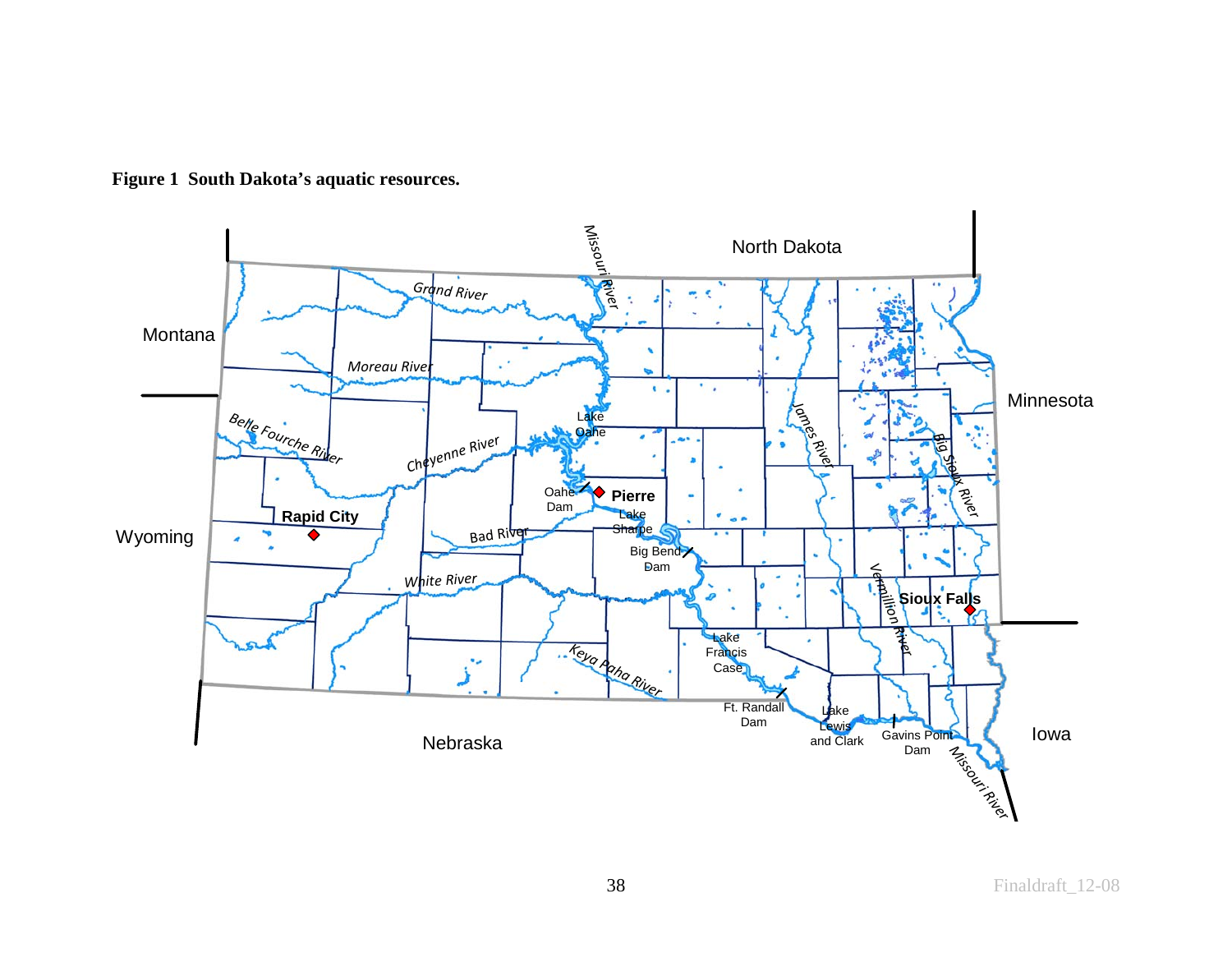#### **APPENDIX A**

#### **ANS Plan Committee Members**

Andy Alban Dr. Katie Bertrand Director of Enforcement. Assistant Professor SD Department of Game, Fish and Parks Dept. of Wildlife and Fisheries Sciences 523 East Capitol Ave. SD State University Pierre, SD 57501<br>Andy.Alban@state.sd.us<br>Brookings, SD 57007 [Andy.Alban@state.sd.us](mailto:Andy.Alban@state.sd.us) (605)-773-4243 [Katie.Bertrand@sdstate.edu](mailto:Katie.Bertrand@sdstate.edu)

Andy Burgess Dr. Tom Cline Aquatic Biologist **Contract Contract Contract Contract Contract Contract Contract Contract Contract Contract Contract Contract Contract Contract Contract Contract Contract Contract Contract Contract Contract Contract Contr** SD Department of Game, Fish and Parks SD Animal Industry Board 523 East Capitol Ave. 411 South Fort St. Pierre, SD 57501 Pierre, SD 57501 [Andy.Burgess@state.sd.us](mailto:Andy.Burgess@state.sd.us) [Thomas.Cline@state.sd.us](mailto:Thomas.Cline@state.sd.us) (605)-773-2743 (605)-773-3321

Rick Cordes Mark Ermer State Fish Health Specialist Regional (4) Fisheries Manager McNenny State Fish Hatchery SD Department of Game, Fish and Parks SD Department of Game, Fish and Parks PO BOX 637 19619 Trout Loop Webster, SD 57274 Spearfish, SD 57783 [Mark.Ermer@state.sd.us](mailto:Mark.Ermer@state.sd.us) [Rick.Cordes@state.sd.us](mailto:Rick.Cordes@state.sd.us) (605)-345-3381 (605)-642-6920

Jason Glodt Robert Goodman Senior Policy Advisor Biologist Capitol Building (2nd Floor) Oglala Sioux Tribe Pierre, SD 57501 Pine Ridge Reservation [Jason.Glodt@state.sd.us](mailto:Jason.Glodt@state.sd.us) P.O. Box 570 (605)-773-3661 Kyle, SD 57752

(605)-688-6121

SD Office of the Governor Parks and Recreation Authority [robertgoodman@hotmail.com](mailto:robertgoodman@hotmail.com) (605)-455-2584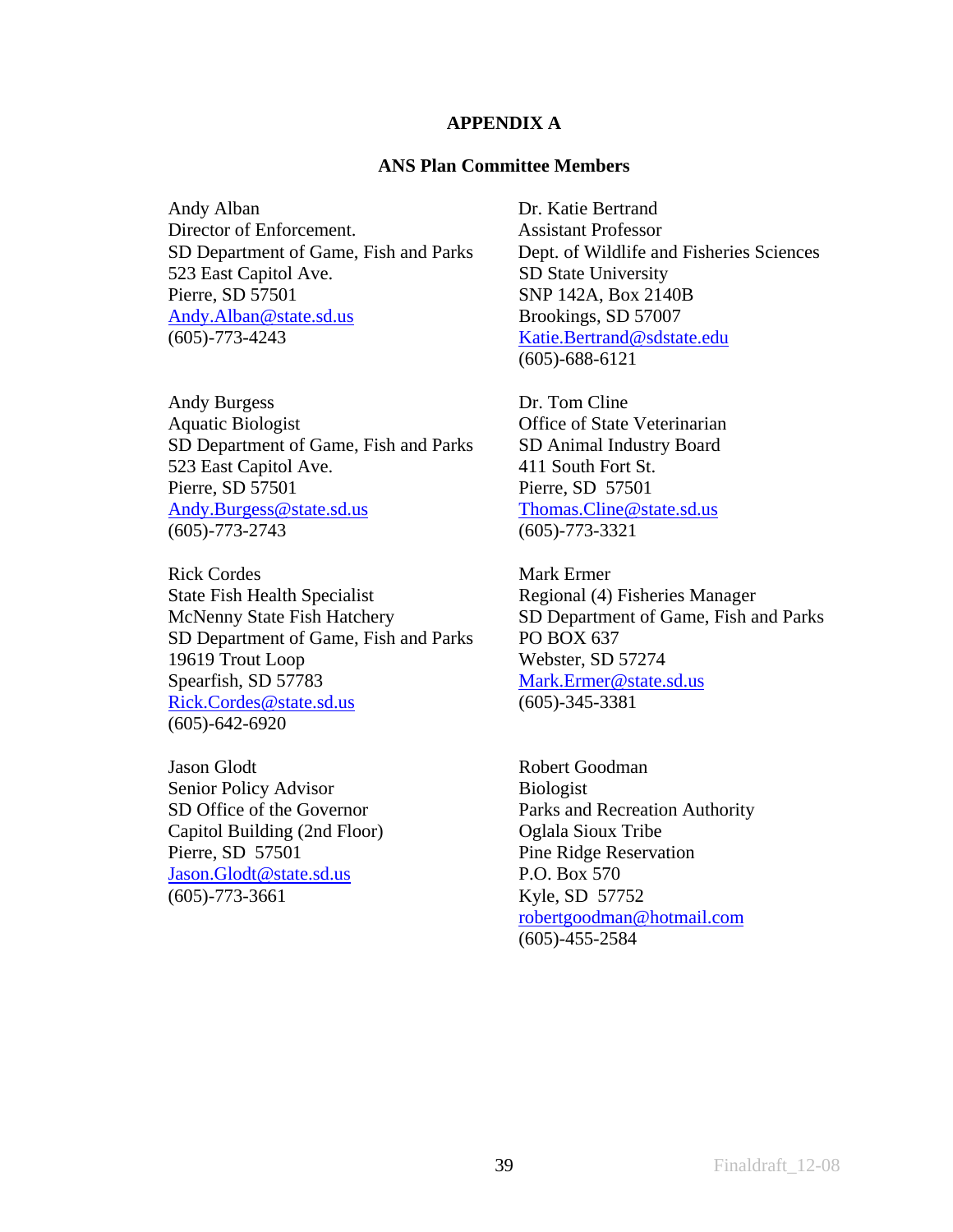Josh Kiesow John Kirwan Wildlife, Fish and Recreation **Omaha District** Lower Brule Reservation (402)-221-4211 JoshKiesow@brule.bia.edu (605)-473-5666

Rob Klumb Paul Lepisto US Fish & Wildlife Service Izaak Walton League Great Plains Fish & Wildlife – 1115 South Cleveland Management Assistance Office Pierre, SD 57501-4400 420 South Garfield Ave., Suite 400 plepisto@iwla.org Pierre, SD 57501-5408 (605)-224-1770 [robert\\_klumb@fws.gov](mailto:robert_klumb@fws.gov)  (605)-224-8693 x228

Aaron Larson John Lott SD Dept. of Envir. and Natural Resources Fisheries Director 523 East Capitol Ave. SD Dept. of Game, Fish and Parks Pierre, SD 57501 523 East Capitol Ave. [Aaron.Larson@state.sd.us](mailto:Aaron.Larson@state.sd.us) Pierre, SD 57501 (605)-394-6869 [John.Lott@state.sd.us](mailto:John.Lott@state.sd.us)

Ron Moehring Nathan Morey Weed and Pest Control-<br>Biologist and Biocontrol Specialist SD Dept. of Transportation SD Dept. of Agriculture Becker-Hansen Building 523 East Capitol Ave. 700 East Broadway Ave. Pierre, SD 57501-3182 Pierre, SD 57501 [Ron.Moehring@state.sd.us](mailto:Ron.Moehring@state.sd.us) [Nathan.Morey@state.sd.us](mailto:Nathan.Morey@state.sd.us) (605)-773-5436 (695)-773-5679

Dave Ode Leslie Petersen Botanist Aquatic Resource Coordinator SD Dept. of Game, Fish and Parks SD Dept. of Game, Fish and Parks 523 East Capitol Ave. 523 East Capitol Ave. Pierre, SD 57501 Pierre, SD 57501 [Dave.Ode@state.sd.us](mailto:Dave.Ode@state.sd.us) [Leslie.Petersen@state.sd.us](mailto:Leslie.Petersen@state.sd.us) (605)-773-4227 (605)-773-6208

Biologist US Army Corps of Engineers Lower Brule Sioux Tribe **Iohn.F.Kirwan@usace.army.mil** 

Fisheries Biologist **Regional Conservation Coordinator** 

(605)-773-4508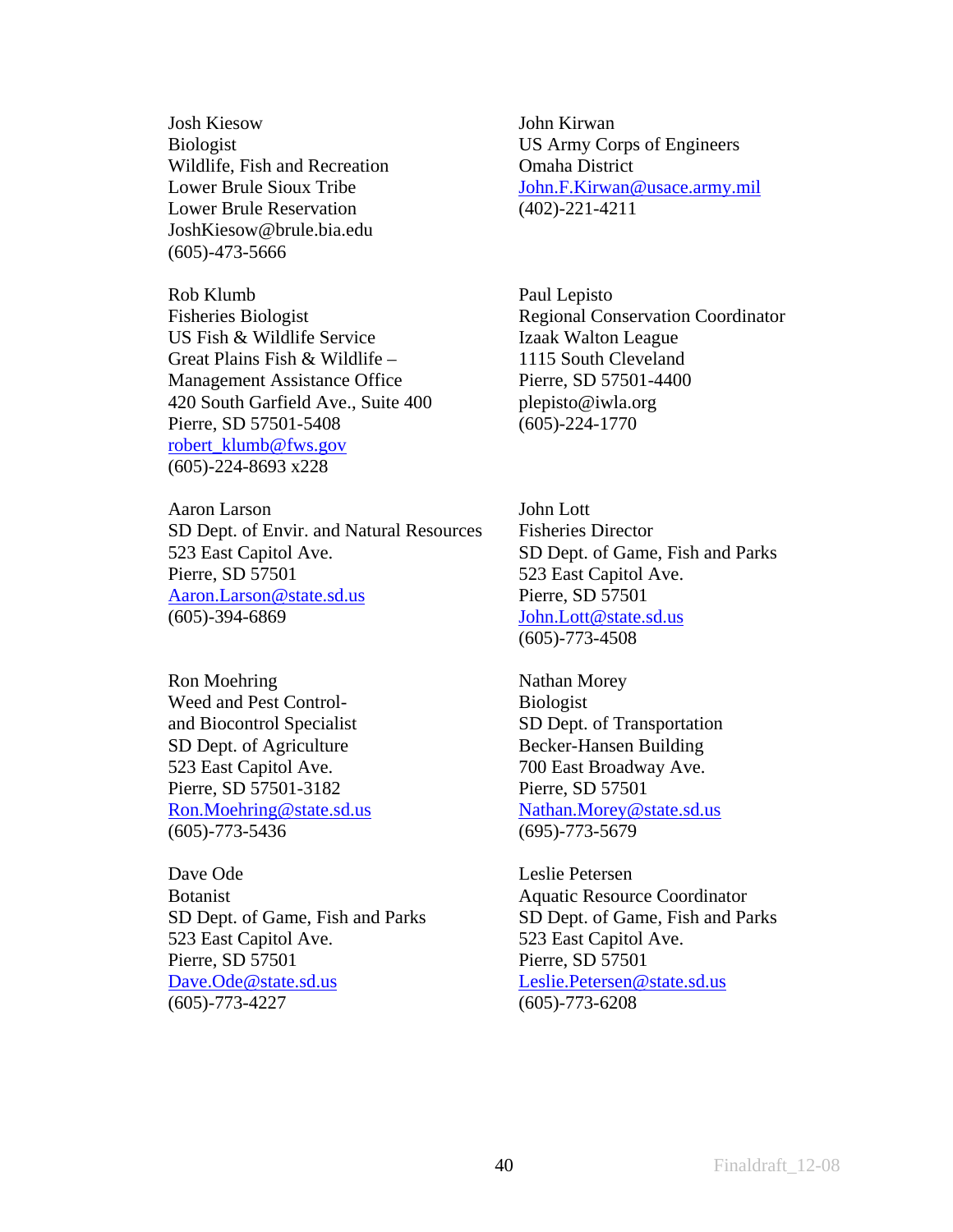Alvah Quinn Brenda Robertson Director Curriculum Specialist Game, Fish and Parks Dept. SD Dept. of Education Sisseton-Wahpeton Oyate – Kneip Building Lake Traverse Reservation 200 Governors Drive P.O. Box 509 Pierre, SD 57501 [alvah.Quinn@swst.us](mailto:alvah.Quinn@swst.us) (605)-773-2533 (605)-698-3911 ext. 213

Buddy Seiner Pat Snyder Media and PR representative Senior Water Quality Biologist SD Dept. of Tourism and State Development SD Dept. of Envir. and Natural Resources Division of Tourism 523 East Capitol Ave. Capitol Lake Plaza Pierre, SD 57501 711 Wells Ave. [pat.snyder@state.sd.us](mailto:pat.snyder@state.sd.us) Pierre, SD 57501 (605)-773-4729 [Buddy.Seiner@state.sd.us](mailto:Buddy.Seiner@state.sd.us) (605)-773-3532

Todd St.Sauver Chad Tussing Regional (3) Fisheries Manager Education Services Coordinator SD Dept. of Game, Fish and Parks SD Dept of Game, Fish and Parks 4500 South Oxbow Ave. 412 West Missouri Ave. Sioux Falls, SD 57106 Pierre, SD 57501 [Todd.St.Sauver@state.sd.us](mailto:Todd.St.Sauver@state.sd.us) [Chad.Tussing@state.sd.us](mailto:Chad.Tussing@state.sd.us) (605)-362-2726 (605)-773-2541

Everett McGill Anne Lewis Technician I&E Project Administrator Environmental Protection Program Project WET SD Oglala Sioux Tribe SD Discovery Center Pine Ridge Reservation 805 West Sioux Ave. [Emc2\\_h20@hotmail.bia.edu](mailto:Emc2_h20@hotmail.bia.edu) Pierre, SD 57501 (605)-867-5236 annelewis@sd-discovery.com

Jeanne Fromm Stephen K. Wilson Water Resources Specialist National Park Service Dakota Water Watch Missouri National Recreational River East Dakota Water Development District P.O. Box 666 132B Airport Ave. Yankton, SD 57078 Brookings, SD 57006-1819 Stephen\_K\_Wilson@nps.gov [edwdd3@brookings.net](mailto:edwdd3@brookings.net) (402)-667-5524 (605)-688-6611

Agency Village, SD 57262 [Brenda.Robertson@state.sd.us](mailto:Brenda.Robertson@state.sd.us)

(605)-224-8295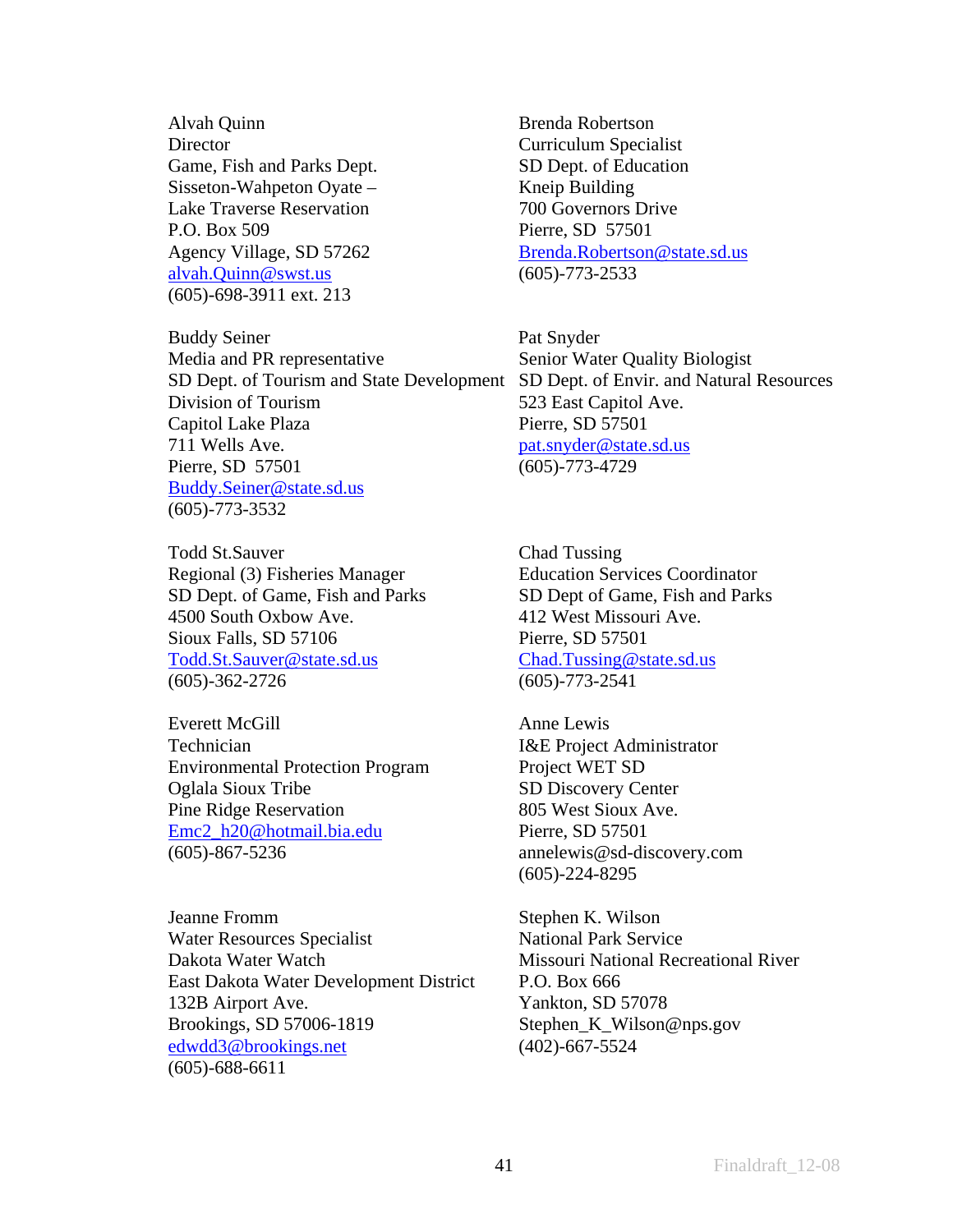Chuck Schlueter Christopher Stang Communication Manager Area Veterinarian SD Dept. of Game, Fish and Parks USDA APHIS 523 East Capitol Ave. 314 South Henry, #100, Pierre, SD 57501 P.O. Box 640 Chuck.Schlueter@state.sd.us Pierre, SD 57501 (605)-773-3904 (605)-224-6186

Jason Kral Gene Steuven Fisheries Biologist Senior Environmental Biologist 31247-436th Ave. 523 East Capitol Ave. Yankton, SD 57078-6364 Pierre, SD 57501 [Jason.Kral@state.sd.us](mailto:Jason.Kral@state.sd.us) Gene.Steuven@state.sd.us (605)-668-5466 (605)-773-5682

Eileen Dowd Stukel Senior Wildlife Biologist SD Dept. of Game Fish and Parks 523 East Capitol Ave. Pierre, SD 57501 [Eileen.DowdStukel@state.sd.us](mailto:Eileen.DowdStukel@state.sd.us) (605)-773-4229

SD Dept. of Game, Fish and Parks SD Dept. of Envir. and Natural Resources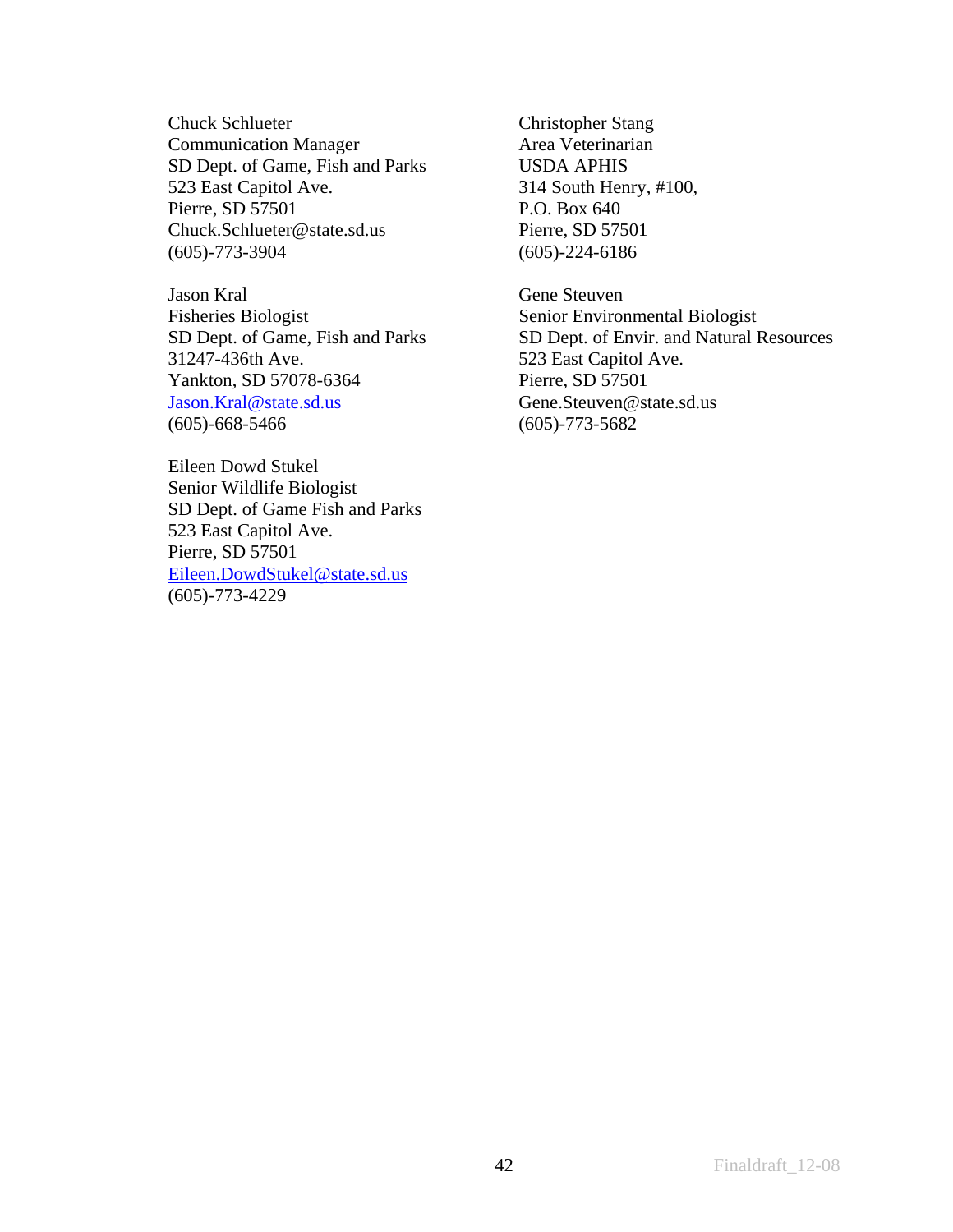## **APPENDIX B**

## **Group Names and Acronyms**

| <b>Acronym</b>    | <b>Group/Agency</b>                                                                                            |
|-------------------|----------------------------------------------------------------------------------------------------------------|
| <b>ACE</b>        | <b>US Army Corps of Engineers</b>                                                                              |
| AIB               | SD Animal Industry Board                                                                                       |
| <b>DENR</b>       | SD Department of Environment and Natural Resources                                                             |
| <b>DOA</b>        | SD Department of Agriculture                                                                                   |
| <b>DOE</b>        | SD Department of Education                                                                                     |
| <b>DOT</b>        | SD Department of Transportation                                                                                |
| DT                | SD Division of Tourism                                                                                         |
| <b>EDWDD</b>      | East Dakota Water Development District                                                                         |
| <b>FS</b>         | <b>US Forest Service</b>                                                                                       |
| <b>FWS</b>        | US Fish and Wildlife Service                                                                                   |
| <b>SDGFP</b>      | SD Department of Game, Fish and Parks                                                                          |
| <b>IWL</b>        | <b>Izaak Walton League</b>                                                                                     |
| <b>NPS</b>        | <b>National Park Service</b>                                                                                   |
| <b>OG</b>         | SD Office of the Governor                                                                                      |
| <b>OSC</b>        | SD ANS Plan Oversight Committee                                                                                |
| <b>SDDC</b>       | <b>SD Discovery Center</b>                                                                                     |
| <b>SDSU</b>       | SD State University                                                                                            |
| <b>USDA APHIS</b> | US Department of Agriculture, Animal and Plant Health<br><b>Inspection Service</b>                             |
|                   |                                                                                                                |
| <b>SDT</b>        | South Dakota Tribes                                                                                            |
| <b>CCST-DNR</b>   | Crow Creek Sioux Tribe-Crow Creek Reservation.                                                                 |
|                   | Department of Natural Resources<br>Cheyenne River Sioux Tribe-Cheyenne River Reservation                       |
| <b>CRST-GFP</b>   | Game, Fish and Parks Department                                                                                |
| <b>FSST-DNR</b>   | Flandreau Santee Sioux Tribe-Flandreau Reservation.                                                            |
| <b>LBST-WFR</b>   | Department of Natural Resources<br>Lower Brule Sioux Tribe-Lower Brule Reservation                             |
| <b>OST-EPP</b>    | Wildlife, Fish and Recreation<br>Oglala Sioux Tribe-Pine Ridge Reservation Environmental                       |
|                   | <b>Protection Program</b>                                                                                      |
| OST-PRA           | Oglala Sioux Tribe-Pine Ridge Reservation. Oglala Sioux<br>Parks and Recreation Authority                      |
| <b>RST-GFP</b>    | Rosebud Sioux Tribe-Rosebud Reservation Department of                                                          |
| SWOT-GFP          | Game, Fish and Parks<br>(Sisseton-Wahpeton Oyate-Lake Traverse Reservation)<br>Game, Fish and Parks Department |
| <b>YST-IFWS</b>   | Yankton Sioux Tribe-Yankton Reservation. Ihanktonwan<br>Fish and Wildlife Service                              |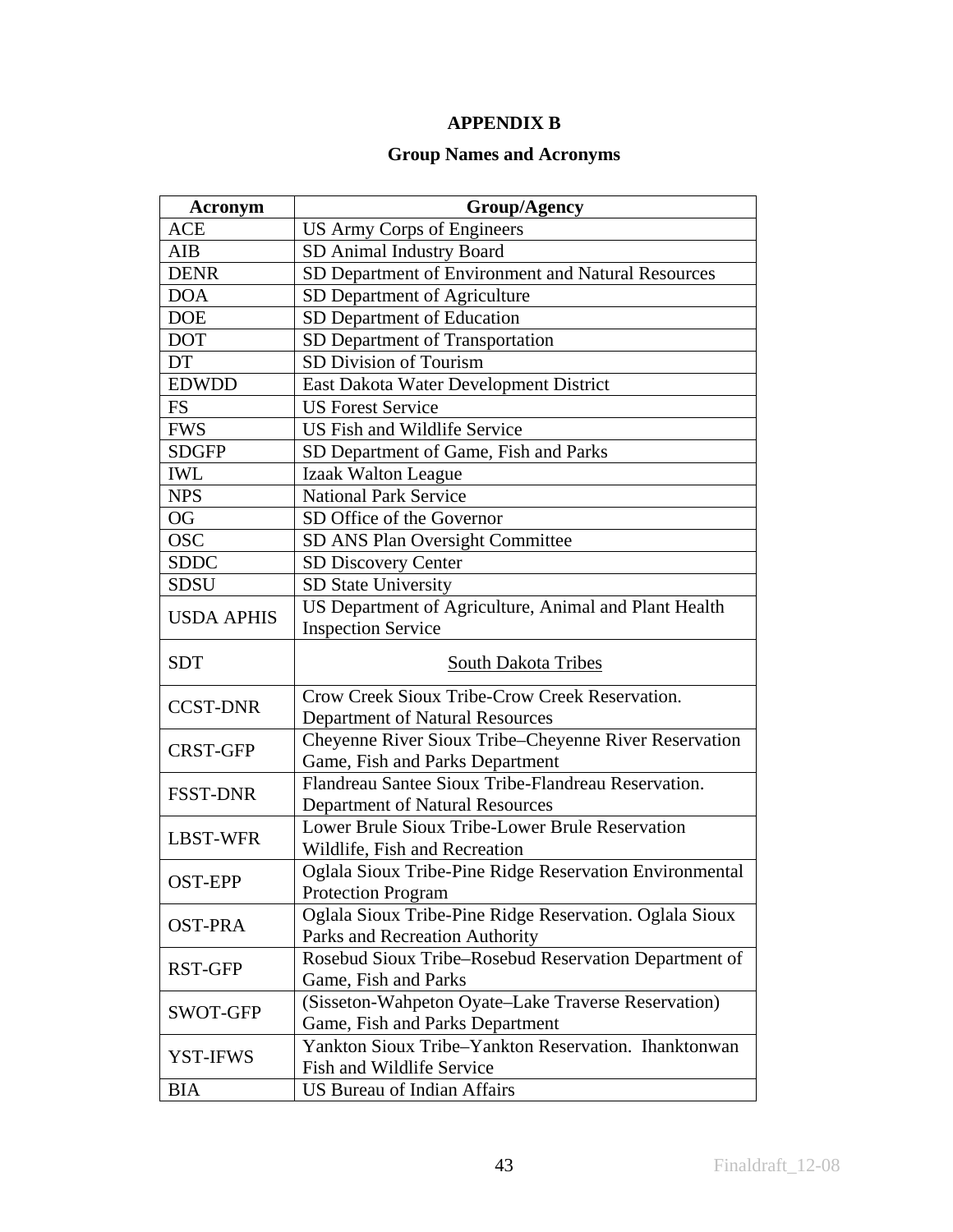#### **APPENDIX C**

#### **Statutes and rules related to ANS in South Dakota**

#### **South Dakota Department of Game, Fish and Parks**

**41-13-2 Commission authority required to use plant control chemicals in game fish waters**: It is a Class 2 misdemeanor to place chemicals in the public waters of this state containing game fish for the purpose of controlling plants, unless explicit authorization to do so is obtained from the Department of Game, Fish and Parks. The department may prescribe such rules and regulations which in its discretion, are deemed necessary or desirable to safeguard game fish and other animals from the effects of such chemicals. Source: SDC 1939, § 25.0611 as enacted by SL 1961, ch 120, § 2; SL 1977, ch 190, § 588.

**41-13-3 Commission authority required to introduce fish or eggs into public waters:** It is a Class 2 misdemeanor for any person to transplant or introduce any fish or fish eggs into any of the public waters of this state without express authority of the Department of Game, Fish and Parks. Source: SDC 1939, § 25.0608 as enacted by SL 1961, ch 120, § 2; SL 1977, ch 190, § 589.

**41-13-4 Emptying bait container into public waters as misdemeanor:** It is a Class 2 misdemeanor for any person to empty the contents of any minnow bucket or other receptacle containing bait into any of the public waters of the state. Source: SDC 1939, § 25.0608 as enacted by SL 1961, ch 120, § 2; SL 1977, ch 190, § 591.

**41:07:01:11 Introduction of nonnative fish into state waters prohibited:** Possession and transportation of snakehead fish prohibited. No person may release a fish, mollusk, reptile, crustacean, or amphibian not native to South Dakota in any water in the state, other than aquaria, without written authorization from the commission. No person may possess or transport snakehead fish in South Dakota. Source: 8 SDR 58, effective November 30, 1981; 10 SDR 76, 10 SDR 102, effective July 1, 1984; 12 SDR 92, effective December 4, 1985; 16 SDR 114, effective January 18, 1990; 31 SDR 89, effective December 27, 2004; 32 SDR 109, effective December 27, 2005. General Authority: SDCL 41-2-18(1)(2). Law Implemented: SDCL 41-2-18(1)(2), 41-3-1, 41-3-8, 41-3-10, 41-3-12, 41-3-13.

**41:07:02:02.01 No bait collected from that portion of the Missouri River below Gavins Point Dam may be transported from there except by legal anglers for use during the same day in the Missouri River below Gavins Point Dam**. Source: 4 SDR 31, effective November 27, 1977; 8 SDR 58, effective November 30, 1981; 10 SDR 76, 10 SDR 102, effective July 1, 1984; 30 SDR 99, effective December 22, 2003. General Authority: SDCL 41-2-18(1)(2)(15). Law Implemented: SDCL 41-2-18(1)(2)(15), 41-12-19. \*(Rules regulating baitfish harvest, movement and use in SD are currently being reviewed and revised).

### **41:09:08 - IMPORTATION OF FISH**

**41:09:08:01.01. Fish importation prohibited -- Exceptions.** A person may not import live fish or any fish reproductive product into the state except for the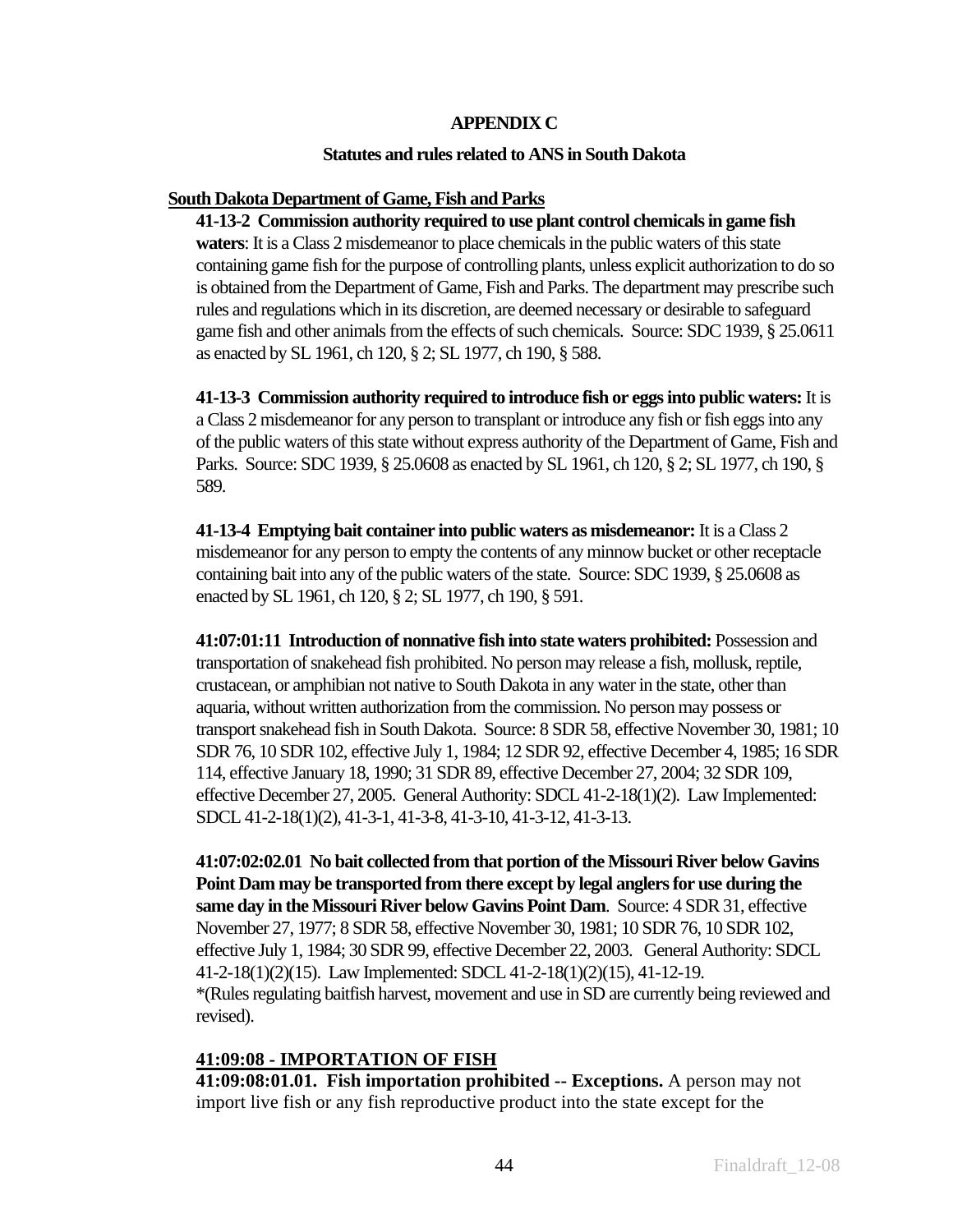following: (1) A person possessing a valid fish importation permit issued by the department; (2) An angler fishing on any boundary water as defined in § 41:07:01:01; or (3) A person importing fish designated for aquaria use. Source: 29 SDR 80, effective December 10, 2002; 34 SDR 179, effective December 24, 2007. General Authority: SDCL 41-2-18(1). Law Implemented: SDCL 41-2-18(1), 41-13- 3.1.

### **41:09:08:03.01. Application requirements for fish importation permit --**

**Validity.** A person shall make application for a fish importation permit on forms provided by the department. The application must be received at least ten working days prior to the date of importation if the application is from a new facility or supplier. The application period shall be waived for a fish importation permit if the facility or supplier has a valid fish health inspection certification or fish health report on file with the department. Applications are subject to review by the department's fish health specialist. Source: 29 SDR 80, effective December 10, 2002. General Authority: SDCL 41-2-18(1). Law Implemented: SDCL 41-2-18(1), 41-13-3.1.

**41:09:08:03.02. Fish health inspection and accepted guidelines.** A fish health inspection may only be conducted by a fish pathologist, fish health inspector, or a recognized fish health specialist approved by the department. A fish health inspection shall be conducted according to procedures in "Suggested Procedures for the Detection and Identification of Certain Finfish and Shellfish Pathogens," 2004 Edition. Source: 29 SDR 80, effective December 10, 2002; 32 SDR 109, effective December 27, 2005. General Authority: SDCL 41-2-18(1). Law Implemented: SDCL 41-2-18(1), 41-13-3.1. Reference: "Suggested Procedures for the Detection and Identification of Certain Finfish and Shellfish Pathogens," 2004 Edition. American Fisheries Society, Fish Health Section, 5410 Grosvenor Lane, Suite 110, Bethesda, Maryland, 20814.

**41:09:08:03.03. Diseases of regulatory concern.** Fish diseases of regulatory concern are as follows:

- (1) Emergency prohibitive diseases:
	- (a) Viral hemmorrhagic septicemia V.H.S. virus;
	- (b) Oncorhynchus masou virus O.M. virus;
	- (c) Salmonid rickettsial septicemia S.R.S. virus;
	- (d) Spring viiremia of carp *Rhabdovirus carpio* S.V.C. virus; and
	- (e) Rhabdovirus disease of northern pike fry P.F.R.D. virus;
- (2) Prohibitive diseases:
	- (a) Infectious hematopoietic necrosis I.H.N. virus;
	- (b) Infectious pancreatic necrosis I.P.N. virus;
	- (c) Ceratomyxosis *Ceratomyxa shasta*;
	- (d) Proliferative kidney disease PKD/PKX agent;
	- (e) Epizootic epitheliotropic disease EED virus;
	- (f) Channel catfish herpevirus C.C.V.D.;
	- (g) White sturgeon iridovirus W.S.I. virus of white sturgeon; and
	- (h) Largemouth bass virus L.M.B.V.; and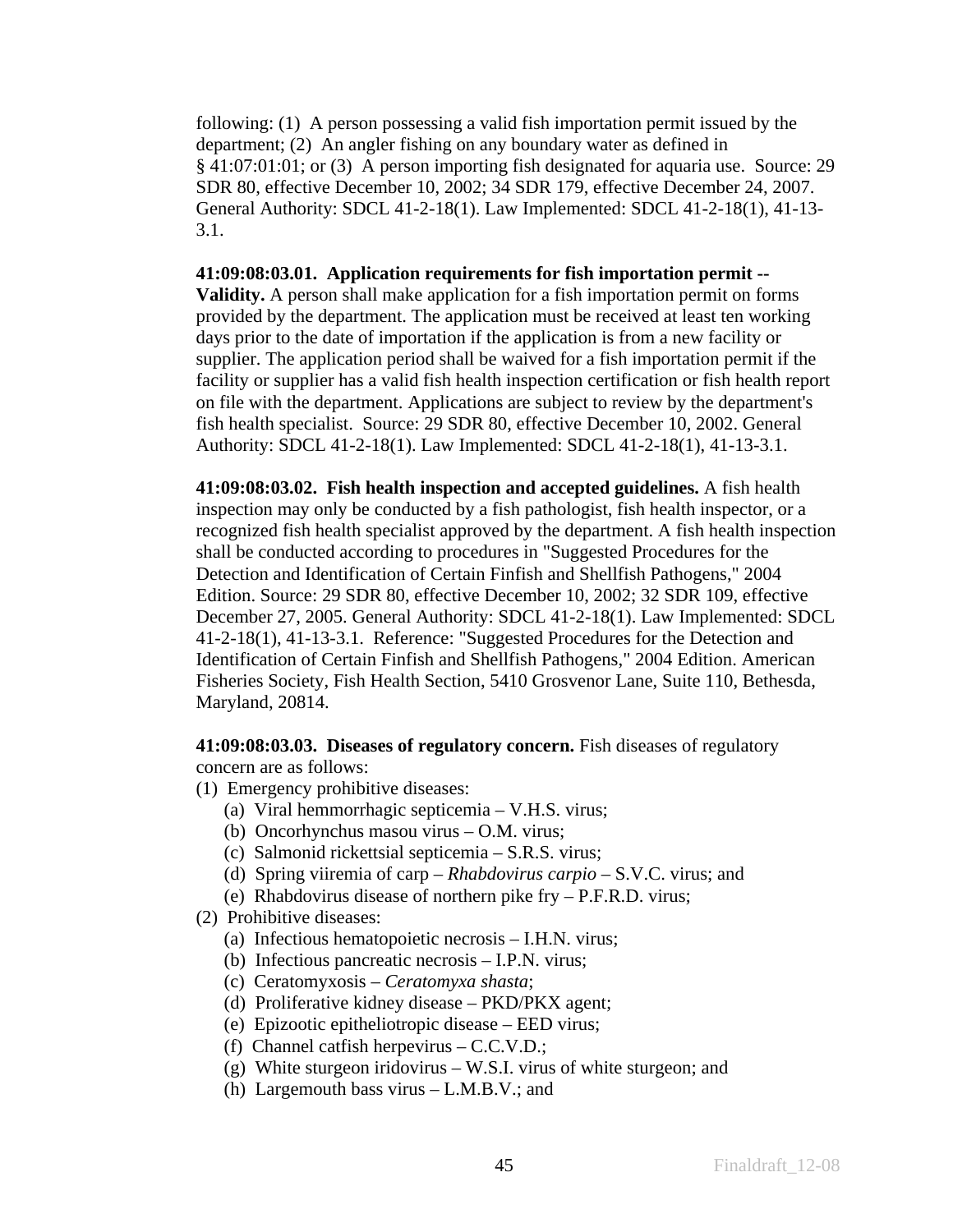(3) Notifiable diseases:

- (a) Bacterial kidney disease *Renibacterium salmoninarum*;
- (b) Furunculosis *Aeromonas salmonicida*;
- (c) Enteric redmouth *Yersinia ruckeri*;
- (d) Whirling disease *Myxosoma cerebralis*;

(e) Shovelnose sturgeon iridovirus – S.S.I. virus of shovelnose and pallid sturgeon; and

(f) Heterosporis – *Heterosposris sp*.

Source: 29 SDR 80, effective December 10, 2002. General Authority: SDCL 41-2- 18(1). Law Implemented: SDCL 41-2-18(1), 41-13-3.1.

**41:09:08:03.04. Importation requirements for fish or fish reproductive products obtained from facility containing salmonids.** Before the department may issue to a person a fish importation permit for importation of fish or any fish reproductive product, the person shall submit to the department a current fish health certification or a fish health inspection report from a facility containing salmonids indicating that the facility has been inspected within the past twelve months and that there is no evidence of diseases of regulatory concern or their causative pathogens. If a notifiable disease or causative pathogen is detected at a facility, the department's fish health official may allow the fish or fish reproductive products to be imported if the official determines the requested importation will not cause introduction or spread of any notifiable aquatic animal pathogens to areas they currently do not occur. Non salmonids from the same facility may be subject to sampling. Source: 29 SDR 80, effective December 10, 2002. General Authority: SDCL 41-2-18(1). Law Implemented: SDCL 41-2-18(1), 41-13-3.1.

**41:09:08:03.05. Importation requirements for fish or fish reproductive products obtained from non salmonid facility.** Before the department may issue to a person a fish importation permit for fish or any fish reproductive product obtained from a non salmonid facility, the person shall submit to the department a current fish health certification or a fish health inspection report signed by an inspecting agent approved by the department indicating the absence of any fish disease of regulatory concern, any new fish disease, and exhibition of any clinical sign of disease. Evaluation of the disease history of the originating facility may require a fish health inspection. Source: 29 SDR 80, effective December 10, 2002. General Authority: SDCL 41-2- 18(1). Law Implemented: SDCL 41-2-18(1), 41-13-3.1.

**41:09:08:04. Packaging and shipping procedure.** Any live fish or fish reproductive product that requires an importation permit shall be packaged and shipped in the original containers from a facility that has been inspected as provided in this chapter. The original copy of the importation permit must accompany each shipment and shall include a statement of prophylactic treatments used prior to departure from the original facility. The importation permit must be readily accessible to South Dakota authorities. Shipments arranged by a broker may be imported if they are delivered directly from the certified facility, in original containers, to the receiver in South Dakota. Source: SL 1975, ch 16, § 1; 10 SDR 76, 10 SDR 102, effective July 1,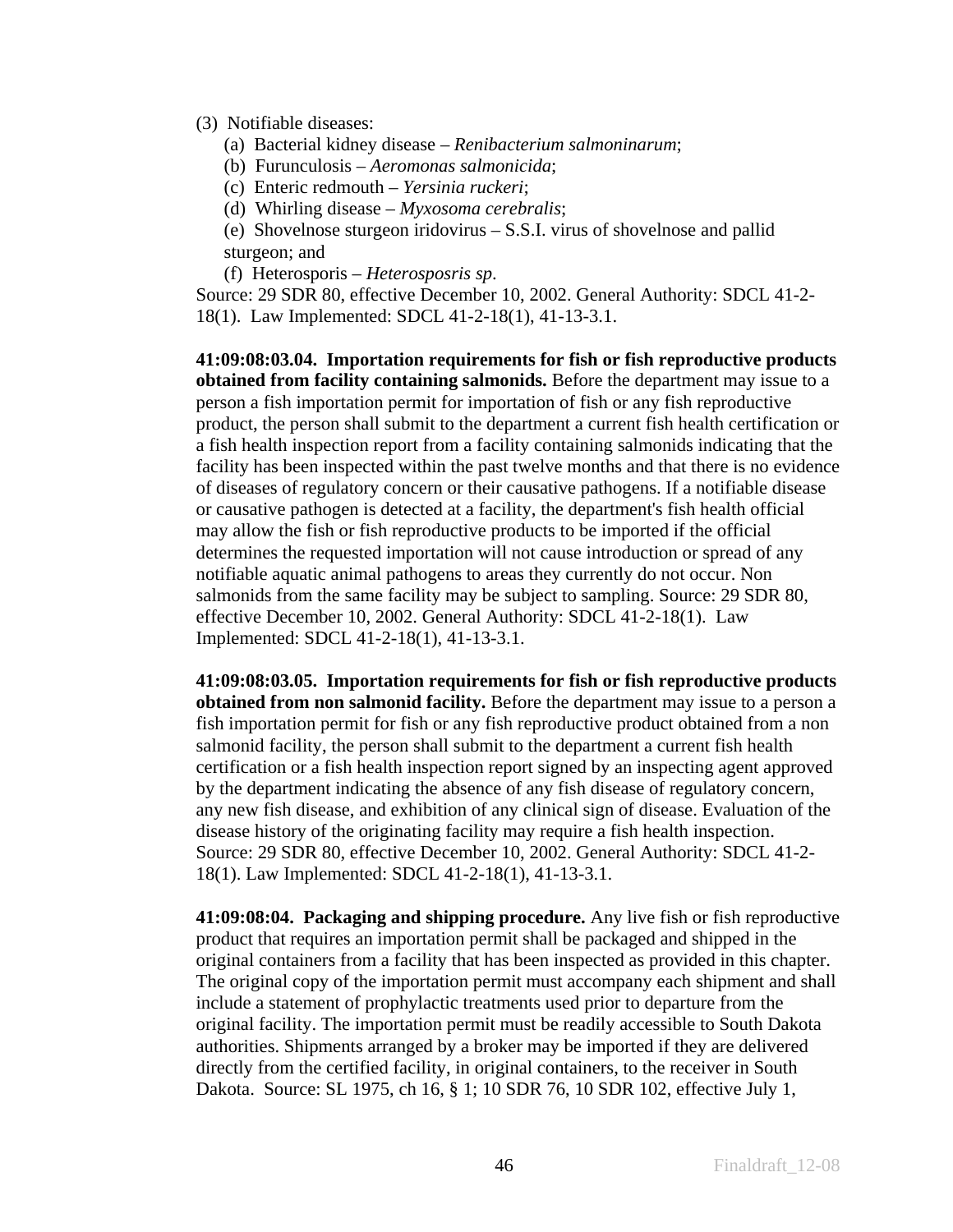1984; 29 SDR 80, effective December 10, 2002. General Authority: SDCL 41-2- 18(1). Law Implemented: SDCL 41-2-18(1), 41-13-3.1.

**41:09:08:05. Inspection of shipments.** Any live fish or fish reproductive product imported under this chapter is subject to inspection either at the place of entry into the state or at other locations suitable to the department. The inspection may include the removal of reasonable samples of fish or any fish reproductive product for biological examination. Source: SL 1975, ch 16, § 1; 10 SDR 76, 10 SDR 102, effective July 1, 1984; 15 SDR 103, effective January 19, 1989; 29 SDR 80, effective December 10, 2002. General Authority: SDCL 41-2-18(1). Law Implemented: SDCL 41-2-18(1), 41-13-3.1.

**41:09:08:06. Shipments in violation of rules -- Disposal.** Any shipment failing to display an importation permit, found to be diseased upon inspection, containing any species not authorized by the import permit, or otherwise in violation of this chapter shall be refused entry, immediately destroyed, or transported out of the state at the direction of the fish health specialist as designated by the secretary. Source: SL 1975, ch 16, § 1; 10 SDR 76, 10 SDR 102, effective July 1, 1984; 15 SDR 103, effective January 19, 1989; 29 SDR 80, effective December 10, 2002. General Authority: SDCL 41-2-18(1). Law Implemented: SDCL 41-2-18(1), 41-13-3.1.

**41:09:08:07. In-transit shipments exempt -- Exceptions.** Any in-transit shipment through South Dakota substantiated by an invoice or shipping document is not subject to the provisions of this chapter. However, such a shipment shall be considered an importation if any repackaging or exchange of containers or water in containers is attempted within the borders of the state. Source: SL 1975, ch 16, § 1; 10 SDR 76, 10 SDR 102, effective July 1, 1984; 29 SDR 80, effective December 10, 2002. General Authority: SDCL 41-2-18(1). Law Implemented: SDCL 41-2-18(1), 41-13-3.1.

### **South Dakota Department of Agriculture**

**12:62:03:01. Characteristics of noxious weed:** A noxious weed possesses the following characteristics: (1) The weed is a perennial; (2) The weed is capable of unique and rapid spreading and growth under adverse conditions; (3) The weed is not controllable without special preventive chemical, mechanical, biological, and cultural practices; (4) The weed is capable of materially reducing the production of crops or livestock; (5) The weed is capable of decreasing the value of the land; and (6) The weed is not native to the state. Source: SL 1975, ch 16, § 1; 10 SDR 83, effective February 7, 1984; 12 SDR 128, 12 SDR 154, effective July 1, 1986; repealed, 22 SDR 52, effective October 25, 1995; readopted, 23 SDR 185, effective May 8, 1997. General Authority: 38-22-7, 38-22-9, 38-22-11.1. Law Implemented: 38-22-7, 38-22- 9.

**12:62:03:01.06. Statewide noxious weeds:** The following weeds are declared to be noxious statewide: (1) Canada thistle; (2) Hoary cress; (3) Leafy spurge; (4) Perennial sow thistle; (5) Purple loosestrife; (6) Russian knapweed; and (7) Salt Cedar. Source: 24 SDR 47, effective October 21, 1997; 31 SDR 191, effective May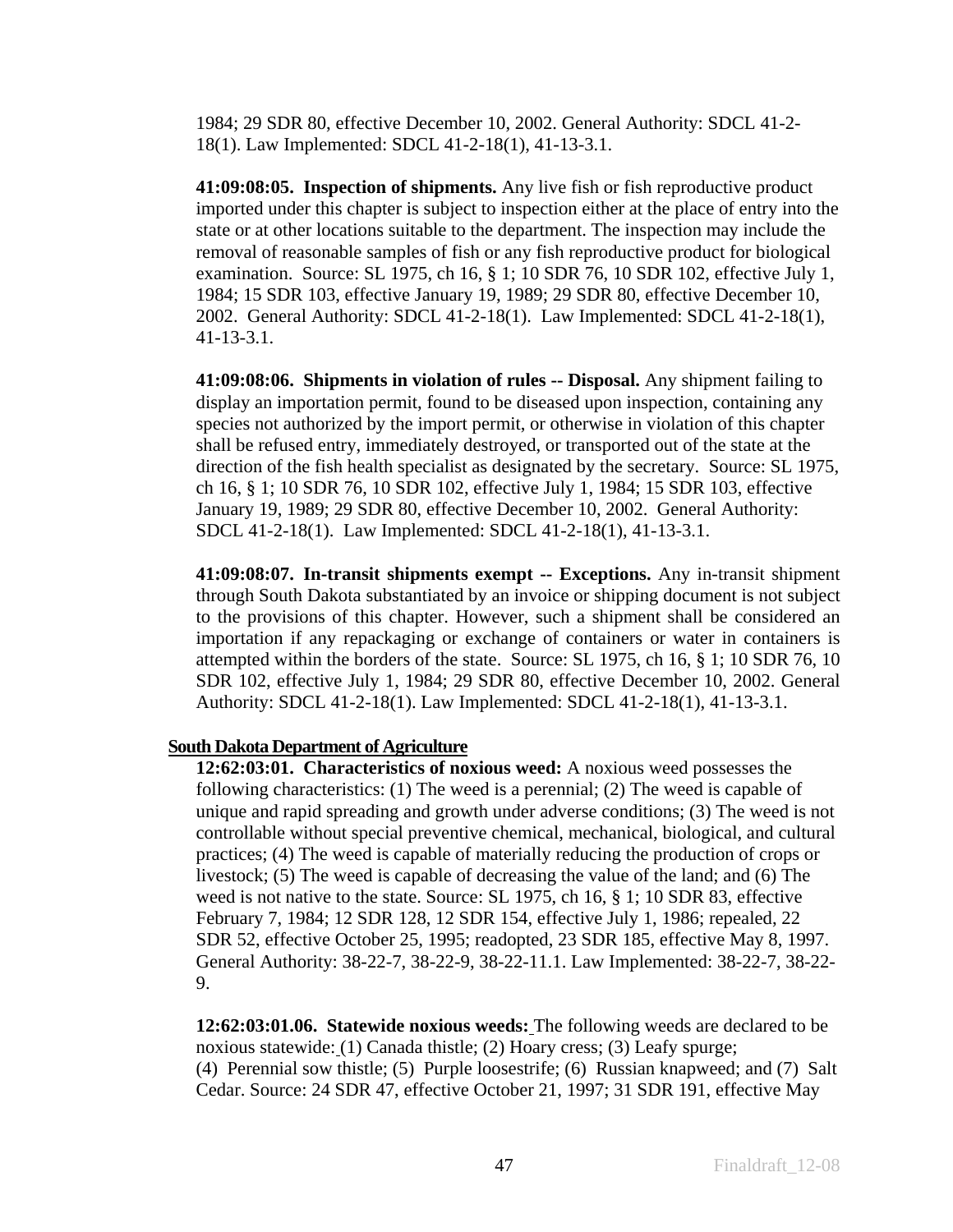29, 2005.General Authority: 38-22-9, 38-22-11.1. Law Implemented: 38-22-7, 38-22- 9.

**12:51:03:01. Regulated nonnative plant species.** The following nonnative plant species, including all plants, plant parts, and seeds capable of propagation, are regulated plant species under SDCL 38-24A-6: (1) Canada thistle (*Cirsiumarvensis*); (2) Common crupina (*Crupinavulgaris*); (3) Dalmation toadflax (*Linariadalmatica*); (4) Diffuse knapweed (*Centaureadiffusa*); (5) Dodder (*Cuscuta spp.*); **(**6) Eurasian water milfoil (Myriophyllumspicatum); (7) Field bindweed (Convolvulus arvensis); (8) Hoary cress (Cardariadraba); (9) Johnsongrass (*Sorghum halepense*); (10) Leafy spurge (*Euphorbia esula* and *E. pseudovirgata*); (11) Multiflora rose (*Rosa multifloral*); (12) Musk thistle (*Carduusnutans*); (13) Perennial pepperweed (*Lepidiumlatifolium*); (14) Perennial sowthistle (*Sonchusarvensis*); (15) Plumeless thistle (*Carduusacanthoides*); (16) Purple loosestrife (*Lythrumsalicaria* and *L. virgatum*); (17) Rush skeletonweed (*Chondrillajuncea*); (18) Russian knapweed (Centaurearepens); (19) Spotted knapweed (*Centaureamaculosa*); (20) St. Johnswort (*Hypericumperforatum*); (21) Yellow starthistle (*Centaureasolstitialis*); and (22) Yellow toadflax (*Linariavulgaris*). Source: 19 SDR 32, effective September 8, 1992. General Authority: SDCL 38-24A-9. Law Implemented: SDCL 38-24A-6, 38-24A-9.

**12:51:07:03. Disposal of infested material**. Weed seeds, plant parts, soil, and other debris collected when treating regulated articles must be disposed of in a manner that prevents dissemination of the regulated pests listed in chapter 12:51:03. The secretary may order the use of specific means of disposal of infested material in individual cases. Source: 19 SDR 32, effective September 8, 1992; 23 SDR 16, effective August 5, 1996. General Authority: SDCL 38-24A-9. Law Implemented: SDCL 38-24A-12.

**38-24A-3. Suppression and control activities authorized.** The secretary of agriculture, either independently or in cooperation with counties or political subdivisions thereof, municipalities, farmers' associations or similar organizations, individuals, federal agencies, or agencies of other states, is authorized to carry out operations or measures to locate, suppress, control, prevent, or retard the spread of pests. Source: SL 1971, ch 220, § 3; SL 1992, ch 60, § 2.

**38-24A-4. Cooperation with other agencies--Expenditure of funds**. The secretary of agriculture is authorized to cooperate with any agency he deems necessary to suppress, control, prevent, or retard the spread of any pest including the right to expend state funds on federal, state, and private lands for such purposes. Source: SL 1971, ch 220, § 9.

**38-24A-6. Quarantines and embargoes authorized**. The secretary of agriculture is authorized to quarantine this state or any portion thereof when he shall determine that such action is necessary to prevent or retard the spread of a pest within or from this state and to place an embargo on articles from any other state or portion thereof whenever he determines that a pest exists therein and that such action is necessary to prevent or retard its spread into this state. Source: SL 1971, ch 220, § 4.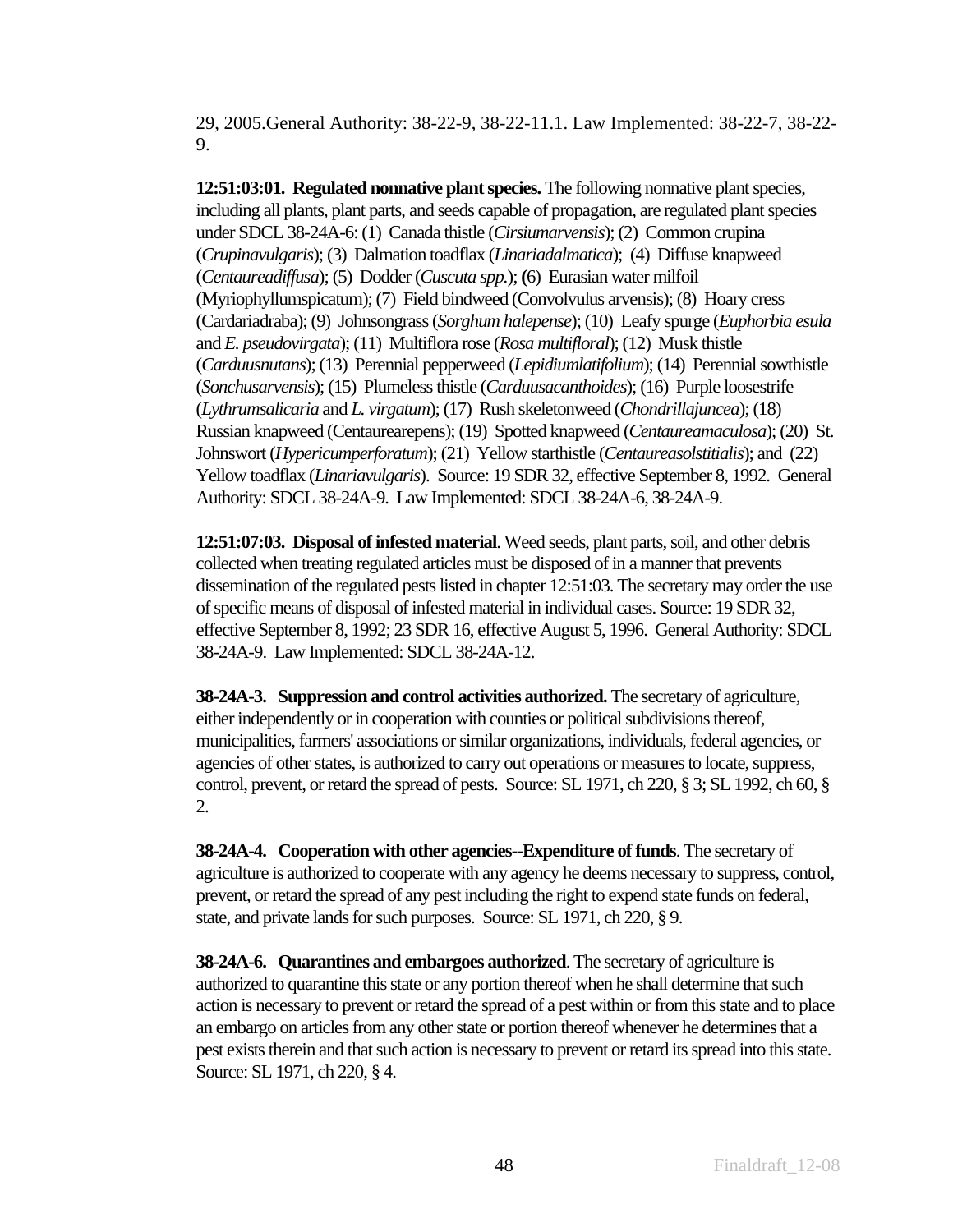**38-24A-7. Limitation of quarantined area--Extension**. The secretary of agriculture may limit the application of the quarantine to the infested portion of the quarantined area and appropriate environs, to be known as the regulated area, and may, without further hearing, extend the regulated area to include additional portions of the quarantined area upon publication of a notice to that effect in such newspapers in the quarantined area as he may select or by direct written notice to those concerned. Source: SL 1971, ch 220, § 4.

**38-24A-9. Scope of rules relating to regulated area--Publication of notice.** The secretary may promulgate rules pursuant to chapter 1-26: (1) To provide standards and procedures for location, suppression, prevention, retardation, and control of the spread of pests; 2) To provide standards and procedures for plant quarantines and embargoes; (3) To provide restrictions for the movement of pests, hosts, and regulated articles from quarantined or embargoed areas; (4) To provide standards and procedures to seize, treat, or dispose of pests, hosts, or regulated articles; (5) To provide standards for restrictions regarding inspection, disinfection, treatment, and certification of plants from quarantined or regulated areas; and (6) To establish fees for inspection and certification or to recover costs for pest control efforts. In addition to the reporting requirements of chapter 1-26 notice of the rules shall be published in such newspapers in the quarantined area as the secretary may select. Source: SL 1971, ch 220, § 5; SL 1986, ch 326, § 56.

**38-24A-9.1. Emergency quarantine measures--Public hearing--Notice--Duration of emergency measures**--When chapter 1-26 becomes applicable. Other provisions of this chapter and the provisions of chapter 1-26 notwithstanding, the secretary may adopt emergency measures to quarantine or otherwise control plant infestations on an emergency basis. Such measures shall be subject to a public hearing, which shall be held within twenty-one days of implementation of such measures, but no official decision need be undertaken at the conclusion of such hearing. Notice of such hearing shall be published at least once in at least one official newspaper in the infested area. Such emergency measures shall be valid for a period of ninety days from implementation of the measures. After ninety days, such measures shall be subject to the rule-making procedures of chapter 1-26. Source: SL 1986, ch 326, § 54.

**38-24A-10. Movements contrary to quarantine rules prohibited**. Following establishment of a quarantine, no person shall move any regulated article described in the quarantine or move the pest against which the quarantine is established, within, from, into, or through this state contrary to rules promulgated by the secretary of agriculture. Source: SL 1971, ch 220, § 5.

**38-24A-11. Quarantine violation as misdemeanor.** Any person who has knowingly moved any regulated article into this state from any quarantined area of any other state, which article has not been treated or handled under provisions of the quarantine and rules, to remove all possibilities of infestation and damage, in effect at the point of origin, is guilty of a Class 1 misdemeanor. Source: SL 1971, ch 220, § 10; SL 1977, ch 190, § 344.

**38-24A-14. Inspection powers of secretary--Notice**. To effectuate the purposes of this chapter, the secretary of agriculture may, with a search warrant or the consent of the owner,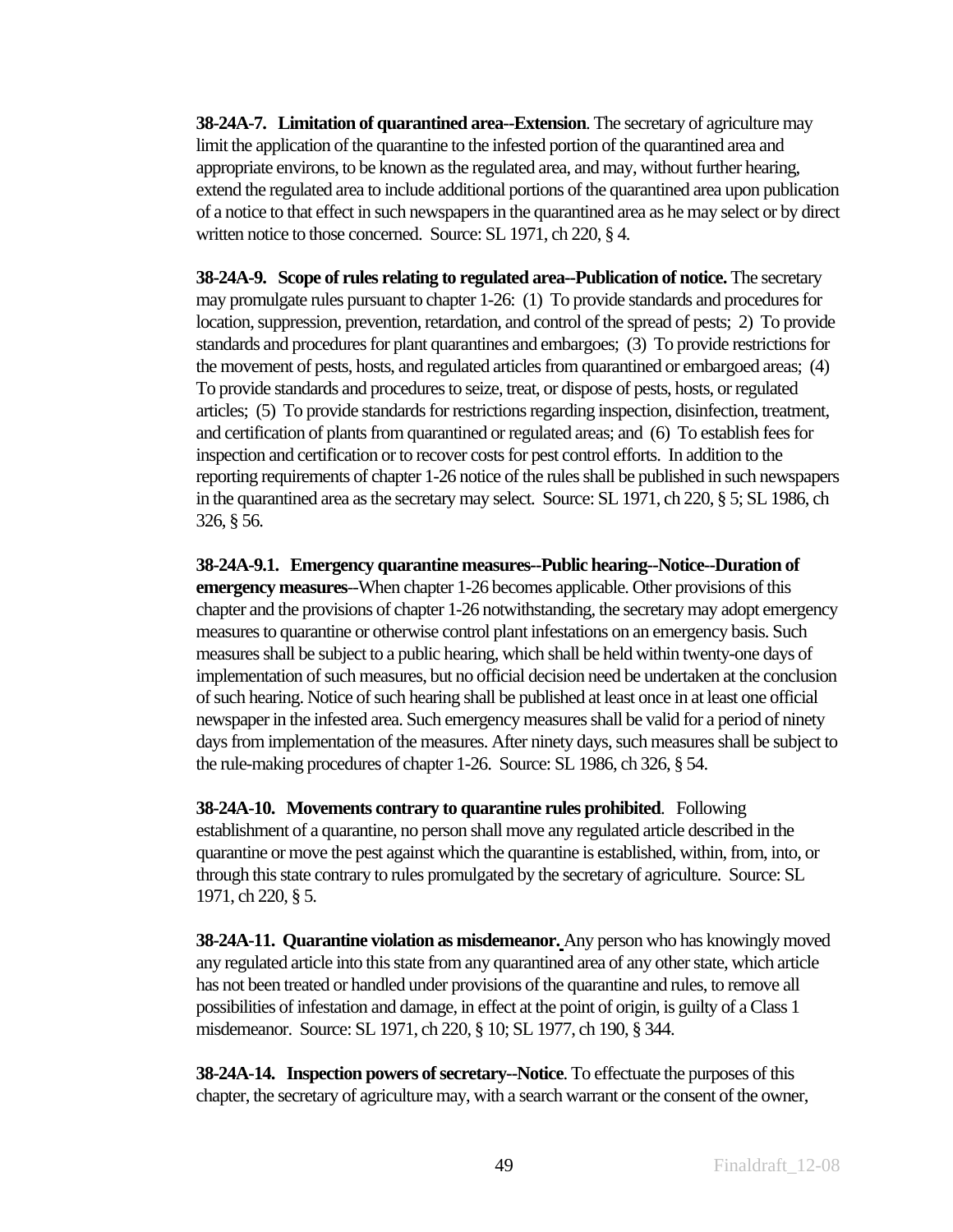make reasonable inspection of any property in this state. The secretary may, without a search warrant, with or without the assistance of any law enforcement agency, stop and inspect, in a reasonable manner, any means of conveyance moving within this state upon probable cause to believe it contains or carries any pest, host, or other article subject to the provisions of this chapter, and may make any other reasonable inspection of any premises or means of conveyance for which no search warrant is required. The secretary may, if he believes that a pest exists, investigate the suspected premises after giving written notice. Such notice is considered given if it is given to the owner or person in charge of the premises by personal service at least one day before entry, or if it is mailed by certified mail addressed to the last known address of the owner at least five days before entry. Source: SL 1971, ch 220, § 8; SL 1986, ch 334, § 4.

**38-24A-15. Issuance of search warrants.** The appropriate circuit and magistrate courts in this state shall have authority to issue search warrants for such inspections upon a showing by the secretary of agriculture that there is probable cause to believe that there exists in or on the property to be inspected a pest, host, or other article subject to the provisions of this chapter. Source: SL 1971, ch 220, § 8.

**38-24A-17. Violation as misdemeanor--Civil liability for damages**. Any person who violates any of the provisions of this chapter or who alters, forges, counterfeits, or uses without authority any certificate or permit or other document provided for in this chapter or in the rules of the secretary of agriculture provided for in this chapter, is guilty of a Class 1 misdemeanor. In addition, any person is liable in a civil action for all damage that is occasioned or caused by a violation of this chapter. Source: SL 1971, ch 220, § 10; SL 1977, ch 190, § 345; SL 2001, ch 218, § 1.

#### **South Dakota Animal Industry Board**

**40-3-14. Rules and regulations of board.** The Animal Industry Board may make all such orders for the execution of the powers conferred upon it and the performance of its duties, to effectuate, enforce, and carry out promptly and efficiently the provisions of the statutes relating to its duties, powers, and jurisdiction. The board may likewise amend or repeal all such orders. The board may promulgate rules pursuant to chapter 1-26 concerning: (1) The definition of items used to administer this chapter; (2) Declaratory rulings; (3) The regulation of livestock diseases and parasites; (4) The regulation of bovine tuberculosis; (5) The regulation of the importation of livestock; (6) The regulation and licensure of livestock auctions and stockyards; (7) The regulation and licensure of livestock dealers; (8) The setting of livestock inspection fees; (9) The regulation and licensure of swine dealers; (10) The regulation and licensure of rendering establishments and pet food processing plants; (11) The establishment of swine identification and maintenance of records; (12) The establishment of approved pesticides for ticks, scabies, and screw-worms; (13) The regulation of livestock exhibits; (14) The control of pullorum typhoid control; (15) The use of federal methods and rules for meat inspection; (16) The regulation of refrigerated locker plants; (17) The importation of equine; (18) Preservatives control; (19) The regulation of nondomestic animals; and (20) The procedures for establishing a quarantine. However, the board shall exercise its regulatory and quarantine powers in a manner that affects the minimum geographical area reasonably necessary to control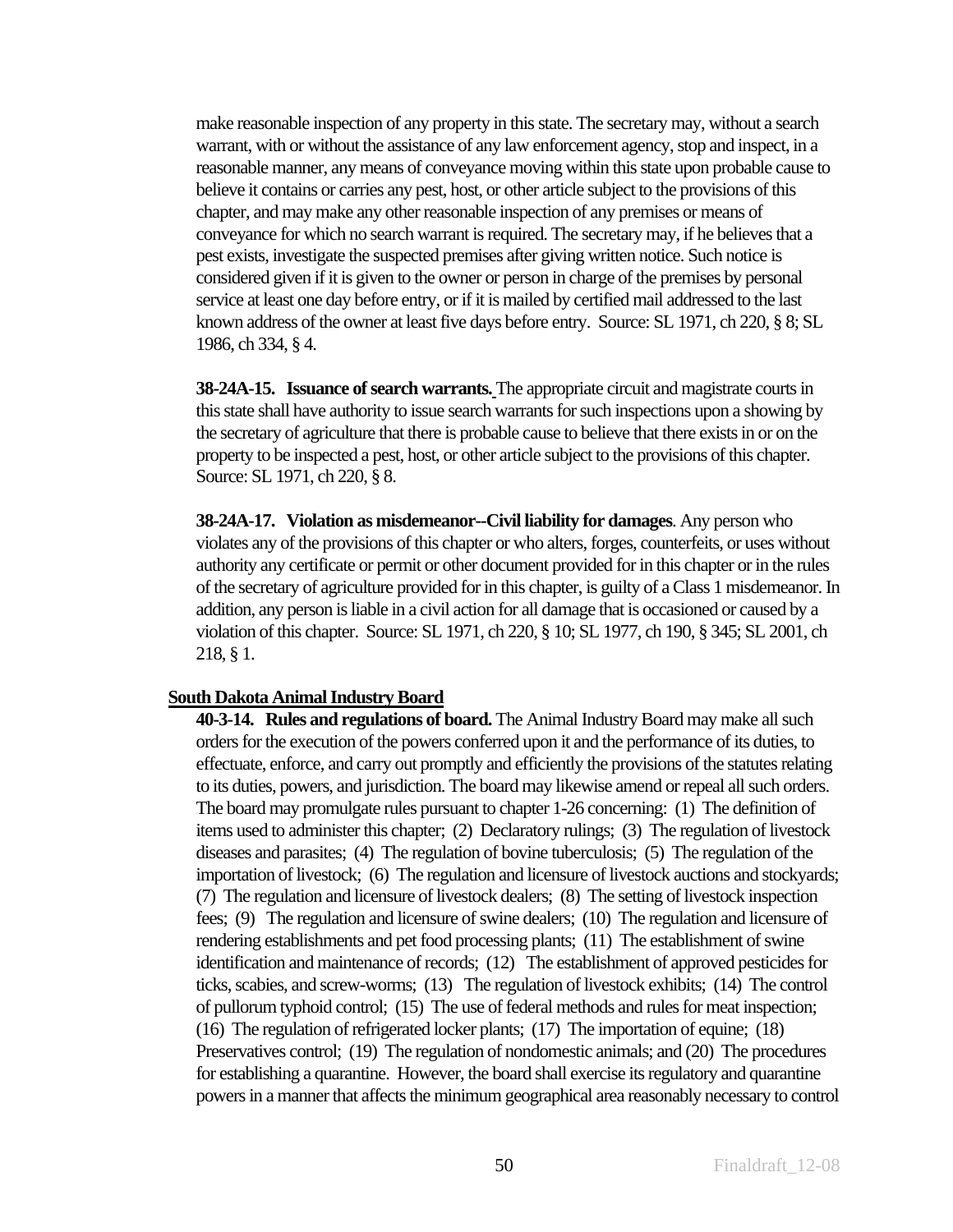or eradicate disease. Source: SDC 1939, § 40.0103; SL 1945, ch 170; SL 1981, ch 290; SL 1986, ch 326, § 83; SL 1990, ch 325, § 15.

## **FEDERAL**

## **U.S. Fish and Wildlife Service**

**The Lacey Act** which prohibits importation and interstate delivery of listed species is enforced by the United States Fish and Wildlife Service. The list of injurious live or dead fishes, mollusks, crustaceans, or their eggs (50 CFR 16.13) includes the following ANS relevant to SD; Zebra mussels (*Dreissena polymorpha*), Live or dead salmonids and their live fertilized eggs or gametes unless certified free of *Oncorhynchus masou* virus and viruses causing viral hemorrhagic septicemia and infectious hematopoietic necrosis, Snakehead (genus *Channa* or *Parachanna*). Black carp (*Mylopharyngodon piceus*), All live forms; live gametes, viable eggs, and hybrids, Silver Carp and Largescale carp.

## **United States Department of Agriculture - Animal and Plant Health Inspection Service (USDA-APHIS).**

**Emergency order** prohibiting the importation of certain species of live fish from two Canadian provinces into the United States and the interstate movement of the same species from the eight states bordering the Great Lakes due to outbreaks of viral hemorrhagic septicemia (VHS).

### **Aquatic Nuisance Prevention and Control Act of 1990 (NANPCA, PL 101-646).**

This law established the ANSTF which is jointly chaired by the USFWS and the National Oceanic and Atmospheric Administration (NOAA). The ANSTF is charged with coordinating state and federal efforts related to ANS, and the efforts of the private sector and Canada. NANPCA was reauthorized and amended in 1996 by passage of the National Invasive Species Act (NISA).

### **National Invasive Species Act (NISA).**

This legislation which came about through the reauthorization of NANPCA in 1996 provides guidance for the preparation of state ANS management plans for submission to, and approval by, the ANSTF. Following approval, the states are expected to use their ANS management plan as a template for federal grant applications for work on invasive species within the state.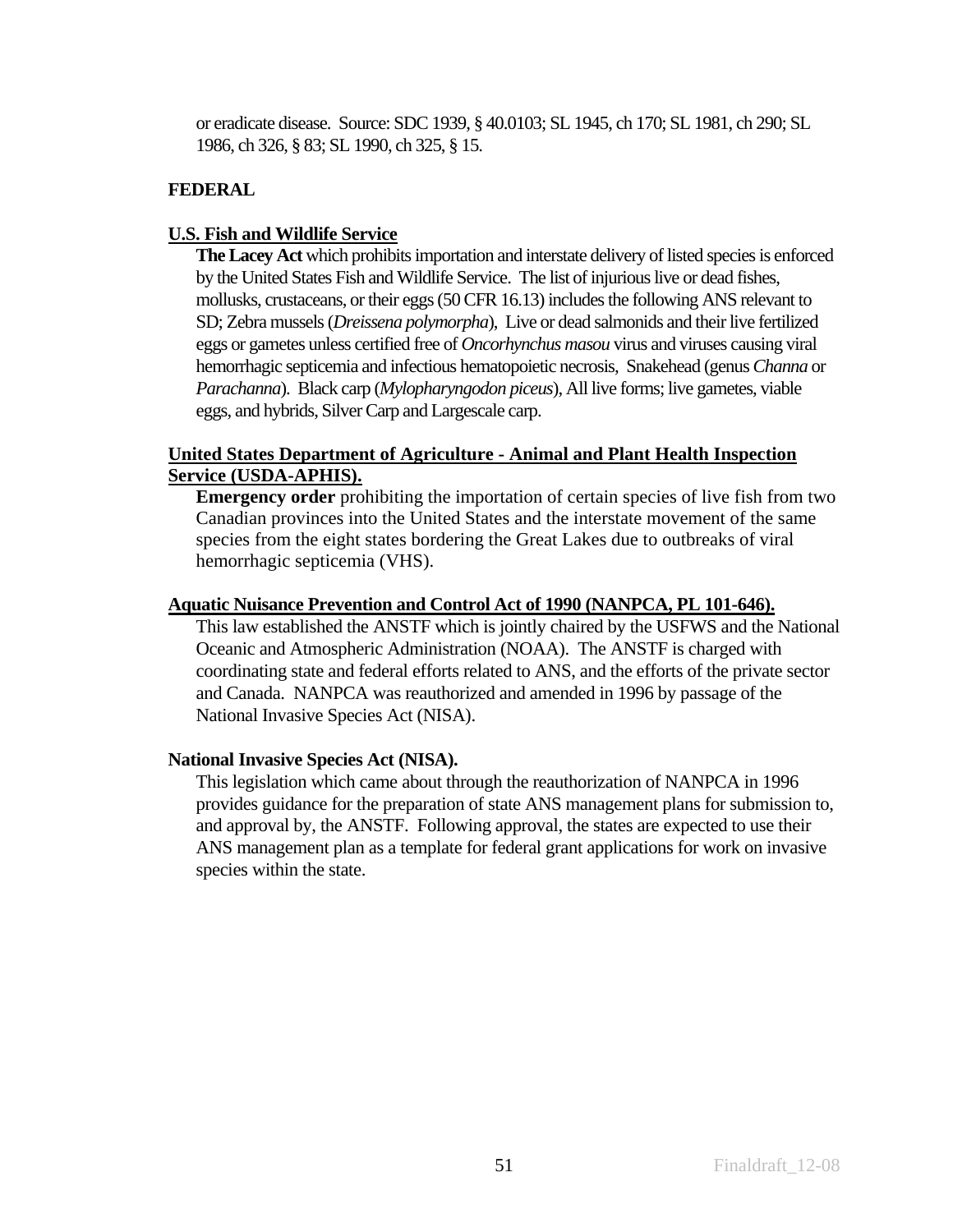## **APPENDIX D**

## **South Dakota Aquatic Nuisance Species of Concern**

**South Dakota Aquatic Nuisance Species of Concern.** Probable vectors by which species were or may be introduced: intentional planting or stocking (I), boat-bargeequipment (BBE), bait (B), aquaculture (AE), plant trade (PT), aquarium (AM), and parasite (PE). Status codes: established (ES), not present (NP), collected (COL).

| <b>Aquatic Nuisance Species (Scientific name)</b>               | <b>Status in</b><br><b>SD</b> | Probable<br>vector |
|-----------------------------------------------------------------|-------------------------------|--------------------|
| <b>PRIMARY CONCERN</b>                                          |                               |                    |
| <b>Brittle naiad</b> (Najas minor)                              | ES                            | I, BBE             |
| <b>Curly pondweed</b> (Potamogeton crispus)                     | ES                            | I, BBE             |
| Didymo (Didymosphenia geminata)                                 | ES                            | <b>BBE</b>         |
| <b>Eurasian water-milfoil</b> (Myriophyllum spicatum)           | ES                            | I                  |
| <b>New Zealand mudsnail</b> (Potamopyrgus antipodarum)          | <b>NP</b>                     | I, BBE             |
| <b>Rusty crayfish</b> ( <i>Orconectes rusticu</i> )s            | NP                            | B                  |
| <b>Zebra mussel</b> (Dreissena polymorpha)                      | <b>COL</b>                    | <b>BBE</b>         |
| <b>Quagga mussel</b> ( <i>Dreissena rostriformis bugensis</i> ) | NP                            | <b>BBE</b>         |
| <b>Bighead carp</b> ( <i>Hypothalmichthys nobilis</i> )         | ES                            | AE                 |
| <b>Black carp</b> ( <i>Mylopharyngodon piceus</i> )             | NP                            | I, B               |
| <b>Common carp</b> (Cyprinus carpio)                            | ES                            | I, B               |
| <b>Grass carp</b> ( <i>Ctenopharyngodon idella</i> )            | ES                            | I                  |
| <b>Silver carp</b> ( <i>Hypothalmichthys molitrix</i> )         | ES                            | AE                 |
| <b>VHS</b> (Viral hemorrhagic septicemia)                       | NP                            | I, BBE             |
| <b>SECONDARY CONCERN</b>                                        |                               |                    |
| Black alder (Alnus glutinosa)                                   | <b>NP</b>                     | I                  |
| Brazilian waterweed (Egeria densa)                              | NP                            |                    |
| Bur reed (Sparganium glomeratum (Laestad.) L. Neum).            | NP                            |                    |
| European water clover (Marsilea quadrifolia)                    | NP                            | $\mathbf I$        |
| Flowering rush (Butomus umbellatus)                             | ES                            | I, PT              |
| Purple loosestrife (Lythrum salicaria)                          | ES                            | I, PT              |
| Salt cedar (Tamarix spp.)                                       | ES                            | I, PT              |
| Water foxtail (Alopecurus arundinaceus)                         | ES                            |                    |
| Yard dock (Rumex longifolius DC.)                               | N <sub>P</sub>                |                    |
| Yellow floating-heart (Nymphoides peltata)                      | NP                            | AM                 |
| Yellow iris (Iris pseudacorus)                                  | ES                            | <b>PT</b>          |
| Asian clam (Corbicula fluminea)                                 | <b>COL</b>                    | B, AE              |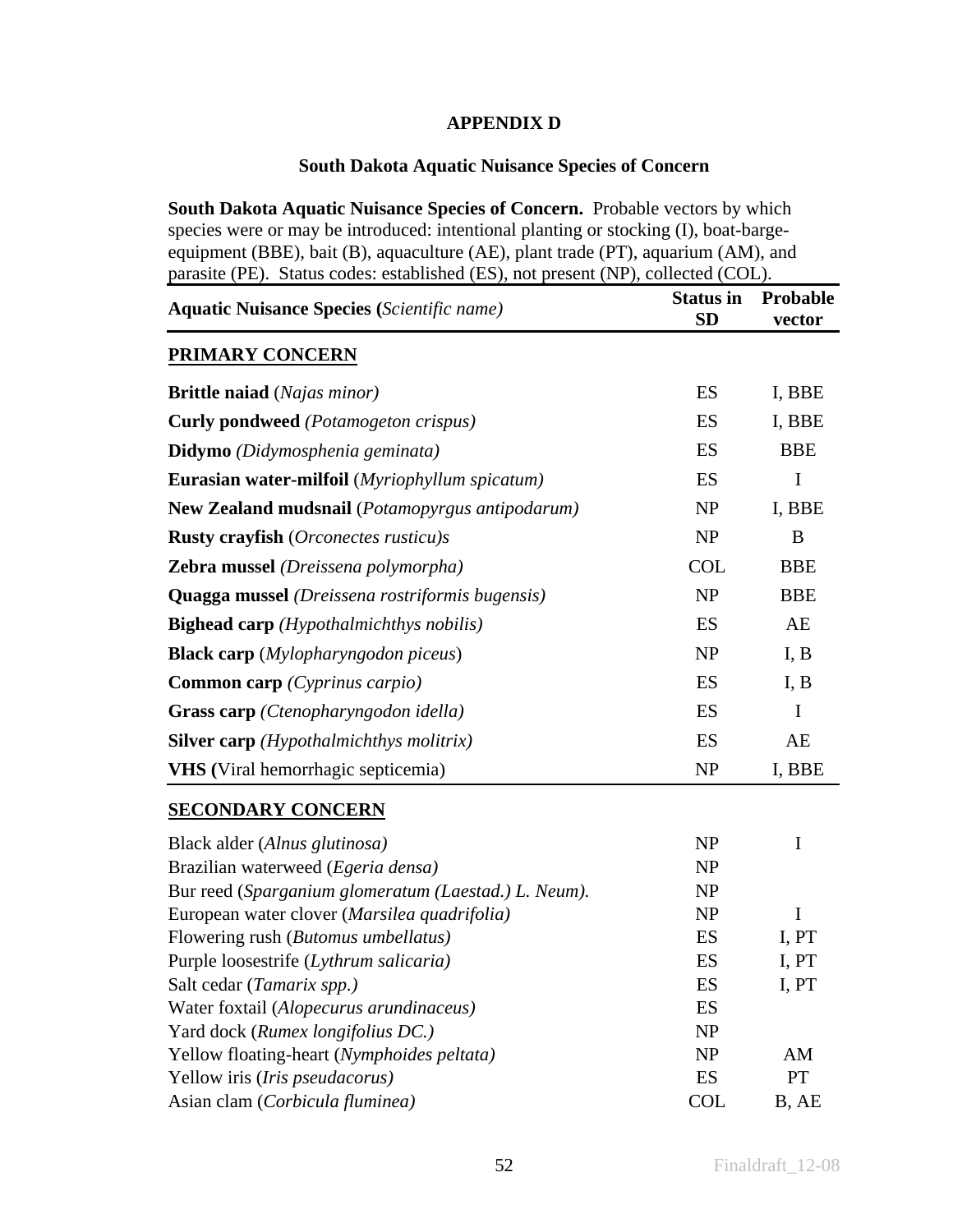# **APPENDIX D** (Continued)

| <b>Aquatic Nuisance Species (Scientific name)</b>            | <b>Status in</b><br><b>SD</b> | Probable<br>vector |
|--------------------------------------------------------------|-------------------------------|--------------------|
| Big-ear radix (Radix auricularia)                            | NP                            | PT, AM             |
| Calanoid copepod (Megacyclops viridis)                       | NP                            | <b>BBE</b>         |
| Chinese mystery snail (Cipangopaludina chinensis malleata)   | NP                            | AM                 |
| European stream valvata (Valvata piscinalis)                 | NP                            | <b>BBE</b>         |
| Freshwater jellyfish (Craspedacusta sowerbyi)                | NP                            | I, PT              |
| Japanese mystery snail (Cipangopaludina japonica)            | NP                            | I                  |
| Opossum shrimp (Mysis relicta)                               | ES                            | I                  |
| Snail (Melanoides tuberculata)                               | ES                            |                    |
| Spiny water flea (Bythotrephes longimanus)                   | NP                            | <b>BBE</b>         |
| Water flea (Daphnia lumholtzi)                               | NP                            | I, BBE             |
| Water flea (Eubosmina coregoni)                              | NP                            | <b>BBE</b>         |
| Alewife (Alosa pseudoharengus)                               | NP                            | $\mathbf I$        |
| Bowfin (Amia calva)                                          | NP                            | I                  |
| Brook silverside (Labidesthes sicculus)                      | NP                            |                    |
| Bullhead minnow (Pimephales vigilax)                         | ES                            | I, B               |
| Cisco (Coregonus artedi)                                     | ES                            | I                  |
| Digenean fluke (Ichthyocotylurus)                            | NP                            | PE                 |
| Digenean fluke/trematode (Neascus brevicaudatus)             | NP                            | PE                 |
| Goldfish (Carassius auratus)                                 | ES                            | AM                 |
| Lake chubsucker (Erimyzon sucetta)                           | NP                            | $\mathbf I$        |
| Monogenetic fluke (Dactylogyrus amphibothrium)               | NP                            | PE                 |
| Monogenetic fluke (Dactylogyrus hemiamphibothrium)           | NP                            | PE                 |
| Myxosporidian (Sphaeromyxa sevastopoli)                      | NP                            |                    |
| Nutria (Myocastor coypus)                                    | NP                            | $\mathbf I$        |
| Redside shiner (Richardsonius balteatus)                     | NP                            | $\boldsymbol{B}$   |
| Round goby (Apollonia melanostomus)                          | NP                            | <b>BBE</b>         |
| Rudd (Scardinius erythrophthalmus)                           | ES                            | B                  |
| Ruffe Gymnocephalus cernuus                                  | <b>NP</b>                     | <b>BBE</b>         |
| Sacramento perch (Archoplites interruptus)                   | ES                            | I                  |
| Salmonid whirling disease (Myxobolus cerebralis)             | NP                            | I                  |
| Tench (Tinca tinca)                                          | NP                            | I                  |
| Three-spined stickleback (Gasterosteus aculeatus)            | NP                            | I, BBE, B          |
| Tubenose goby (Proterorhinus semilunaris)                    | NP                            | <b>BBE</b>         |
| Western/Eastern mosquitofish (Gambusia affinis/G. holbrooki) | NP                            | I                  |
| White catfish (Ameirus catus)                                | <b>NP</b>                     | I                  |
| Zander (Sander lucioperca)                                   | ES                            | I                  |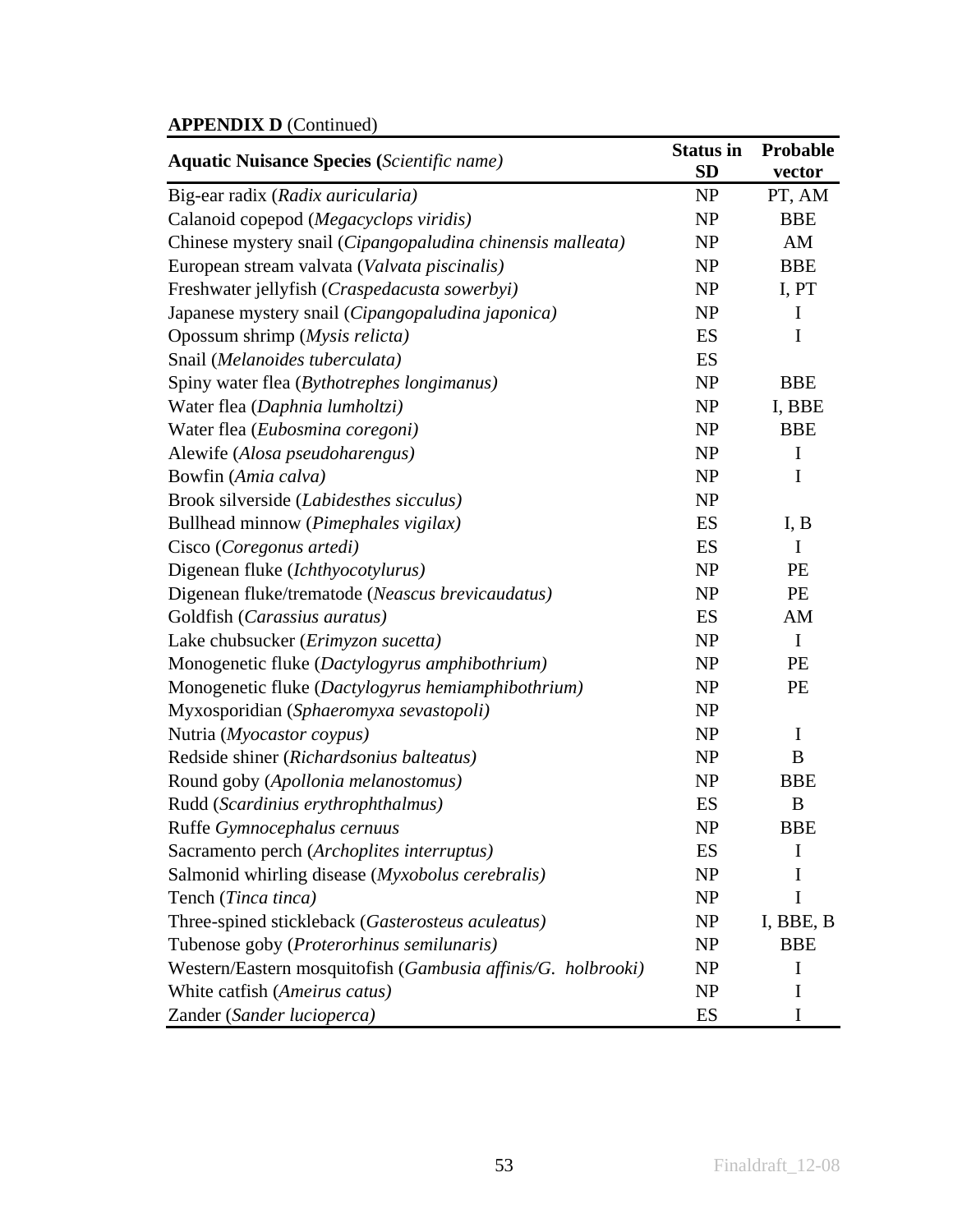#### **APPENDIX E**

## **Panel of Experts involved in Aquatic Nuisance Species Risk Assessment for South Dakota\*.**

| <b>Name</b>            | <b>Title</b>                             | <b>Affiliation</b><br>E-mail |                              | <b>Phone</b> |
|------------------------|------------------------------------------|------------------------------|------------------------------|--------------|
| Doug Backlund          | Database Manager / Biologist             | <b>SDGFP</b>                 | doug.backlund@state.sd.us    | 605-773-4345 |
| <b>Charles Berry</b>   | Unit Leader - Fisheries                  | <b>SDSU-USGS CRU</b>         | charles.berry@sdstate.edu    | 605-688-6121 |
| Katie Bertrand         | <b>Assistant Professor</b>               | <b>SDSU</b>                  | katie.bertrand@sdstate.edu   | 605-688-6121 |
| Kim Bogenschutz        | AIS Coordinator                          | <b>IADNR</b>                 | kim.bogenschutz@dnr.iowa.gov | 515-432-2823 |
| Mike Brown             | Professor                                | <b>SDSU</b>                  | michael.brown@sdstate.edu    | 605-688-6121 |
| <b>Andy Burgess</b>    | <b>Aquatic Biologist</b>                 | <b>SDGFP</b>                 | andy.burgess@state.sd.us     | 605-773-2743 |
| <b>Steve Chipps</b>    | <b>Assistant Unit Leader - Fisheries</b> | <b>SDSU-USGS CRU</b>         | steven.chipps@sdstate.edu    | 605-688-6121 |
| <b>Brian Graeb</b>     | <b>Assistant Professor</b>               | <b>SDSU</b>                  | brian.graeb@sdstate.edu      | 605-688-6121 |
| Rob Klumb              | <b>Fish Biologist</b>                    | <b>USFWS</b>                 | robert_klumb@fws.gov         | 605-224-8693 |
| Norm Kopecky           | Concerned citizen                        |                              | nkopecky@iw.net              |              |
| Gary Larson            | Professor                                | <b>SDSU</b>                  | gary.larson@sdstate.edu      | 605-688-4552 |
| Nathan Morey           | Biologist                                | <b>SDDOT</b>                 | nathan.morey@state.sd.us     |              |
| Regg Neiger            | <b>DVM</b>                               | <b>SDSU</b>                  | regg.neiger@sdstate.edu      | 605-688-5171 |
| Dave Ode               | Botanist/Ecologist                       | <b>SDGFP</b>                 | dave.ode@state.sd.us         | 605-773-4227 |
| Lynn Schlueter         | <b>ANS</b> Coordinator                   | <b>NDGF</b>                  | lschluet@nd.gov              | 701-662-3617 |
| <b>Todd St. Sauver</b> | <b>Regional Fisheries Manager</b>        | <b>SDGFP</b>                 | todd.st.sauver@state.sd.us   | 605-362-2726 |
| Greg Wanner            | <b>Fish Biologist</b>                    | <b>USFWS</b>                 | greg_wanner@fws.gov          | 605-224-8693 |
| David Willis           | Department Head                          | <b>SDSU</b>                  | david.willis@sdstate.edu     | 605-688-6121 |
| Stephen Wilson         | <b>Resource Management/GIS</b>           | <b>NPS</b>                   | stephen_k_wilson@nps.gov     | 402-667-5524 |
|                        | specialist                               |                              |                              |              |

\*(Group names and acronyms defined in Appendix B)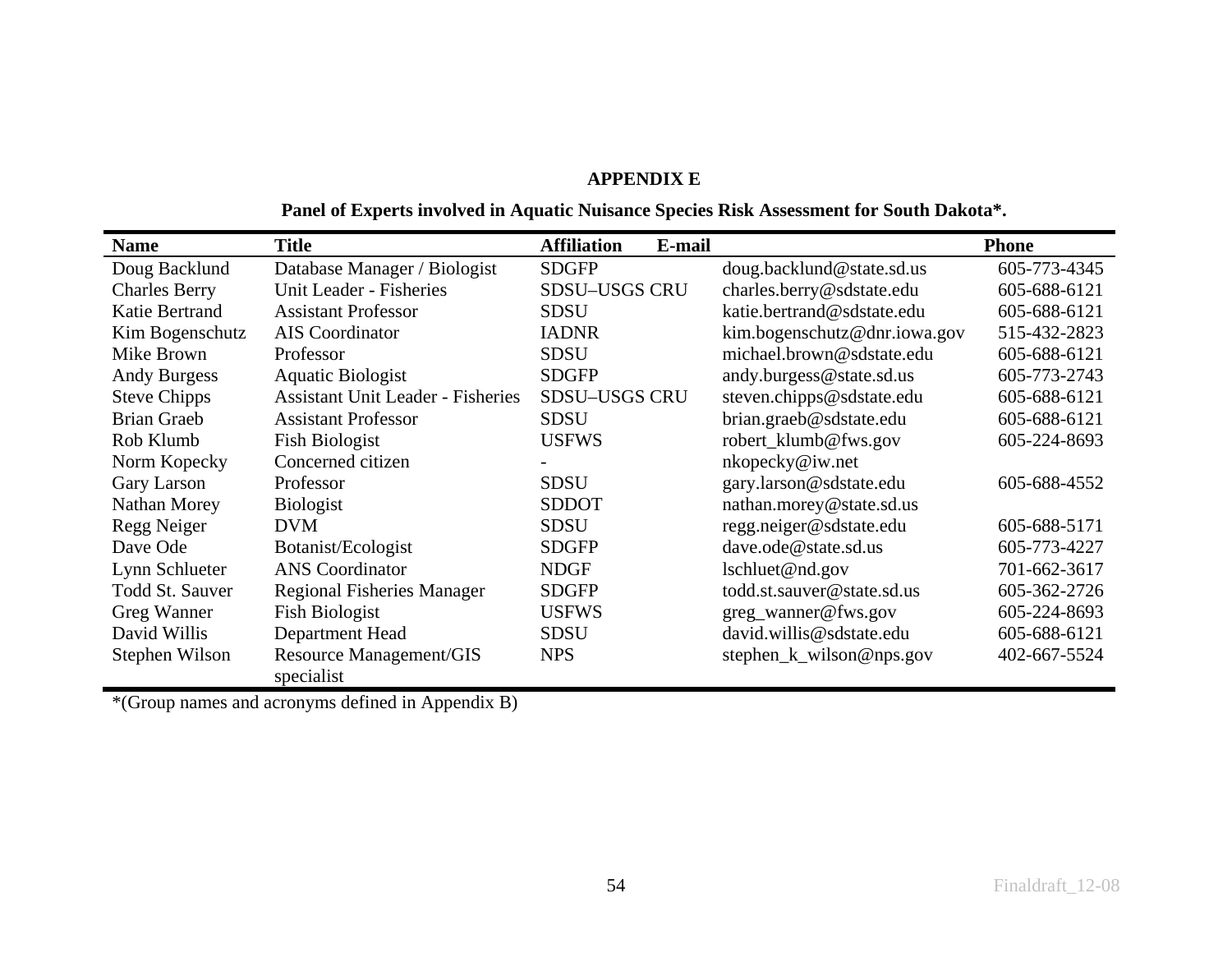## **APPENDIX F**

## **Individual Risk Assessments and Ranking for ANS of Primary Concern**

## **Plants / algae**

## **Brittle naiad (***Najas minor***)**

**1.** Estimate the probability of brittle naiad being on, with, or in one of the vectors and pathways to SD and state which vector(s) and pathway(s).

Rating: **HIGH,** Uncertainty*:* **VERY CERTAIN**

**Rationale:** This species spreads along at least two vectors: intentional planting and boat-barge-equipment. It is currently established in SD and present in other pathways, including MN- and IA-SD (Sturtevant 2008a).

**2.** Estimate the probability of brittle naiad surviving in transit to SD. Rating: **HIGH**, Uncertainty: **VERY CERTAIN**

**Rationale:** Brittle naiad has survived transit to and is currently established in SD.

**3.** Estimate the probability of brittle naiad successfully colonizing and maintaining a population where introduced in SD.

Rating: **HIGH,** Uncertainty: **VERY CERTAIN**

**Rationale:** SDGFP identified an established population in McCook Lake in 2006.

**4.** Estimate the probability of brittle naiad to spread beyond the colonized area in SD.

Rating: **MEDIUM,** Uncertainty**: REASONABLY UNCERTAIN**. **Rationale:** SDGFP treated the McCook Lake brittle naiad population with herbicide on two occasions during 2007, which reduced the extent of the infestation and threat of spread beyond the colonized area; however brittle naiad seeds are easily spread to new locations by boats, barges, or equipment

**5.** Estimate the economic impact if brittle naiad were to establish (or is/was established) in SD.

Rating: **MEDIUM**, Uncertainty**: REASONABLY UNCERTAIN Rationale:** SDGFP spent \$1162.34 or \$581.17 per lake surface acre, to treat the brittle naiad in McCook Lake. Treatment costs in other aquatic habitats in SD could be similar and additional economic impacts are possible (e.g., reduced lakeshore property value).

**6.** Estimate the environmental impact if the organism were to establish (or is/was established) in SD.

Rating: **HIGH,** Uncertainty: **REASONABLY UNCERTAIN Rationale:** In McCook Lake, brittle naiad competed with native aquatic plants, forming a dense overstory canopy in some areas. It is uncertain what changes in the native plant and animal communities might have taken place if brittle naiad had been left untreated.

**7.** Estimate the impact from social and/or political influences if brittle naiad were to establish (or is/was established) in SD.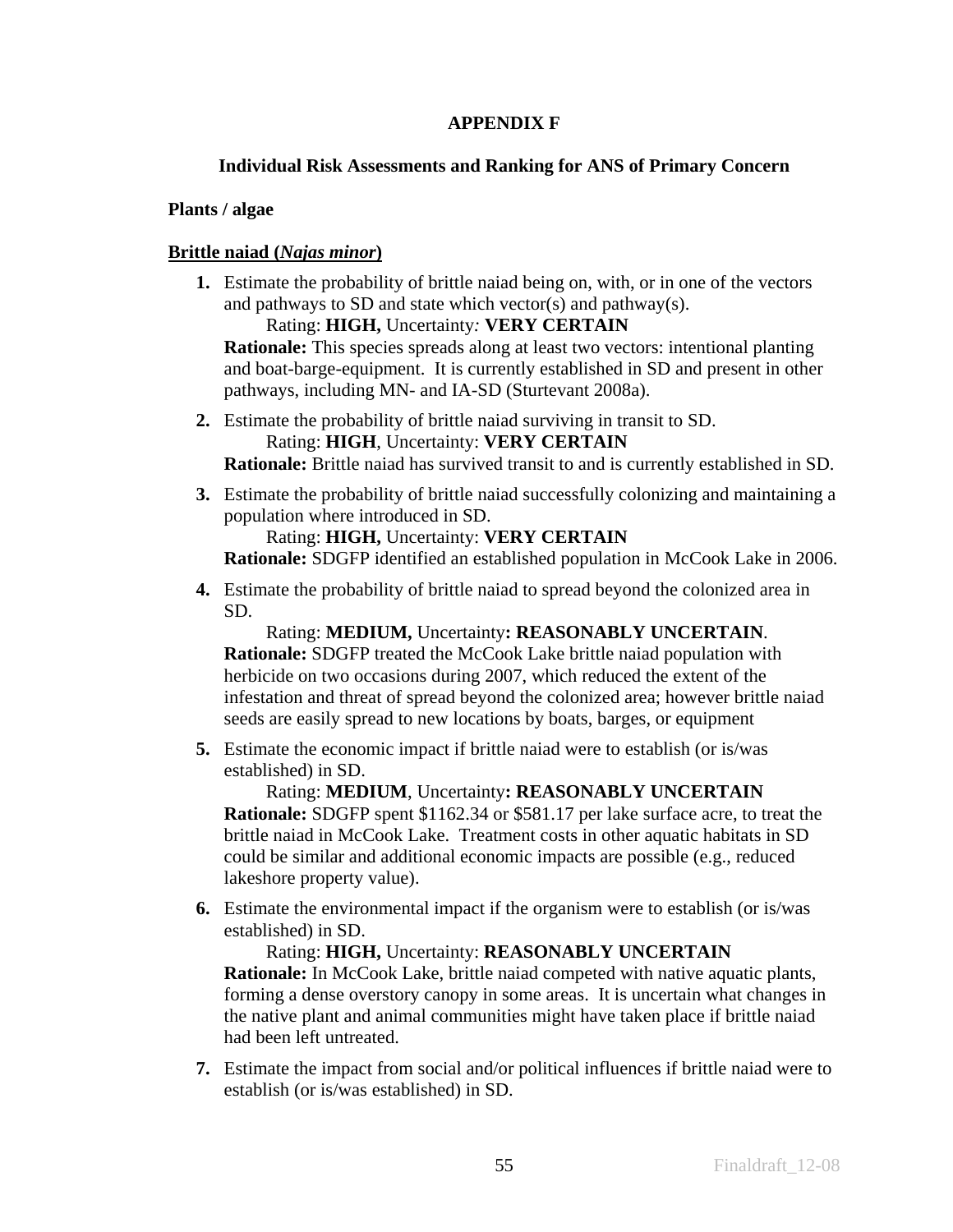## Rating: **HIGH,** Uncertainty: **VERY CERTAIN**

**Rationale:** Resource users (e.g., boaters, swimmers, and lakeshore property owners) were immediately concerned with the dense growth of brittle naiad in McCook Lake, and requested that SDGFP take action to correct the problem.

### **Curly pondweed (***Potamogeton crispus***)**

**1.** Estimate the probability of curly pondweed being on, with, or in one of the vectors and pathways to SD and state which vector(s) and pathway(s). Rating: **HIGH,** Uncertainty: **VERY CERTAIN**

**Rationale:** This species spreads along at least two vectors: intentional planting and boat-barge-equipment. It is established in SD but also occurs in all five of the most-traveled interstate pathways including MN-, IA-, ND-, NE-, and CO-SD (Stuckey 1979; Sturtevant 2008b).

**2.** Estimate the probability of curly pondweed surviving in transit to SD. Rating: **HIGH,** Uncertainty: **VERY CERTAIN**

**Rationale:** Curly pondweed has survived transit and is currently established in SD.

**3.** Estimate the probability of curly pondweed successfully colonizing and maintaining a population where introduced in SD.

```
Rating: HIGH, Uncertainty: VERY CERTAIN
```
**Rationale:** Curly pondweed populations were established in SD by 1965 and currently occur throughout the state.

**4.** Estimate the probability of curly pondweed to spread beyond the colonized area in South Dakota.

### Rating: **HIGH,** Uncertainty: **VERY CERTAIN**

**Rationale:** Curly pondweed has spread from its original colonization area to all but one reservoir of the Missouri River and lakes in the Black Hills region. Its life history suggests that continued spread of curly pondweed from established populations via human-mediated vectors and pathways is likely, especially during the summer months when turions are most abundant and the boat-bargeequipment vector is most active between water bodies.

**5.** Estimate the economic impact if curly pondweed were to establish (or is/was established) in SD.

Rating: **MEDIUM,** Uncertainty: **REASONABLY UNCERTAIN Rationale:** Costs associated with mediating curly pondweed may be similar to those incurred for the mediation of brittle naiad. However, the current distribution of curly pondweed is much more extensive than that of brittle naiad, suggesting that control efforts could be cost-prohibitive.

**6.** Estimate the environmental impact if curly pondweed were to establish (or is/was established) in SD.

Rating: **MEDIUM** Uncertainty: **REASONABLY UNCERTAIN Rationale:** Curly pondweed competes with native vegetation, but the outcome of the competitive interaction varies by context. In SD, curly pondweed often initiates germination in advance of native aquatic plants, and forms dense mats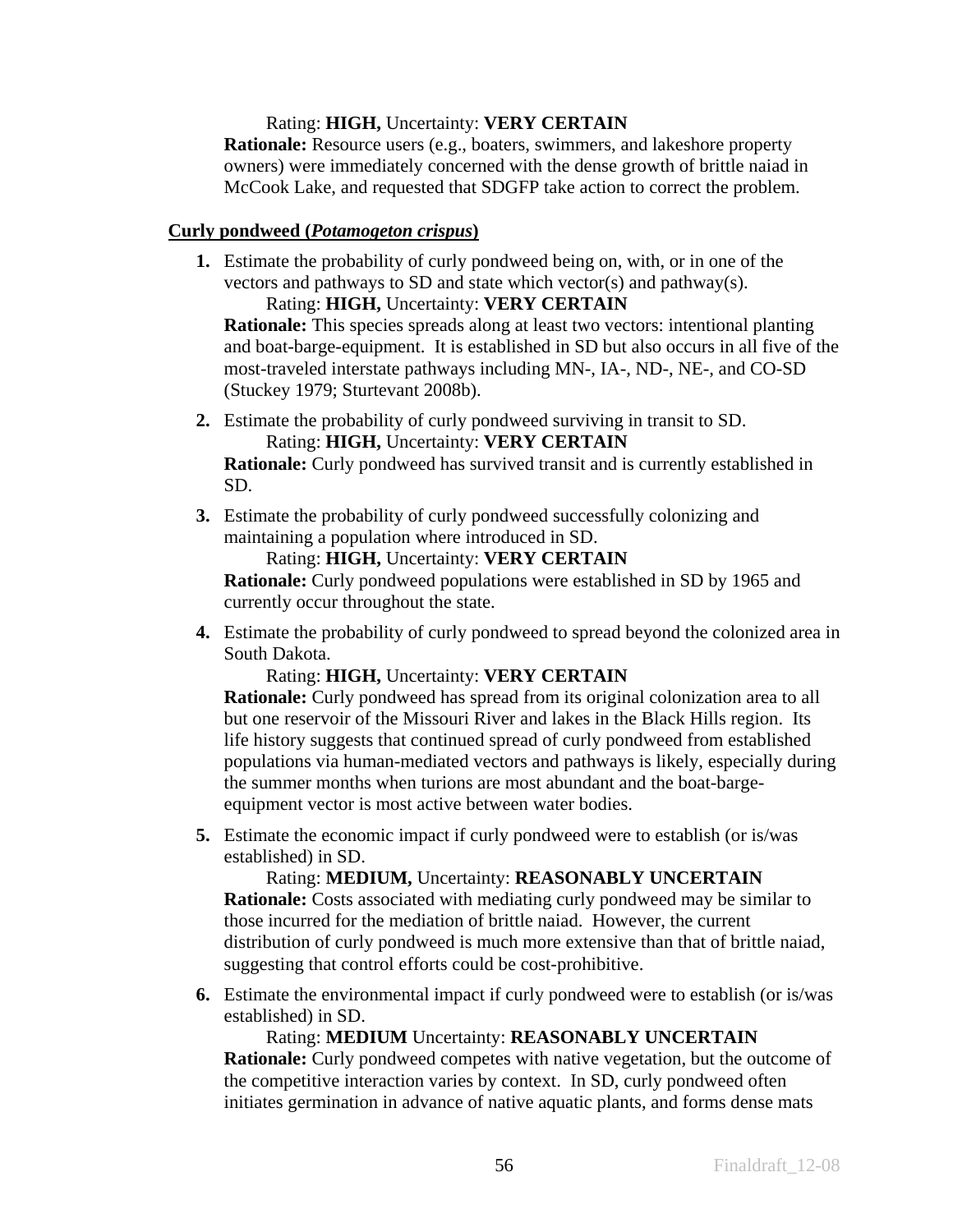that dominate the aquatic plant community (Ode 2006). If the growth form becomes dense and mat-like, then native species and biogeochemical cycling may be affected; otherwise, the environmental effects of curly pondweed may be diffuse and undetectable.

**7.** Estimate the impact from social and/or political influences if curly pondweed were to establish (or is/was established) in SD.

Rating: **MEDIUM,** Uncertainty: **REASONABLY UNCERTAIN Rationale:** Curly pondweed has the potential to outcompete native aquatic plants, form dense mats, and impede resource users. Curly pondweed infestations have in the past triggered public complaints and requests for management and control. As stated previously, the long-term outcomes and related public perceptions have been varied but in general, curly pondweed has not created a great deal of concern from resource users across the state.

## **Didymosphenia/ "didymo" (***Didymosphenia geminata***)**

1. Estimate the probability of didymo being on, with, or in one of the vectors and pathways to SD and state which vector(s) and pathway(s).

Rating: **HIGH,** Uncertainty: **VERY CERTAIN Rationale:** The primary vector implicated in its spread is boat-barge-equipment (Spaulding and Elwell 2007). It is established in SD (Larson 2007), but details on its distribution in other relevant pathways are poorly understood.

2. Estimate the probability of didymo surviving in transit to SD.

Rating: **HIGH,** Uncertainty: **VERY CERTAIN**

**Rationale:** Didymo has survived transit to and is currently established in SD.

3. Estimate the probability of didymo successfully colonizing and maintaining a population where introduced in SD.

Rating: **HIGH,** Uncertainty: **VERY CERTAIN**

**Rationale:** Didymo nuisance blooms were reported in Rapid Creek, SD, beginning in May 2002 and have since been reoccurring (Larson 2007).

4. Estimate the probability of didymo to spread beyond the colonized area in SD. Rating: **MEDIUM** Uncertainty: **VERY CERTAIN**

**Rationale:** Although didymo is easily transported along the boat-bargeequipment vector, its habitat requirements are fairly specific. Suitable habitat for this species in SD is likely restricted to Black Hills streams.

5. Estimate the economic impact if didymo were to establish (or is/was established) in SD.

Rating: **MEDIUM,** Uncertainty: **REASONABLY UNCERTAIN Rationale:** Costs associated with mediating didymo nuisance blooms are not currently known. However, the negative effects of the blooms on trout could influence revenue from angling-related tourism in the Black Hills of SD.

6. Estimate the environmental impact if didymo were to establish (or is/was established) in SD.

Rating: **HIGH,** Uncertainty: **REASONABLY UNCERTAIN**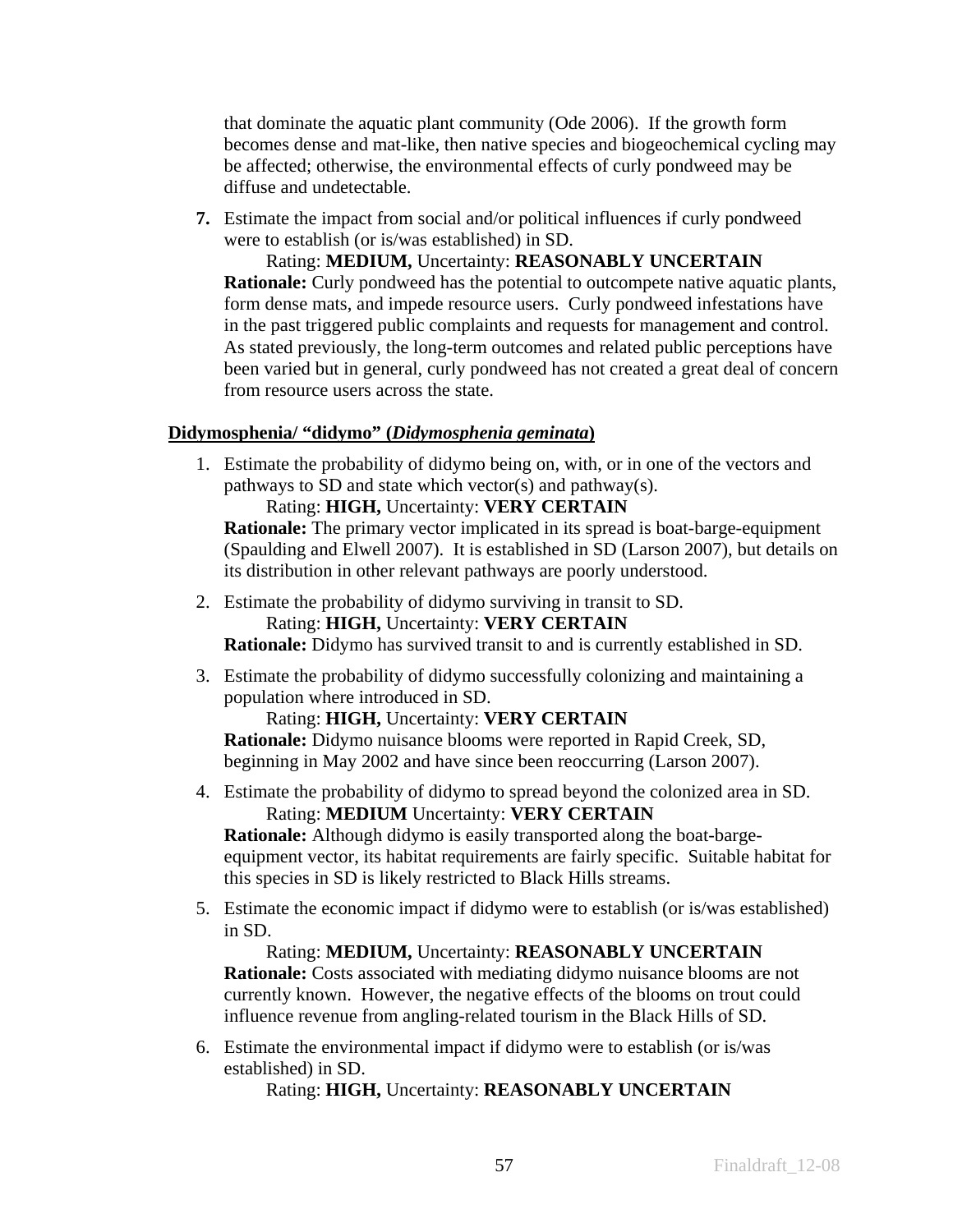**Rationale:** Didymo competes with other algae and plants and if the excess stalk growth results in a dense nuisance bloom, this diatom can have negative effects on aquatic invertebrates and fishes and aquatic ecosystems (Spaulding and Elwell 2007).

7. Estimate the impact from social and/or political influences if didymo were to establish (or is/was established) in SD.

Rating: **MEDIUM,** Uncertainty: **REASONABLY UNCERTAIN Rationale:** Environmental impacts of didymo nuisance blooms, paired with general aesthetic concerns (didymo may superficially resemble fiberglass insulation or raw sewage pollution) generally elicit strong negative responses from resource users (Spaulding and Elwell 2007).

## **Eurasian water-milfoil (***Myriophyllum spicatum***)**

**1.** Estimate the probability of Eurasian water-milfoil being on, with, or in one of the vectors and pathways to SD and state which vector(s) and pathway(s).

Rating: **HIGH,** Uncertainty: **VERY CERTAIN**

**Rationale:** This species spreads along at least two vectors: intentional planting (Couch 1985) and boat-barge-equipment (Invasive Species Program 2008). Eurasian water-milfoil occurs in all five of the most-traveled interstate pathways including MN-, IA-, NE-, ND-, and CO-SD (Jacono 2008).

**2.** Estimate the probability of Eurasian water-milfoil surviving in transit to SD. Rating: **HIGH,** Uncertainty: **VERY CERTAIN**

**Rationale:** Eurasian water-milfoil has survived transit and is currently established in SD.

**3.** Estimate the probability of Eurasian water-milfoil successfully colonizing and maintaining a population where introduced in SD.

Rating: **HIGH,** Uncertainty: **VERY CERTAIN**

**Rationale:** SDGFP identified an established, near-shore population of Eurasian water-milfoil in Lake Sharpe in 1999.

**4.** Estimate the probability of Eurasian water-milfoil to spread beyond the colonized area in SD.

## Rating: **HIGH,** Uncertainty: **VERY CERTAIN**

**Rationale:** The population currently established in Lake Sharpe is not as aggressive as others described in the literature; however the invasion history of Eurasian water-milfoil strongly indicates that it does represent a potential nuisance to SD. Missouri River reservoirs, such as Lake Sharpe, are deep, manmade "lake-like" habitats that lack well-developed, native plant communities typical of shallower natural lakes. The potential for Eurasian water-milfoil forming nuisance blooms is much stronger in lakes or slack water habitats with elevated nutrient loading, intense plant management, and elevated motorboat traffic (Nichols 1994), which is typical of many of the glacial lakes of northeastern SD (Dave Ode personal communication).

**5.** Estimate the economic impact if Eurasian water-milfoil were to establish (or is/was established) in SD.

Rating: **HIGH,** Uncertainty: **REASONABLY CERTAIN**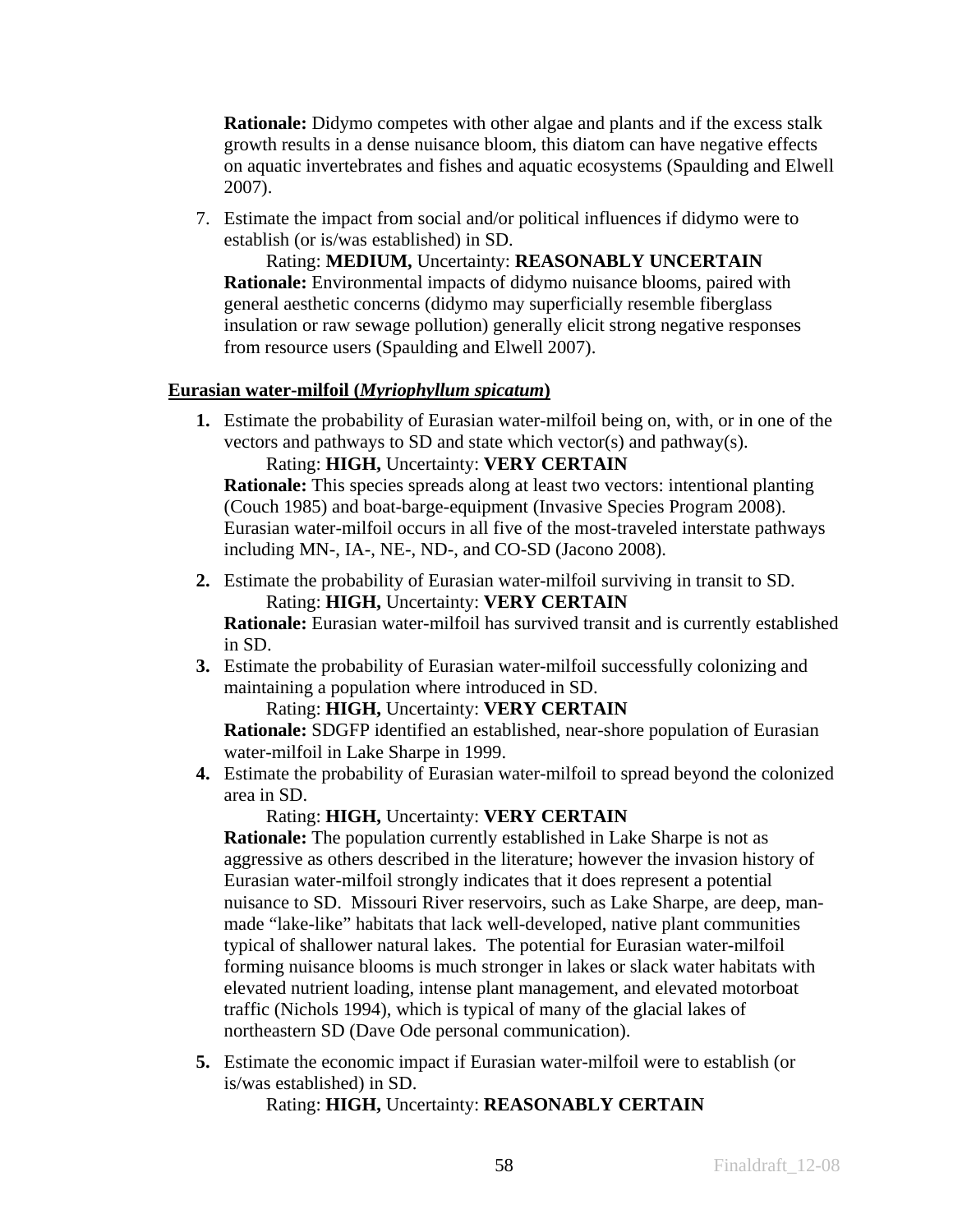**Rationale:** SD has not currently incurred any costs to mitigate the population in Lake Sharpe. However, more extensive and aggressive Eurasian water-milfoil populations in neighboring states (e.g., MN) elicit research, monitoring and control expenditures, and considerable public concern; it is not unreasonable to anticipate similar economic and social impacts if current infestations expand within SD.

**6.** Estimate the environmental impact if Eurasian water-milfoil were to establish (or is/was established) in SD.

## Rating: **HIGH,** Uncertainty: **VERY CERTAIN**

**Rationale:** The negative effects of Eurasian water-milfoil primarily result from a tendency to form canopies of dense growth which can: reduce native plant and invertebrate diversity and abundance (Keast 1984; Smith and Barko 1990; Madsen 1994), reduce water quality, food quality for waterfowl (Aiken 1979), increase survival of larval and juvenile fish and decrease feeding success of larger predatory fish (Lillie and Budd 1992; Engel 1995). Currently, the population in Lake Sharpe does not exhibit these characteristics, however if this species were spread to other more suitable waterbodies in SD, such impacts are more likely to be observed.

**7.** Estimate the impact from social and/or political influences if Eurasian watermilfoil were to establish (or is/was established) in SD.

### Rating: **HIGH,** Uncertainty: **VERY CERTAIN**

**Rationale:** Social and/or political effects of Eurasian water-milfoil result from its tendency to form canopies of dense growth that impede recreational boating and residential and commercial water use (e.g. water intake structures; Jacono 2008). More widespread Eurasian water-milfoil infestations would likely prompt a strong negative response from user groups in SD.

### **Invertebrates**

## **New Zealand mudsnails (***Potamopyrgus antipodarum***)**

1. Estimate the probability of New Zealand mudsnails being on, with, or in one of the vectors and pathways to SD and state which vector(s) and pathway(s).

Rating: **HIGH,** Uncertainty: **VERY CERTAIN**

**Rationale:** As the name indicates, this species is native to freshwater lotic and lentic habitats of New Zealand and surrounding islands (Hall et al. 2003). The New Zealand mudsnail is exotic to the U.S. and spreads along the boat-bargeequipment and intentional stocking (transported with stocked fish) vectors (Benson and Kipp 2008). There are no documented occurrences in SD; however New Zealand mudsnails occur in at least two pathways, including MN- and CO-SD (Benson and Kipp 2008). Although the MT-SD pathway was not implicated in this risk assessment as a primary source of ANS, the New Zealand mudsnail is established in MT and could continue its eastward range expansion into SD.

2. Estimate the probability of New Zealand mudsnail surviving in transit to SD. Rating: **HIGH,** Uncertainty: **VERY CERTAIN**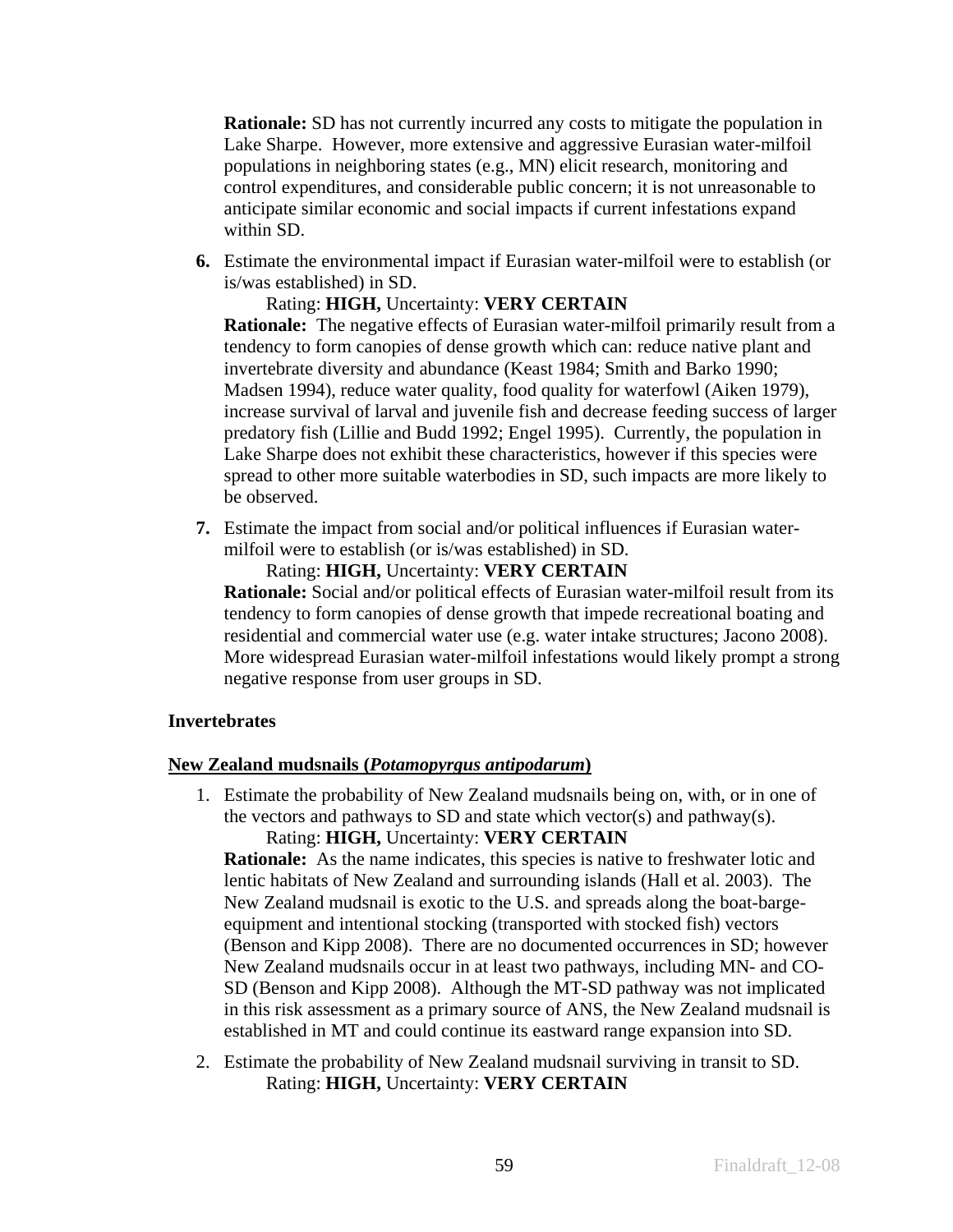**Rationale:** This species tolerates temperatures from 0–34°C (Hylleberg and Siegismung1987; Quinn 1994) and has demonstrated survival in the boat-bargeequipment and intentional stocking (i.e., translocation with fish) vectors to colonize much of the western U.S.

3. Estimate the probability of New Zealand mudsnail successfully colonizing and maintaining a population where introduced in SD.

Rating: **HIGH,** Uncertainty: **VERY CERTAIN**

**Rationale:** New Zealand mudsnail populations throughout North America consist entirely of parthenogenetic (asexual) females which could successfully colonize a new habitat in SD with the introduction of just one individual (Hall et al. 2003). Although they are not freeze-tolerant, this species has been very successful at colonizing aquatic habitats of the western U.S.

4. Estimate the probability of New Zealand mudsnail to spread beyond the colonized area in SD.

Rating: **HIGH,** Uncertainty: **REASONABLY UNCERTAIN Rationale:** Following its initial colonization of the Snake River in Idaho in the mid-1980s, this species spread to over 50 drainages by 2005 (Richards 2004). Once established in SD, it is likely that the New Zealand mudsnail would spread throughout geothermal aquatic habitats (those that maintain above-freezing temperatures throughout the year) in western SD, particularly in the Black Hills.

5. Estimate the economic impact if New Zealand mudsnail were to establish (or is/was established) in SD.

Rating: **HIGH,** Uncertainty: **REASONABLY UNCERTAIN Rationale:** Trout fishing in the Black Hills is a considerable source of tourismrelated income for SD, which could be negatively impacted by the establishment of the New Zealand mudnail (see criteria 6). Zealand mudsnail also has the potential to impair water intake structures through attaching to surfaces in high numbers and causing surface fouling and clogging which could impact residential and commercial water costs and availability.

6. Estimate the environmental impact if New Zealand mudsnail were to establish (or is/was established) in SD.

Rating: **MEDIUM,** Uncertainty: **REASONABLY UNCERTAIN Rationale:** Grazing by New Zealand mudsnails can cause changes in the aquatic primary producer community (e.g. algae and diatoms). Indirect effects could include competition for food and space with native gastropods and impacting food chains for secondary consumers, such as fish. New Zealand mudsnails have quickly come to dominate macroinvertebrate communities in recently invaded habitats (New Zealand mudsnails compose 65-92% of macroinvertebrate production in three rivers in the Greater Yellowstone Area, WY; Hall 2006).

7. Estimate the impact from social and/or political influences if New Zealand mudsnail were to establish (or is/was established) in SD.

Rating: **HIGH,** Uncertainty: **REASONABLY CERTAIN Rationale:** Trout angler interest groups, such as Trout Unlimited, and businesses that benefit from angling-related tourism in western SD could be negatively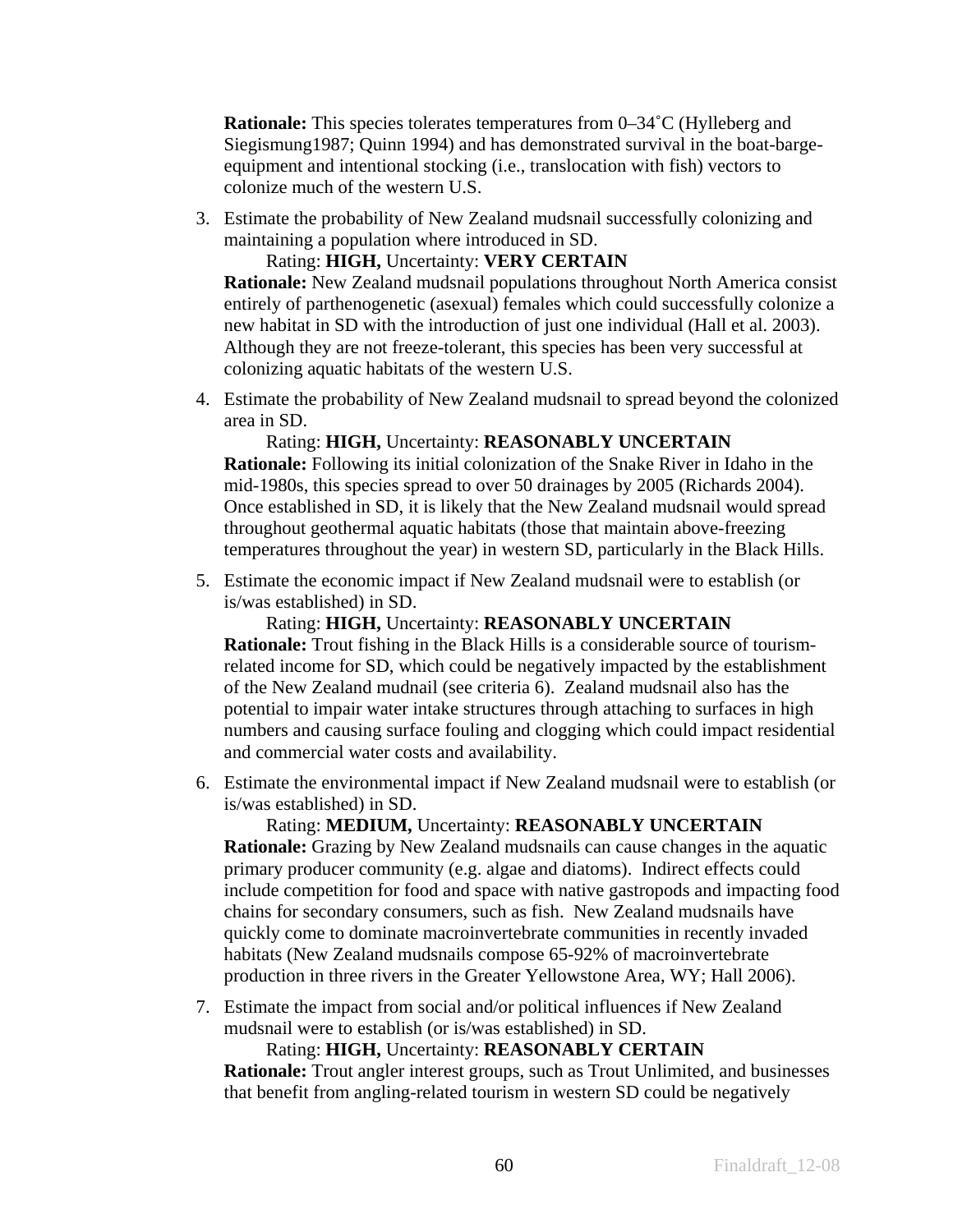impacted by the establishment of New Zealand mudsnail in SD. These groups might represent a vocal and powerful lobby if they perceived that their passion and/or livelihood were compromised by an aquatic nuisance species.

## **Dreissenid /zebra and quagga mussels (***Dreissena polymorpha* **and** *Dreissena rostriformis bugensis)*

1. Estimate the probability of Dreissenid mussels being on, with, or in one of the vectors and pathways to SD and state which vector(s) and pathway(s).

Rating: **HIGH,** Uncertainty: **VERY CERTAIN Rationale:** Dreissenid mussels are known to spread along at least one vector relevant to SD (boat-barge-equipment) and occur in all five of the most-traveled interstate pathways including; MN-, IA-, NE-, and CO-SD (Benson and Raikow 2008; Benson et al. 2008).

2. Estimate the probability of Dreissenid mussels surviving in transit to SD. Rating: **HIGH,** Uncertainty: **VERY CERTAIN**

**Rationale:** The previously detected zebra mussel veligers (see Biology) provide evidence of the ability for transit to SD. Dreissenid mussels are currently established throughout the US; including aquatic habitats similar to those in occurring SD.

3. Estimate the probability of Dreissenid mussels successfully colonizing and maintaining a population where introduced in SD.

Rating: **HIGH,** Uncertainty: **VERY CERTAIN**

**Rationale:** As stated previously (see criteria 1) adult Dreissenid mussels have not been collected in SD to this date (2008); however recent infestations throughout western states (NM, AZ, CA, CO) and continued spread through regionally infested areas (IA, MN, NE, KS etc.) suggest that veligers and adults are present in vectors and pathways relevant to SD. There is a strong likelihood of their eventual arrival and colonization of the aquatic habitats of this state.

4. Estimate the probability of Dreissenid mussels to spread beyond the colonized area in SD.

## Rating: **HIGH,** Uncertainty: **VERY CERTAIN**

**Rationale:** Zebra mussels colonized Lakes St. Clair and Erie in 1988 (Ludyanskiy et al. 1993), quagga mussels colonized Lake Erie in 1991 (Mills et al. 1996), and currently, these species occur in at least 24 states (Benson and Raikow 2008; Benson et al. 2008). Given their rapid spread throughout the US, it is likely that Dreissenid mussels would spread throughout SD after initial establishment.

5. Estimate the economic impact if Dreissenid mussels were to establish (or is/was established) in SD.

## Rating: **HIGH,** Uncertainty: **VERY CERTAIN**

**Rationale:** The clogging and damage to water infrastructures (intake pipes, water filtration facilities, and power generating plants) was estimated to cost \$100 million per year in the US (Pimentel et al. 2000). SD would likely be affected by similar water infrastructure damage though specific costs are not estimated here.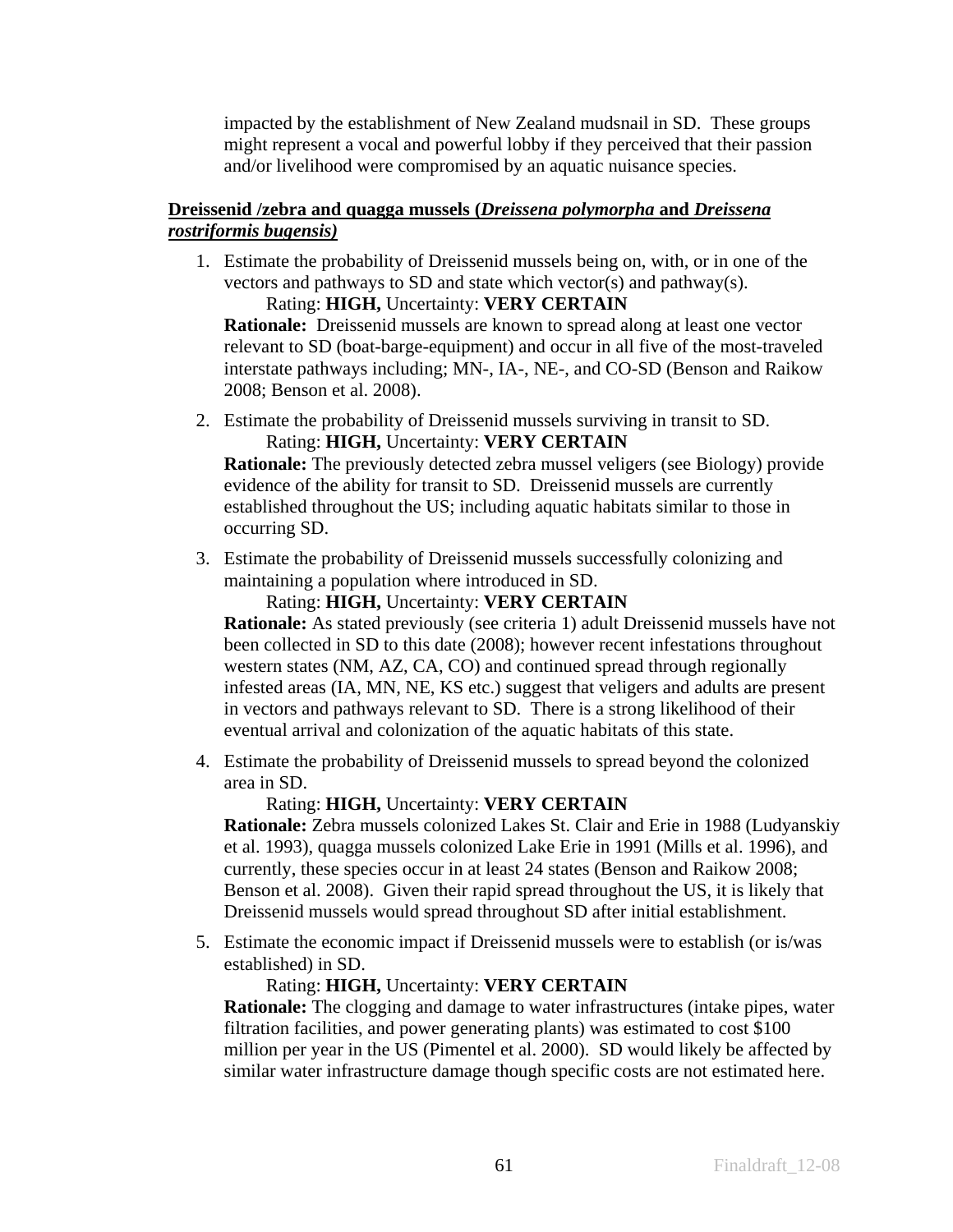6. Estimate the environmental impact if Dressenid mussels were to establish (or is/was established) in SD.

#### Rating: **HIGH,** Uncertainty: **VERY CERTAIN**

**Rationale:** Once established in SD, it is likely that Dreissenid mussels could achieve densities similar to those measured in other locations outside their native range (up to  $700,000 \text{ m}^{-2}$ ; Griffiths et al. 1991). At such high densities, the environmental effects of Dreissenid mussels include, large scale food chain effects resulting from the high consumption of suspended algae and zooplankton, and altered macroinvertebrate and fish community structures, and exclusion of native mussels through competition (Ludyanskiy et al. 1993). Three mussels listed as aquatic species of greatest conservation need in the State Comprehensive Wildlife Conservation Plan (SDGFP 1996; elktoe, rock pocketbook, and creek heelsplitter) would be particularly vulnerable to competition from Dreissenid mussels.

7. Estimate the impact from social and/or political influences if Dreissenid mussels were to establish (or is/was established) in SD.

### Rating: **HIGH,** Uncertainty: **VERY CERTAIN**

**Rationale:** At the high densities often observed outside their native range Dreissenid mussels can have a variety of impacts on humans ranging from negative impacts on recreational boating and swimming, to the clogging of commercial and residential water intake structures (Benson and Raikow 2008; Benson et al. 2008). As a result of the largely successful, national public outreach and education efforts, a newly established population of zebra or quagga mussels would likely elicit a strong, negative response from a variety of resource user groups from across the state.

### **Rusty crayfish (***Orconectes rusticus***)**

1. Estimate the probability of rusty crayfish being on, with, or in one of the vectors and pathways to SD and state which vector(s) and pathway(s). Rating: **HIGH,** Uncertainty: **VERY CERTAIN**

**Rationale:** Rusty crayfish are assumed to have spread outside their native range to states including MN (i.e., they occupy the MN-SD pathway) along at least one vector: bait (Hobbs and Jass 1988). It is likely that rusty crayfish may also spread along the plant-animal importation for research, aquaculture, and intentional stocking vectors.

2. Estimate the probability of rusty crayfish surviving in transit to SD. Rating: **HIGH,** Uncertainty: **VERY CERTAIN**

**Rationale:** Rusty crayfish have survived long-distance dispersal to neighboring states, including MN, and it is likely that they are capable of surviving transit to SD as well.

3. Estimate the probability of rusty crayfish successfully colonizing and maintaining a population where introduced in SD.

### Rating: **HIGH,** Uncertainty: **VERY CERTAIN**

**Rationale:** Because they have successfully established in MN (similar latitude), rusty crayfish could likely successfully at establish in SD. Furthermore, a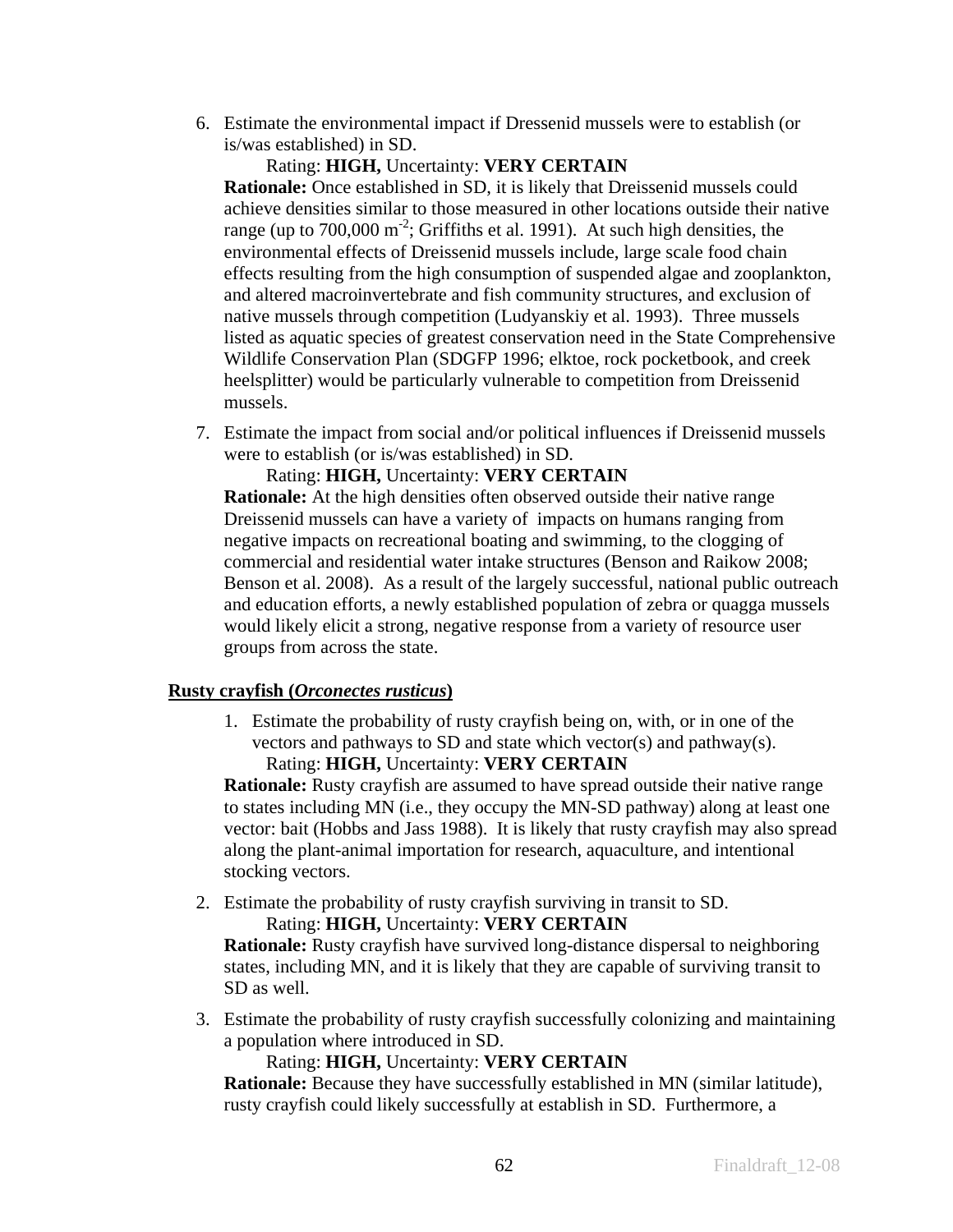population could become established from the introduction of just one fertilized female which could result in 80–575 young (Hobbs and Jass 1988).

4. Estimate the probability of rusty crayfish to spread beyond the colonized area in SD.

## Rating: **MEDIUM,** Uncertainty: **REASONABLY CERTAIN**

**Rationale:** Once established in SD, it is possible that rusty crayfish could spread; either slowly, through natural expansion, or quickly through bait capture and movement or movement by aquaculture.

5. Estimate the economic impact if rusty crayfish were to establish (or is/was established) in SD.

## Rating: **LOW,** Uncertainty: **VERY UNCERTAIN**

**Rationale:** The most likely economic effect of the establishment of rusty crayfish would result from declining native crayfish harvest, and potential collapse of the crayfish fishery. However, the economic impacts from such a collapse are limited. Another potential economic effect is lost revenue as a result of declining sport fisheries (see critera 6 below).

6. Estimate the environmental impact if rusty crayfish were to establish (or is/was established) in SD.

## Rating: **HIGH,** Uncertainty: **REASONABLY CERTAIN**

**Rationale:** Several authors documented the decline of native crayfishes upon the establishment of rusty crayfish in states outside SD (e.g., Lodge et al. 1986). Rusty crayfish can intensely graze aquatic plants, leading to decreases in macrophyte abundance and diversity (Lodge and Lorman 1987) which can have large scale effects on food chain levels, including: other invertebrates, reptiles (including the false map turtle; Bandas and Higgins 2004), fish, and waterfowl.

7. Estimate the impact from social and/or political influences if rusty crayfish were to establish (or is/was established) in SD.

## Rating: **LOW,** Uncertainty: **RELATIVELY CERTAIN**

**Rationale:** At this time, it is unlikely that the establishment of rusty crayfish would elicit strong social or political effects in SD.

## **Vertebrates and associated pathogens**

## **Common carp (***Cyprinus carpio***)**

1. Estimate the probability of common carp being on, with, or in one of the vectors and pathways to SD and state which vector(s) and pathway(s).

Rating: **HIGH,** Uncertainty: **VERY CERTAIN Rationale:** Common carp was introduced to the US and spread to SD and other states along at least two vectors: intentional stocking and bait (Blackwell 2007). It is currently established in SD as well as present in all five of the other mosttraveled pathways, including MN-, IA-, NE-, ND-, and CO-SD (Nico et al. 2008b).

2. Estimate the probability of common carp surviving in transit to SD. Rating: **HIGH,** Uncertainty: **VERY CERTAIN**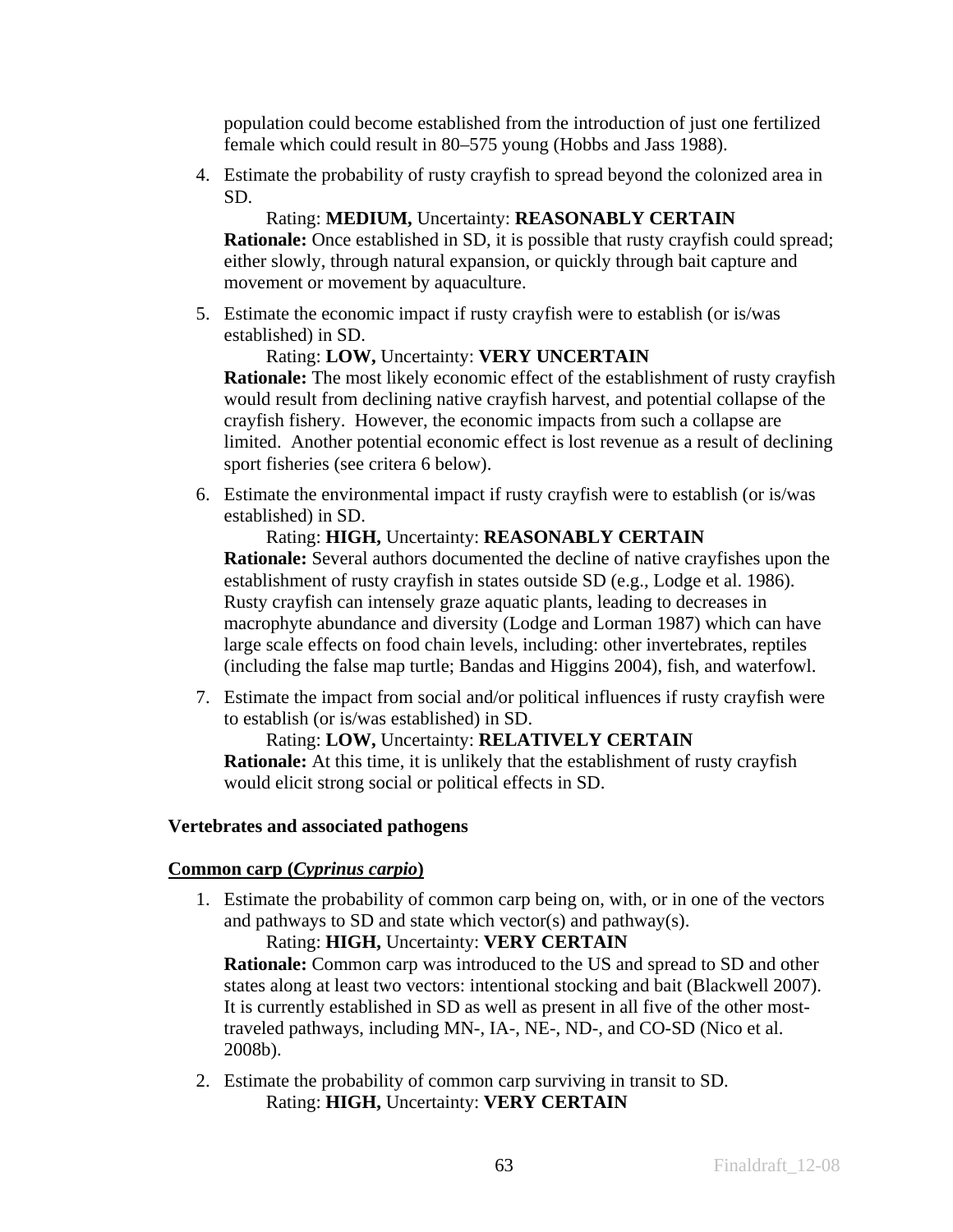**Rationale:** Common carp has survived transit to and is currently established throughout SD.

3. Estimate the probability of common carp successfully colonizing and maintaining a population where introduced in SD.

Rating: **HIGH,** Uncertainty: **VERY CERTAIN**

**Rationale:** Common carp likely colonized SD in 1885 and have since maintained populations throughout the state (Blackwell 2007).

4. Estimate the probability of common carp to spread beyond the colonized area in SD.

## Rating: **HIGH,** Uncertainty: **VERY CERTAIN**

**Rationale:** Common carp occur statewide in SD. After establishment, common carp likely spread beyond the colonized area by anglers collecting and transporting bait (Blackwell 2007).

5. Estimate the economic impact if common carp were to establish (or is/was established) in SD.

## Rating: **HIGH,** Uncertainty: **VERY UNCERTAIN**

**Rationale:** Because common carp have been established for so long in SD, economic impacts are difficult to assess. A positive impact has been the establishment of a commercial fishery, which harvests thousands of pounds from SD lakes each winter for export to larger metropolitan markets (Blackwell 2007). Negative economic impacts can be seen in degraded fisheries and costs of removal and restocking of waterbodies infested with common carp.

6. Estimate the environmental impact if common carp were to establish (or is/was established) in SD.

## Rating: **HIGH,** Uncertainty: **VERY CERTAIN**

**Rationale:** Several authors have documented decreased diversity and abundance of aquatic plants coupled with increased turbidity following establishment of common carp (e.g., Laird and Page 1996). Additionally, common carp may compete with ecologically similar species such as those in the sucker family (Catostomidae) and have indirect negative effects on sight-oriented predators, bottom feeders and nesters, and fishes and birds relying on aquatic plants for food and habitat (Fuller et al. 1999).

7. Estimate the impact from social and/or political influences if common carp were to establish (or is/was established) in SD.

Rating: **LOW,** Uncertainty: **REASONABLY CERTAIN**

**Rationale:** Common carp were established over 100 years ago, and have caused large scale ecological harm to aquatic environments in SD. Although many South Dakotans, especially fishermen, consider them rough fish, most do not see their presence as unusual and many people do not know that they are an exotic species (Shearer 2007). As a result, their social and/or political effects at present can be considered negligible.

## **Silver/Bighead carp (***Hypophthalmichthys molitrix and Hypophthalmichthys nobilis***)**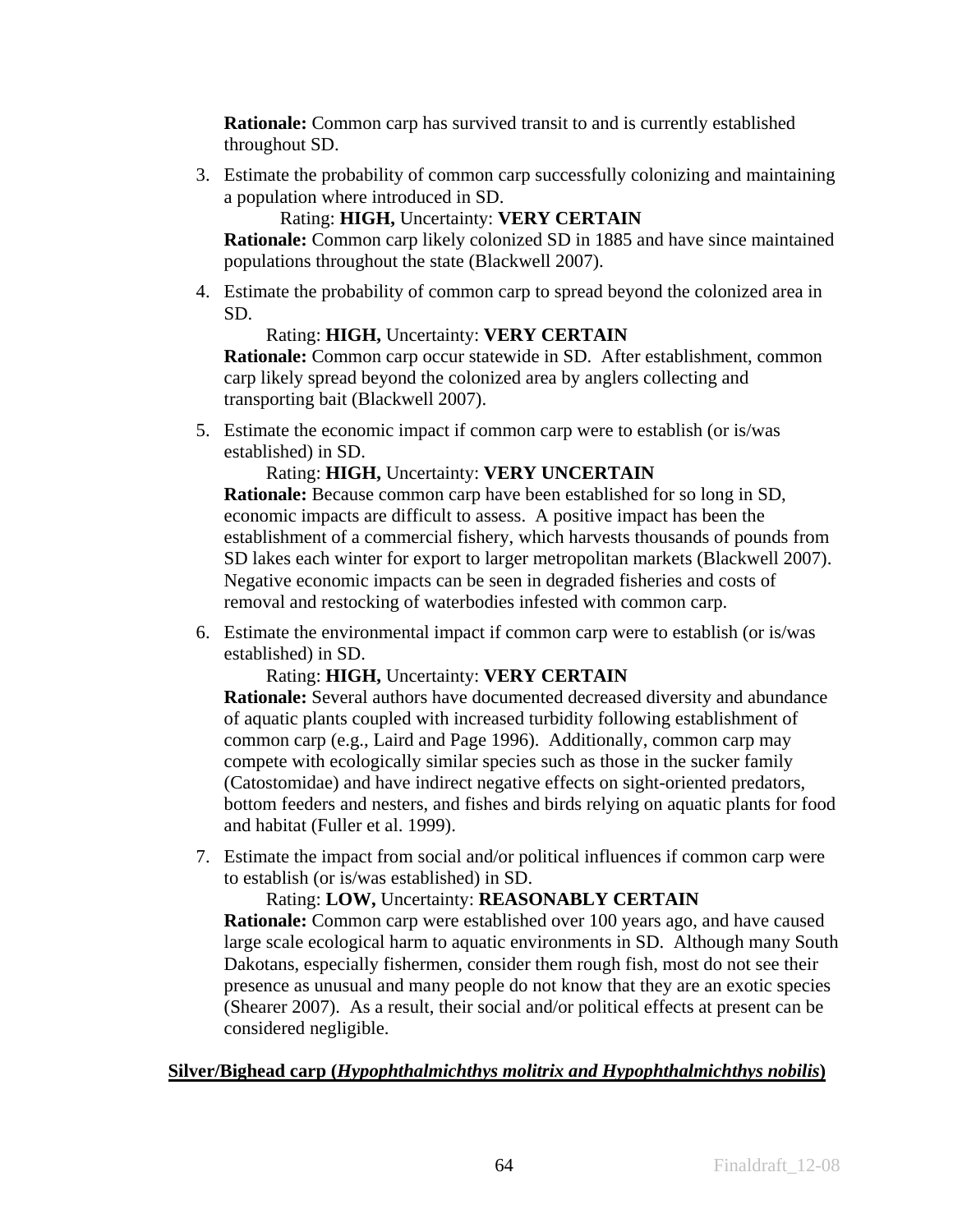1. Estimate the probability of silver/bighead carp being on, with, or in one of the vectors and pathways to SD and state which vector(s) and pathway(s).

## Rating: **HIGH,** Uncertainty: **VERY CERTAIN**

**Rationale:** These species were introduced to the US and spread to SD and other states along at least two vectors: intentional stocking (Freeze and Henderson 1982; Fuller et al. 1999) and bait (Shearer 2007). Silver and bighead carp are currently established in SD as well as present in three other pathways, including: IA-, NE-, and CO-SD (Nico 2008), whereas bighead carp are additionally present in the MN-SD pathway (Nico and Fuller 2008).

2. Estimate the probability of silver/bighead carp surviving in transit to SD. Rating: **HIGH,** Uncertainty: **VERY CERTAIN**

**Rationale:** Silver/bighead carp have survived transit and are currently established in SD.

3. Estimate the probability of silver/bighead carp successfully colonizing and maintaining a population where introduced in SD.

Rating: **HIGH,** Uncertainty: **MODERATELY CERTAIN Rationale:** Silver/bighead carp likely colonized and have since maintained a population in SD by migrating upstream through the mainstem of the Missouri River (Nico 2008; Nico and Fuller 2008).

4. Estimate the probability of silver/bighead carp to spread beyond the colonized area in SD.

## Rating: **HIGH,** Uncertainty: **REASONABLY CERTAIN**

**Rationale:** Given their success at escape from captivity, upstream migration, and colonization throughout the Mississippi and Missouri Rivers it is likely that both species will eventually become widespread in SD. Both silver and bighead carp would find suitable habitat and ample food to maintain populations throughout the warmwater streams and rivers and the shallow, nutrient rich wetlands, lakes, and reservoirs of SD.

5. Estimate the economic impact if silver/bighead carp were to establish (or is/was established) in SD.

### Rating: **HIGH,** Uncertainty: **MODERATELY UNCERTAIN**

**Rationale:** Although it is difficult to predict the economic effect of these fishes in SD, the potential for lost revenue from angling-related tourism exists. The primary environmental effects of these species (see criterion 6 below) implies that they will compete with native planktivores, some of which are highly valued sport fisheries (e.g., paddlefish *Polyodon spathula*; Fuller et al. 1999).

6. Estimate the environmental impact if silver / bighead carp were to establish (or is/was established) in SD.

## Rating: **HIGH,** Uncertainty: **VERY CERTAIN**

**Rationale:** As silver and bighead carp extend their ranges in the Missouri River basin, concern is growing over their potential to alter plankton communities and the species dependent on them, notably paddlefish (Polyodon spathula) and threatened native mussel species (elktoe *Alasmidonta marginata*, rock pocketbook *Arcidens confragosus*, and creek heelsplitter *Lasmigona compressa*) listed as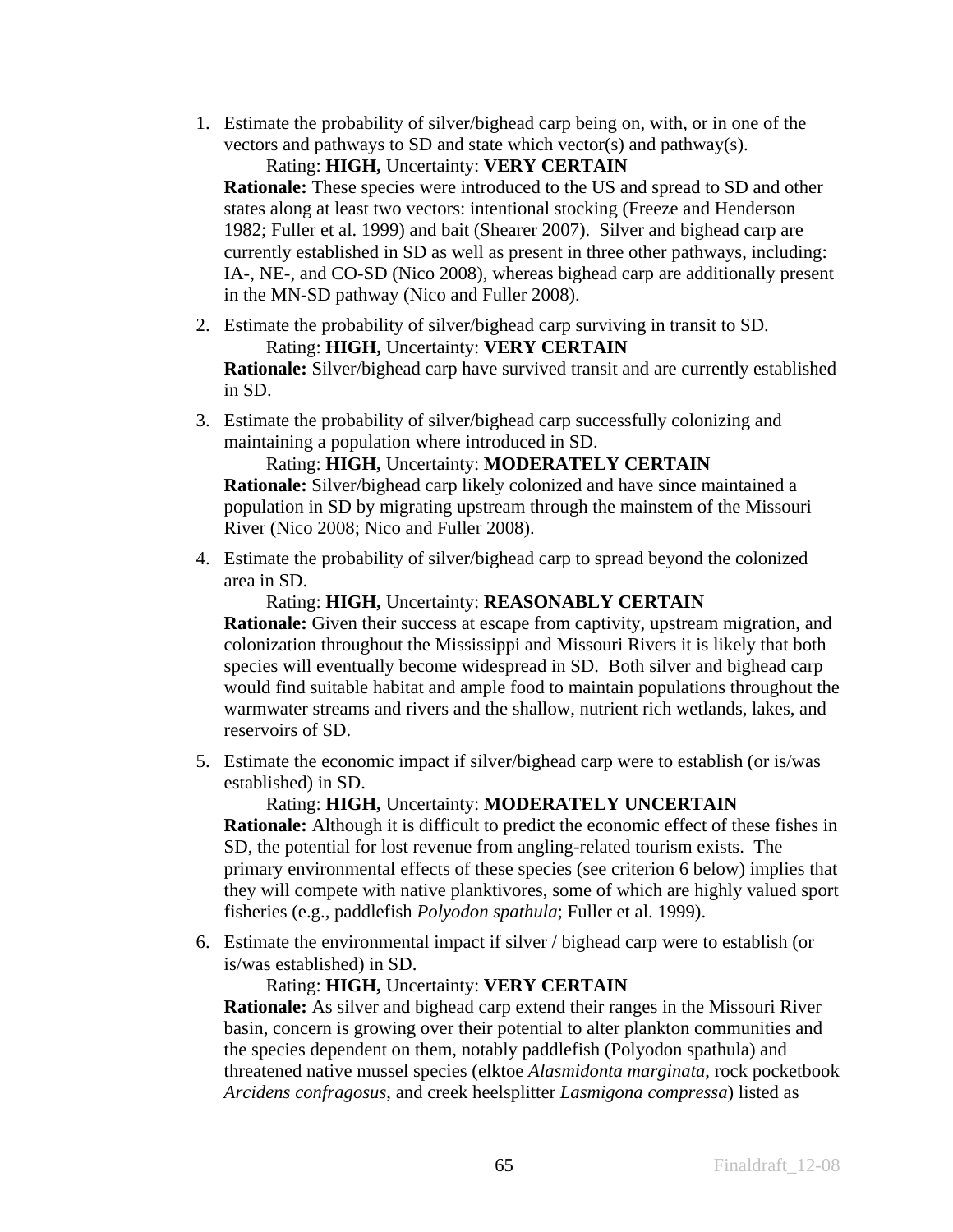species of greatest conservation need in SD's State Comprehensive Wildlife Conservation Plan (SDGFP 1996). It is possible that sustained pressure on the plankton community could eventually lead to plankton community collapse and large scale effects on the aquatic food web.

7. Estimate the impact from social and/or political influences if silver/bighead carp were to establish (or is/was established) in SD.

Rating: **HIGH,** Uncertainty: **MODERATELY CERTAIN**

**Rationale:** Silver carp are infamously known for their propensity to jump out of the water when disturbed potentially causing injury to passing boaters (Shearer 2007). Widespread establishment in SD would likely produce a strongly negative social and political response.

## **Black carp (***Mylopharyngodon piceus***)**

1. Estimate the probability of black carp being on, with, or in one of the vectors and pathways to SD and state which vector(s) and pathway(s).

Rating: **MEDIUM,** Uncertainty: **MODERATELY CERTAIN**

**Rationale:** Black carp have not been collected in SD or in any of the five primary pathways, however their overall risk to native mollusks, resemblance to grass carp and listing by the US Fish and Wildlife Service as an injurious species under the Lacey Act, provided a strong impetus to list them as a species of primary concern to SD.

2. Estimate the probability of black carp surviving in transit to SD.

Rating: **HIGH,** Uncertainty: **VERY CERTAIN**

**Rationale:** Black carp escaped aquaculture ponds in Missouri in April of 1994 and as a result there is a chance of their dispersal and survival via natural dispersal as well or through intentional (illegal) stocking, or unintentional capture and transfer as bait.

3. Estimate the probability of black carp successfully colonizing and maintaining a population where introduced in SD.

Rating: **HIGH,** Uncertainty: **MODERATELY CERTAIN Rationale:** Grass carp which have environmental requirements very similar to those of black carp have successfully colonized and maintained populations throughout SD, suggesting that black carp could have equal success in SD.

4. Estimate the probability of black carp to spread beyond the colonized area in SD. Rating: **MEDIUM,** Uncertainty: **MODERATELY CERTAIN Rationale:** Given their success at escape from captivity, upstream migration, and

colonization throughout the Mississippi and Missouri Rivers it appears possible that black carp could eventually become widespread in SD.

5. Estimate the economic impact if black carp were to establish (or is/was established) in SD.

Rating: **MEDIUM,** Uncertainty: **MODERATELY UNCERTAIN Rationale:** The primary environmental effects of these species (see criteria 6 below) implies that they have the potential to affect desirable sport fisheries and waterfowl populations by reducing the diversity and abundance of native mussels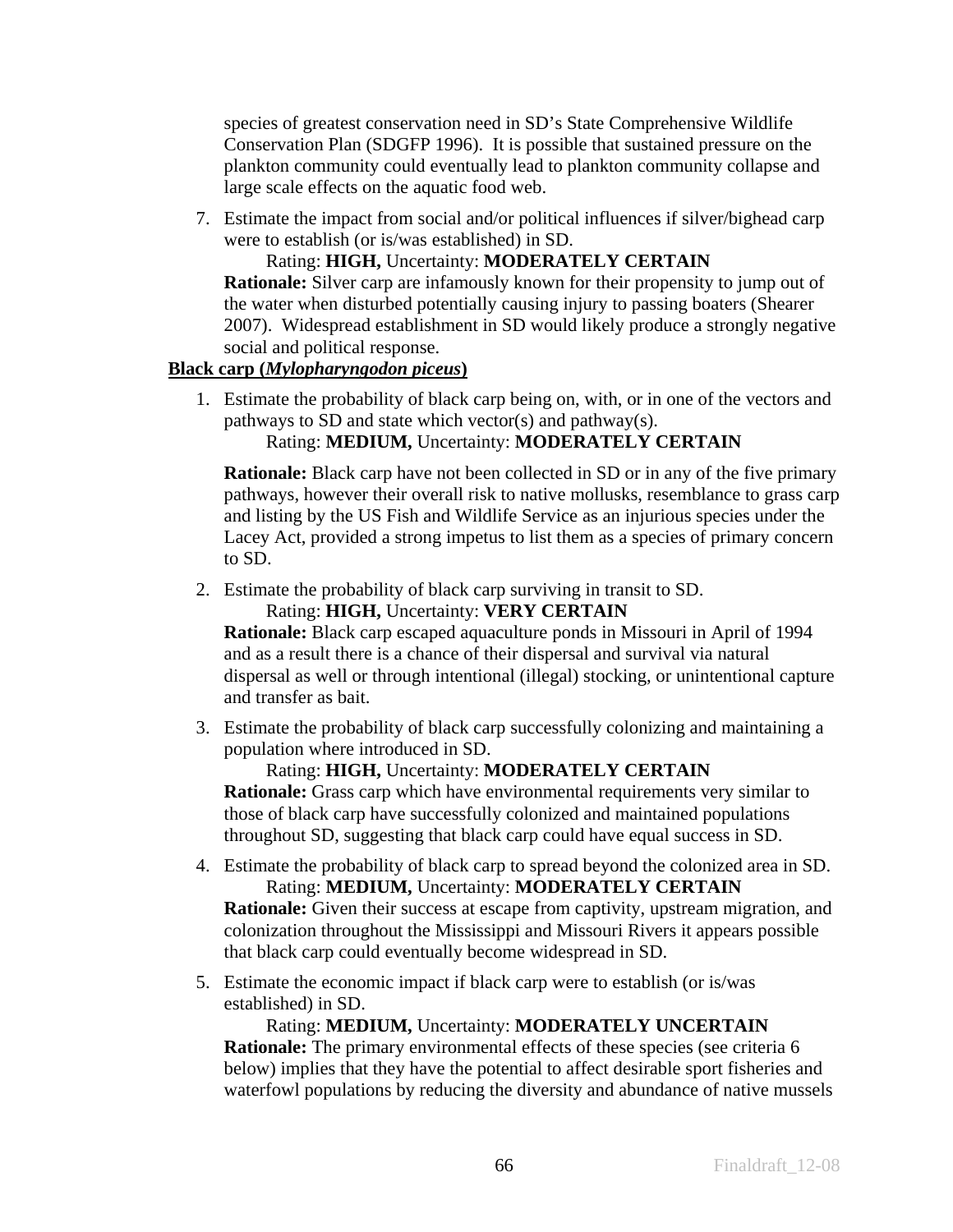on which fishes and waterfowl feed (Nico and Williams 1996), creating an economic impact to businesses associated with those recreational industries.

6. Estimate the environmental impact if black carp were to establish (or is/was established) in SD.

## Rating: **HIGH,** Uncertainty: **VERY CERTAIN**

**Rationale:** The primary environmental effects of black carp include: reduced diversity and abundance of native mussels, competition with native fishes, competition with waterfowl that consume mussels, and introduction of parasites (Nico and Williams 1996). The three mussel species (elktoe, rock pocketbook, and creek heelsplitter) listed as species of greatest conservation need in SD's State Comprehensive Wildlife Conservation Plan are particularly threatened by predation by black carp (SDGFP 1996).

7. Estimate the impact from social and/or political influences if black carp were to establish (or is/was established) in SD.

## Rating: **HIGH,** Uncertainty: **MODERATELY CERTAIN**

**Rationale:** Because black carp are federally listed as injurious, each new state occurrence is likely to elicit a strongly negative social and political response.

### **Grass carp (***Ctenopharyngodon idella***)**

1. Estimate the probability of grass carp being on, with, or in one of the vectors and pathways to SD and state which vector(s) and pathway(s).

Rating: **HIGH,** Uncertainty: **VERY CERTAIN**

**Rationale:** These species are native to eastern Asia and exotic to the US, but they were introduced to the US and spread to SD and other states along at least two vectors: intentional stocking and escape from aquaculture (Fuller et al. 1999). Grass carp are currently established in SD as well as present in all five other pathways including MN-, IA-, NE-, ND-, and CO-SD (Nico et al. 2008a).

- 2. Estimate the probability of grass carp surviving in transit to SD. Rating: **HIGH,** Uncertainty: **VERY CERTAIN Rationale:** Grass carp already survived transit to and established in SD.
- 3. Estimate the probability of grass carp successfully colonizing and maintaining a population where introduced in SD.

Rating: **MEDIUM,** Uncertainty: **REASONABLY CERTAIN Rationale:** Although SD, like many other states, prohibits the intentional release of diploid (fertile) grass carp into open drainages, grass carp have colonized and have maintained a population in SD since at least 1980 (Fuller et al. 1999).

4. Estimate the probability of grass carp to spread beyond the colonized area in SD. Rating: **HIGH,** Uncertainty: **VERY CERTAIN**

**Rationale:** Given their success at escape from captivity, upstream migration, and colonization throughout the Mississippi and Missouri Rivers it is likely that grass carp will eventually become widespread in SD. Grass carp, as the name implies, are primarily herbivorous grazers that would find suitable habitat and ample food to maintain populations throughout the warmwater streams and rivers and the shallow, nutrient rich wetlands, lakes, and reservoirs of SD.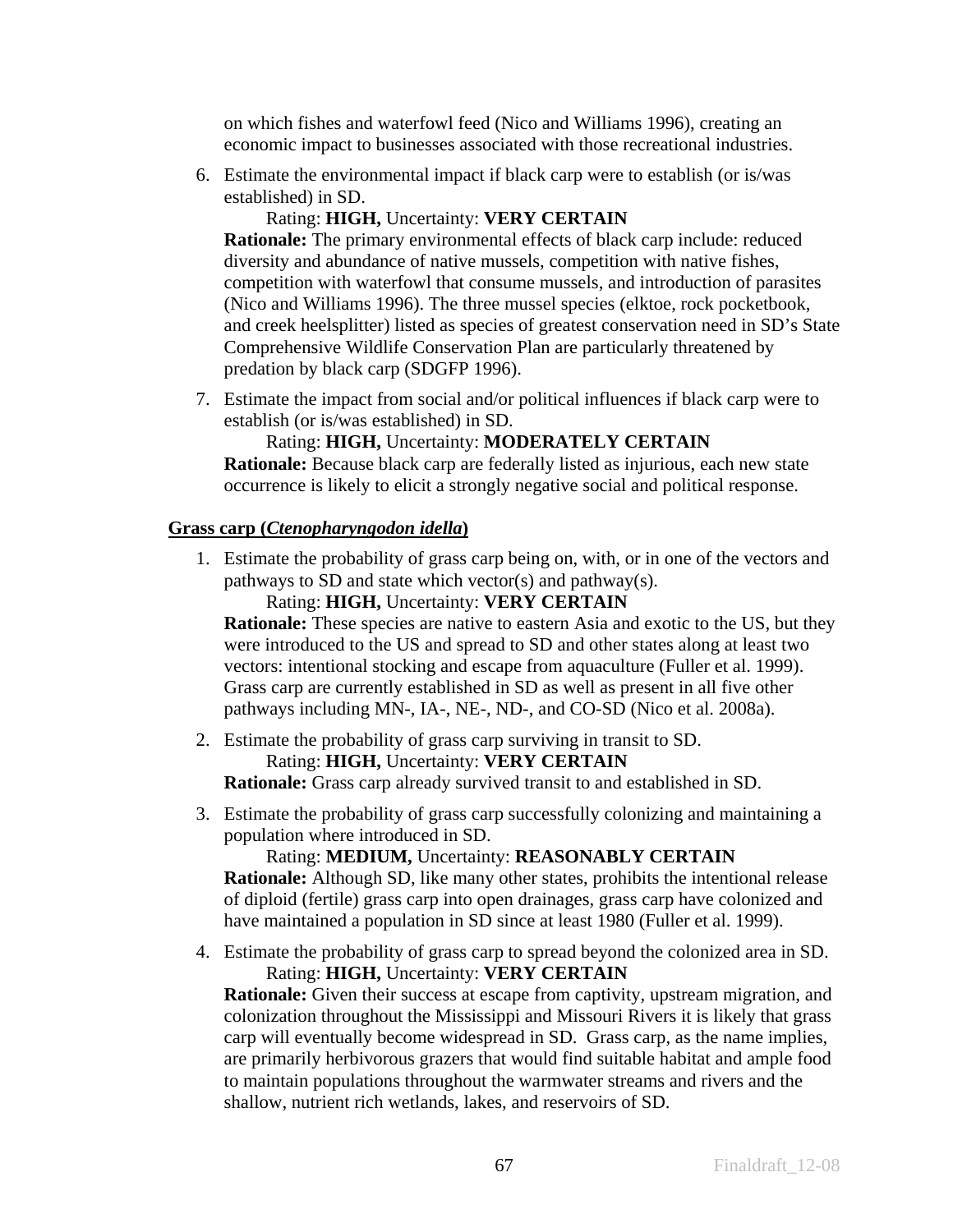5. Estimate the economic impact if grass carp were to establish (or is/was established) in SD.

### Rating: **HIGH,** Uncertainty: **VERY UNCERTAIN**

**Rationale:** Although it is difficult to predict the economic effect of these fishes in SD, the potential for lost revenue from angling-related tourism exists. The primary environmental effects of these species (see criterion 6 below) suggests their potential to manipulate a clear-water, plant-dominated fishery into a nutrient rich, turbid (clouded by suspended particles) phytoplankton-dominated fishery, with negative implications for sight-oriented predators (Fuller et al. 1999).

6. Estimate the environmental impact if grass carp were to establish (or is/was established) in SD.

## Rating: **HIGH,** Uncertainty: **VERY CERTAIN**

**Rationale:** Grass carp are efficient grazers that decrease the abundance of aquatic plants, compete with native crayfishes, and can negatively affect fishes through reduced habitat and food availability. They also host parasites and diseases potentially transmitted to native fish communities (Fuller et al. 1999).

7. Estimate the impact from social and/or political influences if grass carp were to establish (or is/was established) in SD.

## Rating: **MEDIUM,** Uncertainty: **MODERATELY CERTAIN Rationale:** When introduced for control of aquatic plants, grass carp are initially perceived as a positive addition to waterbodies with dense growth of aquatic plant growth. However, in other habitats, grass carp may be responsible for major shifts in aquatic food webs and quality of fisheries. Overall responses would likely be mixed.

## **Viral Hemorrhagic Septicemia (VHS)**

### **Risk ranking and explanation**

1. Estimate the probability of VHS being on, with, or in one of the vectors and pathways to SD and state which vector(s) and pathway(s). Rating: **HIGH,** Uncertainty: **VERY CERTAIN**

**Rationale:** VHS can be spread from one waterbody to the next through a variety of means, not all of which are known at this time. One known method of spreading VHS is moving infected fish or water from one waterbody to another. This can be done by importation, stocking, or the use of bait fish. Other potential sources of VHS spreading are natural fish movements, recreational boating/angling, bird assistance, ballast water discharge, and sampling activities. Although the transmission vector is not well-understood, the virus is present in at least one pathway: MN-SD (Cordes 2006).

2. Estimate the probability of VHS surviving in transit to SD.

Rating**: HIGH,** Uncertainty: **VERY CERTAIN**

**Rationale:** The recent transmission of VHS in the Great Lakes and continued infestations suggest that the virus could likely survive transit to SD in a number of way vectors (e.g. importation of contaminated fish or fish gametes).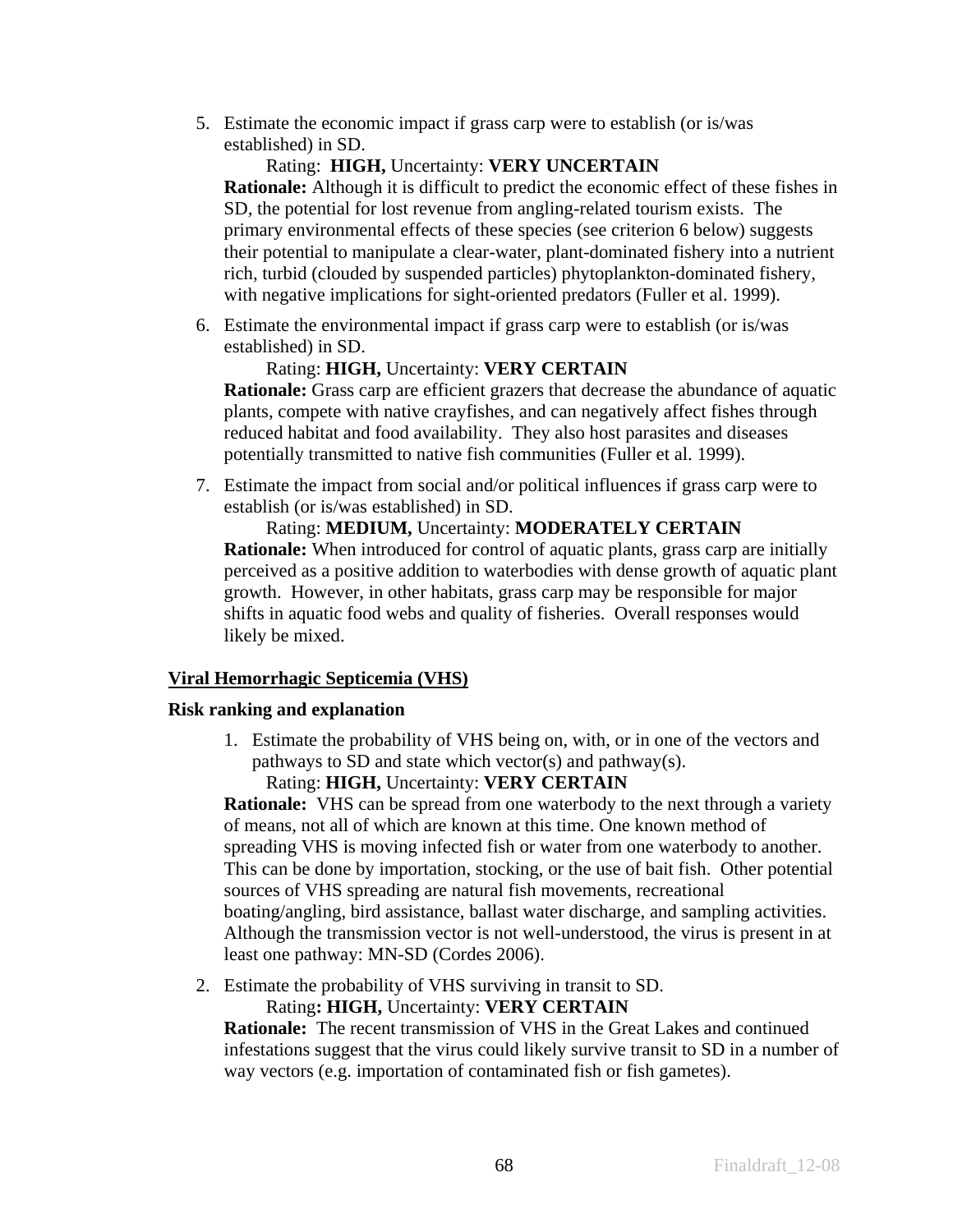3. Estimate the probability of VHS successfully colonizing and maintaining a population where introduced in SD.

## Rating: **HIGH,** Uncertainty: **VERY CERTAIN**

**Rationale:** Fishes that were infected in the Great Lakes (e.g., yellow perch and salmonids; see criterion 1 above) are also abundantly present in SD waters and could serve as suitable hosts for VHS to establish successfully.

4. Estimate the probability of VHS to spread beyond the colonized area in SD. Rating: **HIGH,** Uncertainty: **VERY CERTAIN**

**Rationale:** Movement of fish stocks, fish eggs, and equipment used in such transfers could spread the virus from one waterbody to another in SD, potentially infecting a susceptible population of fish.

5. Estimate the economic impact if VHS were to establish (or is/was established) in SD.

## Rating: **HIGH,** Uncertainty: **VERY CERTAIN**

**Rationale:** Although it is difficult to predict the total economic effect of these fishes in SD, expenses of viral screening and clean-up of fish die-offs and lost revenue from angling-related tourism are all potential impacts.

6. Estimate the environmental impact if VHS were to establish (or is/was established) in SD.

Rating: **MEDIUM,** Uncertainty: **REASONABLY CERTAIN Rationale:** VHS infections could result in die-offs of several valuable fish species in SD (Cordes 2006). Fish die-offs could potentially disrupt trophic status of a waterbody through removal of top predators and alter biogeochemical cycling through decomposition of large quantities of fish carcasses.

7. Estimate the impact from social and/or political influences if VHS were to establish (or is/was established) in SD.

## Rating: **HIGH,** Uncertainty: **VERY CERTAIN**

**Rationale:** Although humans have not been infected from eating VHS-infected fish, the physical symptoms of infected fishes are often readily observable. Because outbreaks of VHS in the Great Lakes were well-publicized, social and political reactions to establishment in SD would likely be strongly negative.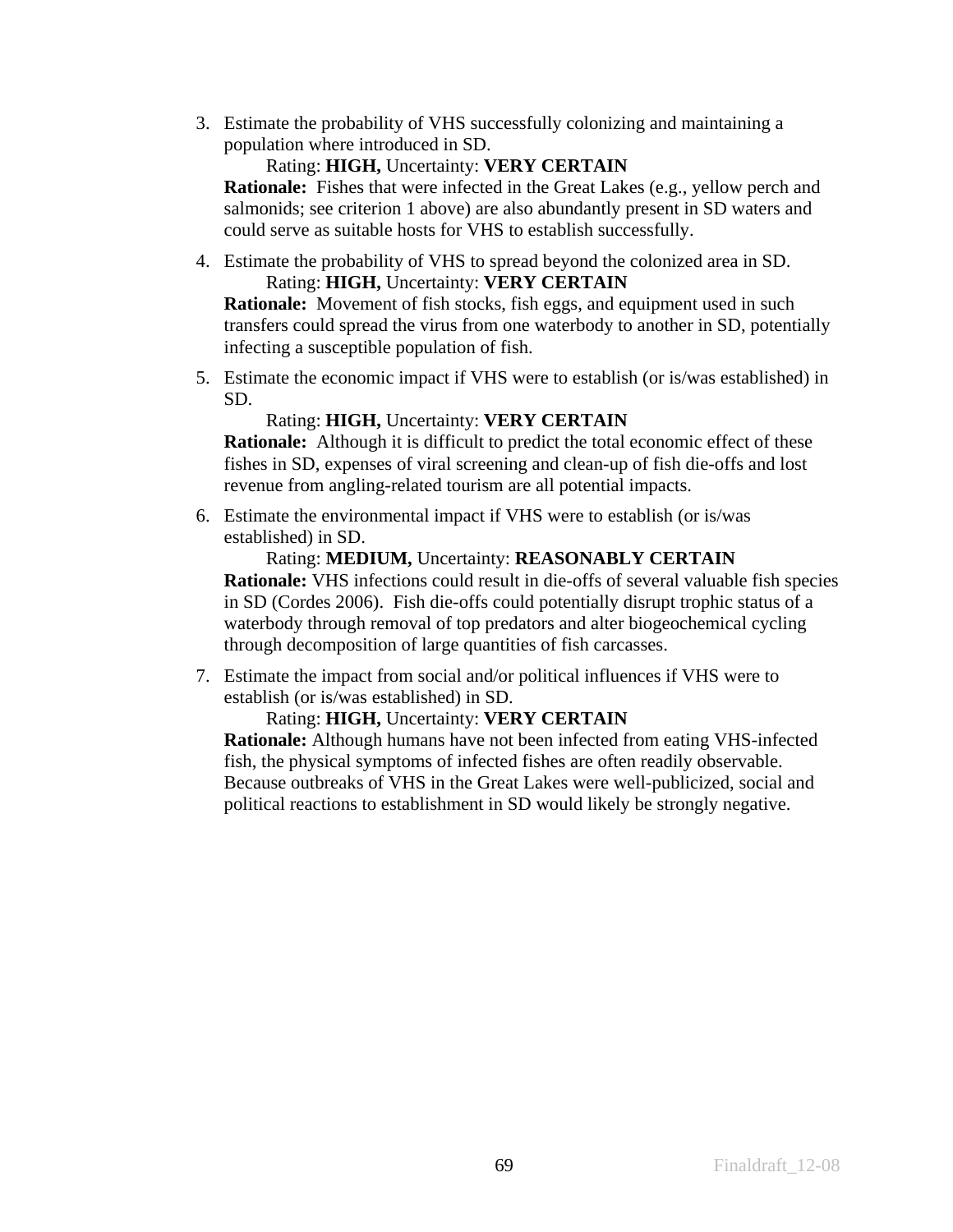## **APPENDIX G**

## **Aquatic Nuisance Species (ANS) disinfection protocols for fieldworkers South Dakota Game, Fish and Parks Wildlife Division**

## **Two disinfection levels for minimizing ANS risks.**

Level 1: Used after every trip on all waters for boats, trailers, sampling gear and equipment.

Level 2<sup>\*</sup>: Used **IN ADDITION TO LEVEL I** procedures every time a piece of equipment or a boat has been exposed to a waterbody that has a confirmed or suspected infestation of an ANS (e.g. zebra mussels, *Didymosphenia geminata*, Eurasian milfoil etc.) and is to be transferred out of the area of known contamination. If a boat is to be redeployed into the same water it just came out of, level II decontamination is not necessary until the sampling trip is complete. For a current list of known or suspected ANS infested waterbodies in South Dakota; check the SDGFP website at: www.sdgfp.info/Wildlife/AquaticNuisance/AquaticNuisanceSpecies.aspx

**Note:** If possible, a complete set of equipment should be dedicated to work done within each area of known or suspected infestation. This equipment should be clearly labeled as "DIRTY" If it is not possible to dedicate sets of equipment to certain waters then Level 2 decontamination is required after all trips.

## **Level 1 disinfection**

## **Before leaving any water access site**

- Inspect boats, trailers and all sampling equipment.
- Clean and remove any visible plants, animals or sediment.
- Drain plugs should be removed and all water removed from interior spaces. Lower motors to completely drain the lower unit. Leave these areas open to the air until next launch.

### After leaving water access site (see note below)

• Pressure wash boat hulls and bunks and all equipment with hot soapy water and rinse thoroughly (preferably car wash >100 F).

**or**

• Rinse boats and equipment with tap water and dry for at least 5 days prior to re-use.

**Note:** If a boat is to be re-deployed into the same water it just came out of, pressure washing or drying is not necessary until the sampling trip is complete.

# **LEVEL 2 disinfection\* (for use IN ADDITION TO LEVEL I)**

### **Boats**

• All interior surfaces of the boat that may hold water including bilge areas and wet wells should be washed with hot  $(>100 \text{ F})$ , soapy water and rinsed thoroughly (car wash).